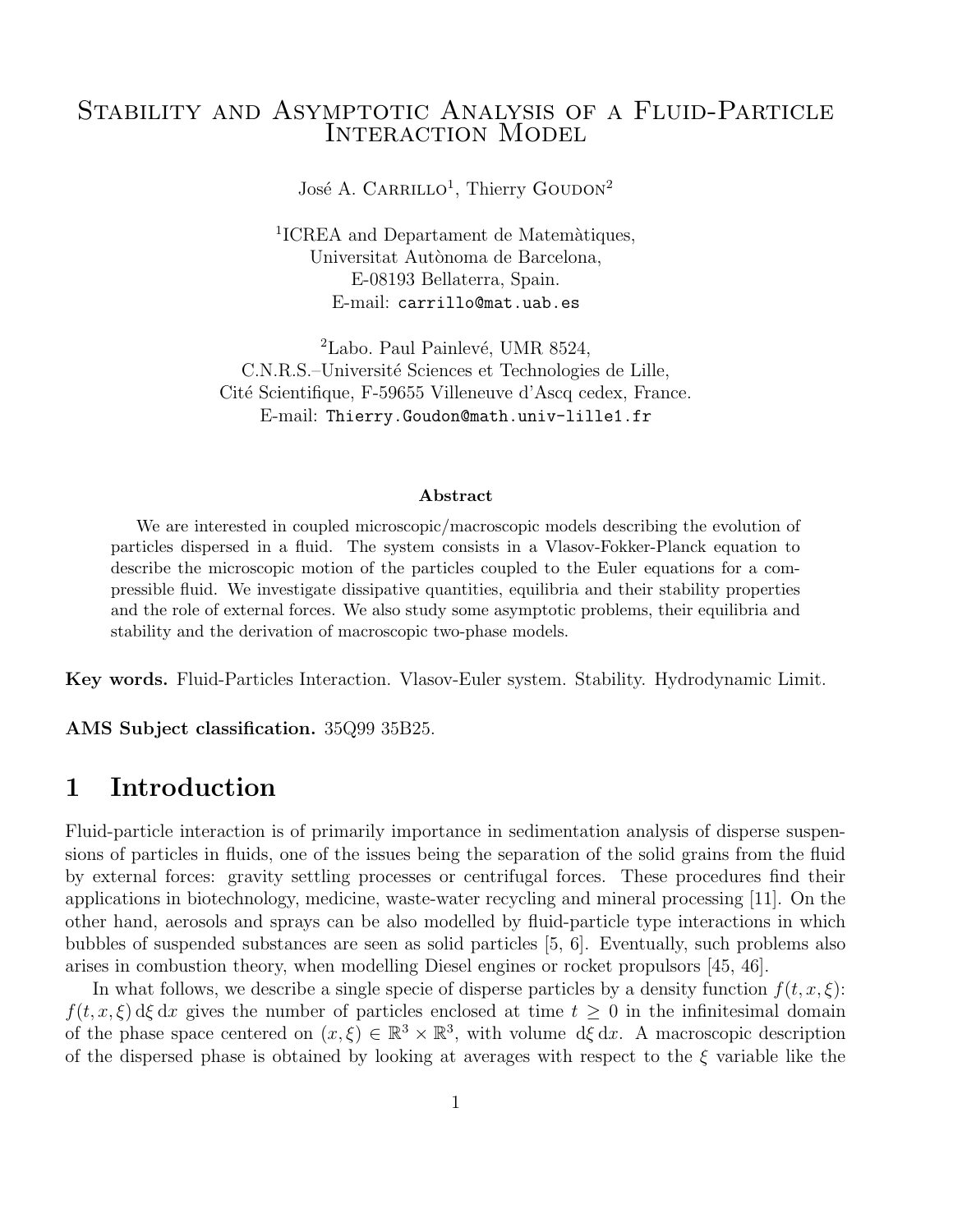macroscopic density  $\int_{\mathbb{R}^3} f d\xi$ , the macroscopic momentum  $\int_{\mathbb{R}^3} \xi f d\xi$  and so on. The surrounding fluid is described by its density  $n(t, x) \geq 0$  and its velocity field  $u(t, x) \in \mathbb{R}^3$ . In this work, we will consider the fluid as compressible and we will describe it by the compressible Euler equations. The coupled system of the kinetic transport equation for the particles and the compressible Euler equation for the fluid will be referred as the Vlasov-Euler system.

Throughout the paper, particles are assumed spherically shaped with constant radius  $a > 0$ , so that the mass of a particle is given by  $m_{\rm p} = \frac{4}{3}$  $\frac{4}{3}$   $\rho_{\rm P} \pi a^3$ ,  $\rho_{\rm P}$  being the particle mass per unit volume. The evolution of the two phases is coupled through friction force terms. Indeed, the surrounding fluid produces a friction force on the particle, which is proportional to the relative velocity

$$
F(t, x, \xi) = 6\pi\mu a \left( u(t, x) - \xi \right),
$$

with  $\mu > 0$  being the (dynamic) viscosity of the fluid. Accordingly, the force exerted by the particles on the fluid is given by the sum

$$
6\pi\mu a \int_{\mathbb{R}^3} (\xi - u(t,x)) f \,d\xi.
$$

Furthermore, both phases are affected by the external forces, which are supposed to derive from a time independent potential  $\Phi(x)$ . Precisely, we denote by  $-m_{\rm P}\nabla_x\Phi$  the force exerted on the particles, and  $\alpha \rho_{\rm F} \nabla_x \Phi$  the force exerted per unit volume on the fluid, where  $\rho_{\rm F}$  is the fluid mass per unit volume and  $\alpha \in \mathbb{R}$  is a dimensionless parameter (which measures the ratio of the strength of the external force on each phase). External forces can be produced by a great deal of relevant physical mechanisms: gravity, centrifugal, electric or magnetic forces on charged particles/fluid... Throughout the paper, we assume that the potential  $\Phi$  does not depend on the unknowns  $f, n, u$ . It is worthwhile to have in mind the simplest example of settling gravity processes. Here, the force exerted on each particle is the sum of the weight and the buoyancy force:

$$
-\frac{4}{3} \rho_{\rm P} \pi a^3 \ g \left(1 - \frac{\rho_{\rm F}}{\rho_{\rm P}}\right) e_3,
$$

where g is the gravity acceleration and  $e_3$  the upwards unit vector. Therefore, in such a case we have

$$
\Phi(x) = (1 - \rho_{\rm F}/\rho_{\rm P})gx_3
$$
  $\alpha = \frac{1}{1 - \rho_{\rm F}/\rho_{\rm P}}.$ 

Note in particular that the sign of Φ depends on the ratio of the densities. Another example is given by considering a centrifugal force:  $\Phi(x) = \int_{|x|}^{\infty}$  $\sum_{|x|}^{\infty} \varphi(z) dz \geq 0$ , for some function  $\varphi : \mathbb{R}^+ \to \mathbb{R}^+$ which tends to 0 at infinity.

Finally, the particles are also subject to Brownian motion, which translates into diffusion in the variable  $\xi$ , the diffusion coefficient being defined by the Einstein formula [25]

$$
\frac{k\theta_0}{m_{\rm P}}\,\frac{6\pi\mu a}{m_{\rm P}} = \frac{k\theta_0}{m_{\rm P}}\,\frac{9\mu}{2a^2\rho_{\rm P}}.
$$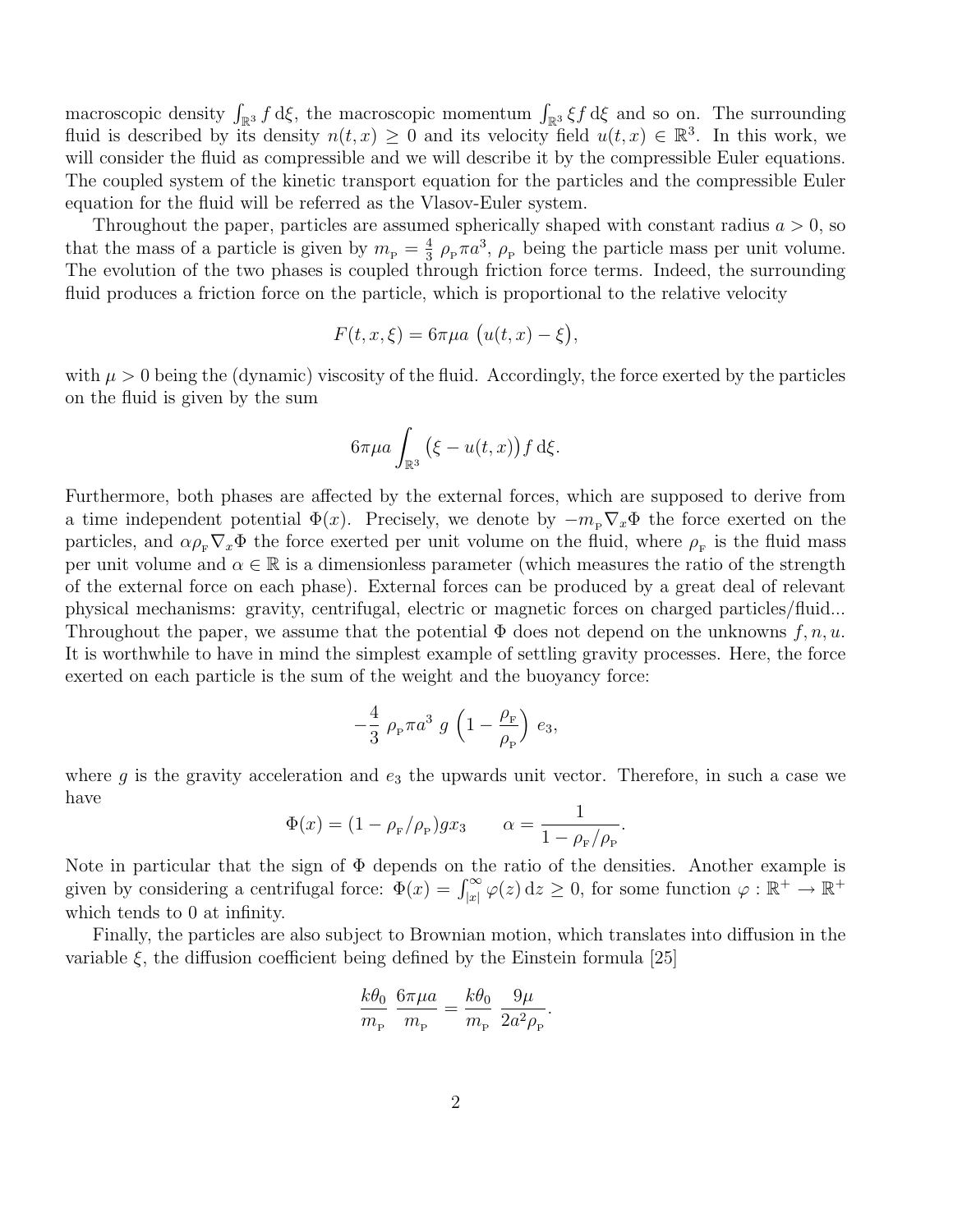Here k stands for the Boltzmann constant, and  $\theta_0 > 0$  denotes the temperature of the surrounding fluid, assumed to be constant. Therefore, we arrive at the following PDEs system

$$
\partial_t f + \xi \cdot \nabla_x f - \nabla_x \Phi \cdot \nabla_{\xi} f = \frac{9\mu}{2a^2 \rho_{\rm P}} \operatorname{div}_{\xi} \left( (\xi - u) f + \frac{k \theta_0}{m_{\rm P}} \nabla_{\xi} f \right),\tag{1.1}
$$

$$
\partial_t n + \text{div}_x(nu) = 0,\tag{1.2}
$$

$$
\rho_{\mathbf{F}}\Big(\partial_t(nu) + \text{Div}_x(nu \otimes u) + \alpha n \nabla_x \Phi\Big) + \nabla_x p(n) = 6\pi \mu a \int_{\mathbb{R}^3} (\xi - u) f \,d\xi. \tag{1.3}
$$

In (1.3),  $p(n)$  is a general pressure law, for instance  $p(n) = C_{\gamma} n^{\gamma}, \gamma \ge 1, C_{\gamma} > 0$ . The system is completed by the initial condition

$$
f_0 \ge 0, \qquad n_0 \ge 0, \qquad u_0 \in \mathbb{R}^3.
$$

Besides, if fluid and particles evolve in a domain  $\Omega \subset \mathbb{R}^3$ , we should also add boundary conditions. Boundary conditions will be considered in such a way that the total number of particles and mass of the fluid remain constant on the evolution. The precise boundary conditions are discussed in Section 3.

Although the fluid has been described by the compressible Euler equations, the fluid viscosity plays a major role in the definition of the friction forces. This is completely coherent since in a lot of practical situations viscosity effects are negligible on the fluid evolution. For instance, such a Vlasov-Euler description was introduced for reacting flows of sprays in [45, 46] and it is used in Los Alamos National Laboratory by O'Rourke and collaborators [41, 1, 2] to derive the code KIVA-II, as well as in the French Atomic Commission, [5]. This remark will be completely clarified once we choose relevant dimensionless parameters.

Coupled kinetic-fluid models have been introduced in [13]. Derivation of such coupled micro/macro systems are discussed with various viewpoints in [26, 33, 36]. Mathematical analysis of a system coupling the Vlasov equation (1.1) to the constant density incompressible Navier-Stokes equation can be found in [31], while hydrodynamic limits for this model are considered in [28, 29], following the preliminary work [32]. Similar singular perturbations problems are dealt with in [10, 22, 23, 24, 27, 35]. Existence of a smooth solution to the Cauchy problem (1.1), (1.2), (1.3) on a small enough interval of time, is discussed in [5].

We wish to address some stability and asymptotic limit questions for the problem  $(1.1)-(1.3)$ . To this end, it is more convenient to work on the dimensionless version of  $(1.1)-(1.3)$ . This is discussed in Section 2. The cornerstone of our analysis relies on a dissipation property of the system  $(1.1)-(1.3)$ , which is presented in Section 3. In turn, this leads to the definition of (non trivial) equilibrium states which can be shown to be nonlinearly stable. Then, we can also guess on formal grounds the asymptotic behavior of the system with respect to the evolution of the physical parameters of the problem. In the spirit of hydrodynamic limits, we obtain coupled two-phase macroscopic equations. This is explained in Section 4. However a complete and rigorous proof of convergence for this problem is far beyond the scope of this paper. Instead, we refer to the progresses obtained in [40]. In Section 5 we explore the limiting two-phase systems and we show the dissipation of a quantity that implies again the nonlinear stability of non trivial equilibrium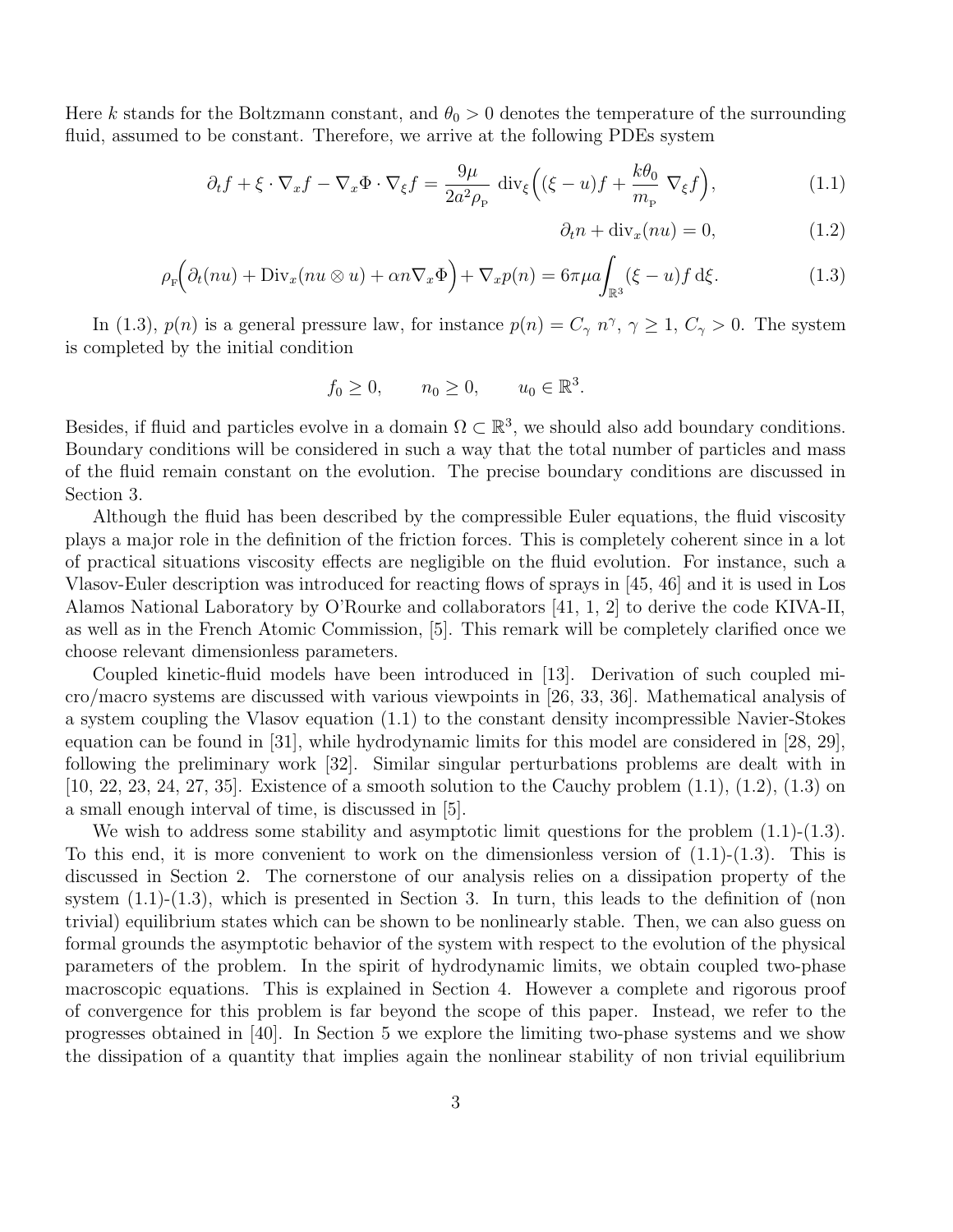states. In the gravity settling case these equilibrium states correspond to sedimentation profiles. Despite of the lack of a rigorous proof of convergence in the studied asymptotic limits, we bring out the relevancy of our analysis by studying rigorously the linearized version of  $(1.1)-(1.3)$  in the Section 6.

## 2 Modelling Issues

## 2.1 Dimensionless System

Let us first remark that

$$
\mathcal{T}_S = \frac{m_{\rm P}}{6\pi\mu a} = \frac{2\rho_{\rm P}a^2}{9\mu}
$$

is the natural relaxation time for the kinetic equation  $(1.1)$ , usually referred in these applications as the Stokes settling time. We consider as usual

$$
\mathcal{V}_{th}=\sqrt{\frac{k\theta_{0}}{m_{_{\rm P}}}}
$$

as the measure of the fluctuation of particles velocity, called their thermal speed.

Let us introduce time and length units T and L respectively, which define the time and length units of the observation. We associate a velocity unit  $U = L/T$ . Then, we can define dimensionless variables. Adopting the convention that primed quantities are dimensionless, we set

$$
t = T t',
$$
  
\n
$$
x = L x',
$$
  
\n
$$
n(Tt', Lx') = n'(t', x')
$$
  
\n
$$
u(Tt', Lx') = U u'(t', x')
$$
  
\n
$$
\xi = V_{th} \xi'
$$
  
\n
$$
p(Tt', Lx') = P p'(t', x'),
$$
  
\n
$$
\xi = V_{th} \xi'
$$

where  $P$  is a pressure unit, and

$$
f'(t',x',\xi') = \frac{4}{3}\pi a^3 \mathcal{V}_{th}^3 f(\mathrm{T}t',\mathrm{L}x',\mathcal{V}_{th}\xi').
$$

Note that  $\rho_{\rm F} n$  dx gives the mass of fluid enclosed in a domain with volume dx, so that n is already dimensionless. We eventually associate to the external potential a velocity  $\mathcal{V}_S$  by setting

$$
\Phi(\mathrm{T}t',\mathrm{L}x') = \frac{\mathcal{V}_S\mathrm{L}}{\mathcal{T}_S} \Phi'(t',x').
$$

Therefore, (1.1) can be recast as

$$
\frac{1}{T}\partial_{t'}f' + \frac{\mathcal{V}_{th}}{L}\xi' \cdot \nabla_{x'}f' - \frac{\mathcal{V}_S}{\mathcal{T}_S\mathcal{V}_{th}}\nabla_{x'}\Phi' \cdot \nabla_{\xi'}f' = \frac{1}{\mathcal{T}_S\mathcal{V}_{th}}\operatorname{div}_{\xi'}\left((\mathcal{V}_{th}\xi' - \mathrm{U}u')f' + \mathcal{V}_{th}\nabla_{\xi'}f'\right),
$$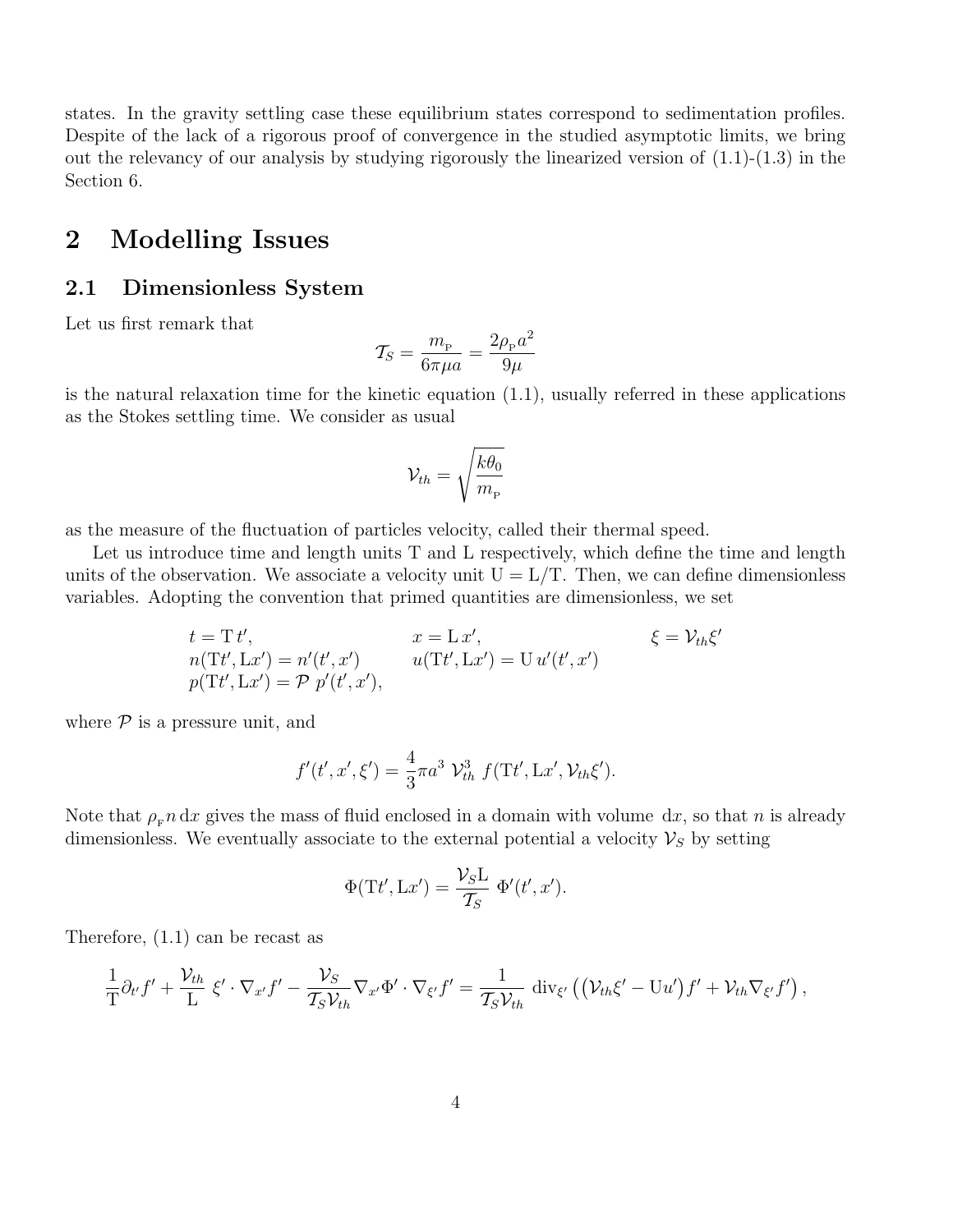while  $(1.2)$  and  $(1.3)$  become

$$
\frac{1}{T}\partial_{t'}n' + \frac{U}{L} \operatorname{div}_{x'}(n'u') = 0,
$$
\n
$$
\frac{U}{T}\partial_{t'}(n'u') + \frac{U^2}{L} \operatorname{Div}_{x'}(n'u' \otimes u') + \frac{\mathcal{P}}{\rho_{F}L} \nabla_{x'}p'(n') + \alpha \frac{\mathcal{V}_{S}}{\mathcal{T}_{S}}n'\nabla_{x'}\Phi'
$$
\n
$$
= \frac{1}{\mathcal{T}_{S}} \frac{\rho_{P}}{\rho_{F}} \int_{\mathbb{R}^{3}} (\mathcal{V}_{th}\xi' - Uu') f'\,d\xi'.
$$

Let us define the following dimensionless quantities

$$
\begin{cases}\n\beta = \frac{T}{L} \mathcal{V}_{th} = \frac{\mathcal{V}_{th}}{U}, & \frac{1}{\epsilon} = \frac{T}{\mathcal{T}_S}, \\
\eta = \frac{\mathcal{V}_S T}{\mathcal{V}_{th} \mathcal{T}_S}, & \chi = \frac{\mathcal{P} T}{\rho_{F} L U} = \frac{\mathcal{P}}{\rho_{F} U^2}.\n\end{cases}
$$
\n(2.1)

Hence, dropping the primes we are led to

$$
\begin{cases}\n\partial_t f + \beta \xi \cdot \nabla_x f - \eta \nabla_x \Phi \cdot \nabla_{\xi} f = \frac{1}{\epsilon} \text{div}_{\xi} \left( \left( \xi - \frac{1}{\beta} u \right) f + \nabla_{\xi} f \right), \\
\partial_t n + \text{div}_x(nu) = 0, \\
\partial_t (nu) + \text{Div}_x(nu \otimes u) + \chi \nabla_x p(n) + \alpha \beta \eta \ n \nabla_x \Phi = \frac{1}{\epsilon} \frac{\rho_{\text{P}}}{\rho_{\text{F}}} (J - \rho u),\n\end{cases}
$$
\n(2.2)

where we use the notation

$$
\rho(t,x) = \int_{\mathbb{R}^3} f(t,x,\xi) \,d\xi, \qquad J(t,x) = \beta \int_{\mathbb{R}^3} \xi \, f(t,x,\xi) \,d\xi.
$$

For further purposes, it is also convenient to define the kinetic pressure

$$
\mathbb{P}(t,x) = \int_{\mathbb{R}^3} \xi \otimes \xi \, f(t,x,\xi) \,d\xi.
$$

Remark 1 Let us go back to the example of the gravity to explain in this particular case the meaning of  $V_S$ . Consider a particle with radius a and mass per unit volume  $\rho_P$ . The particle is dropped in a fluid at rest, having viscosity  $\mu$  and mass per unit volume  $\rho_{\text{F}}$ . Hence, the motion of the particle is simply described by the ODE

$$
\frac{4}{3} \pi \rho_{P} a^{3} \frac{d^{2}}{dt^{2}} X(t) = -6\pi \mu a \frac{d}{dt} X(t) - \frac{4}{3} \pi \rho_{P} a^{3} g(1 - \frac{\rho_{F}}{\rho_{P}}).
$$

Then, as time becomes large, the velocity of the particle  $\frac{d}{dt}X(t)$  has a limit, the modulus of which is

$$
\mathcal{V}_S = \mathcal{T}_S \ g \ \Big| 1 - \frac{\rho_{\rm F}}{\rho_{\rm P}} \Big|.
$$

This is referred as the Stokes settling velocity.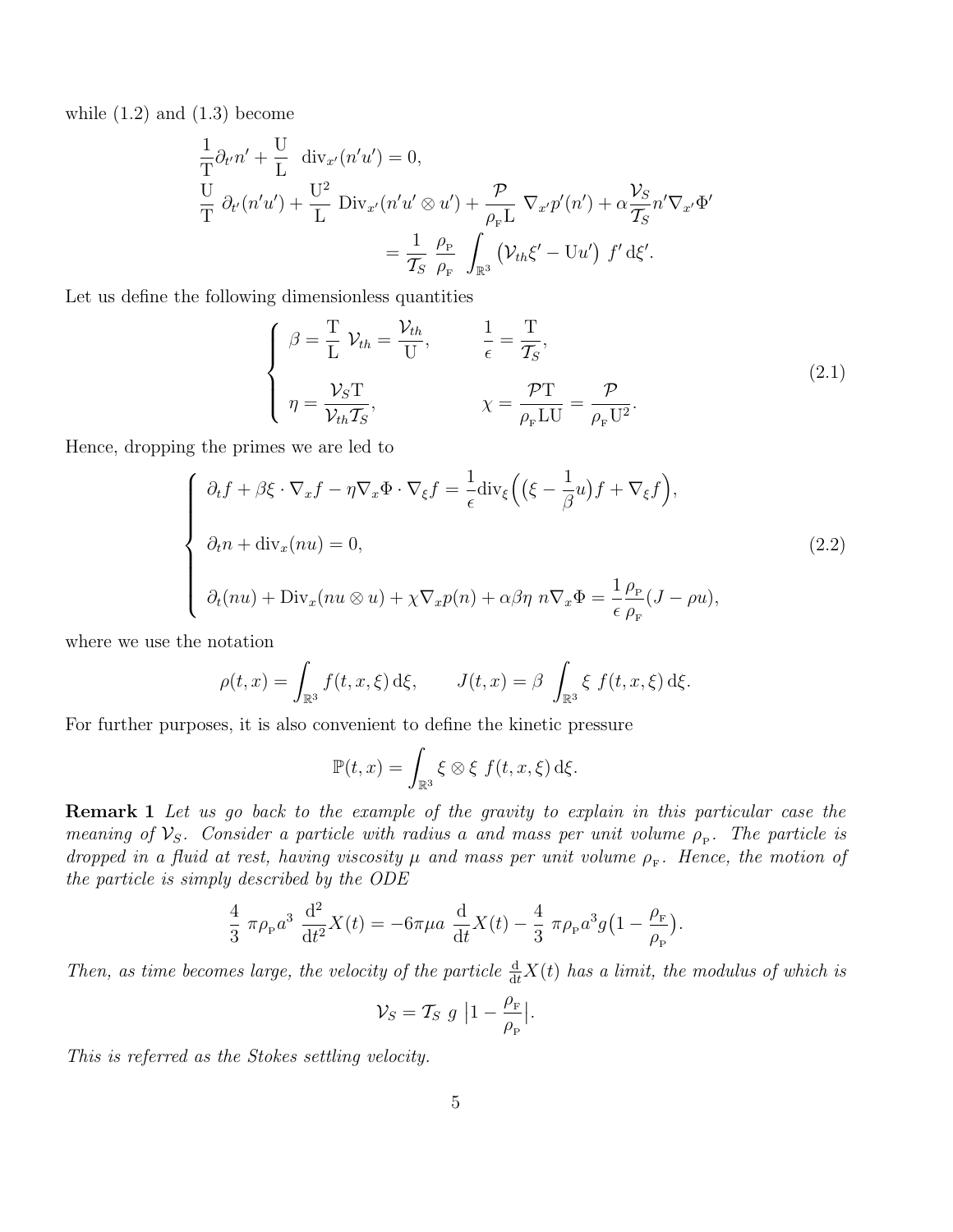**Remark 2** Still for the example of gravity, the dimensionless coefficient  $\alpha\beta\eta$  is nothing but the inverse of the Froude number of the flow. Accordingly,  $1/\eta$  can be seen as the (reduced) Froude number of the dispersed phase.

Remark 3 We have mentioned in the Introduction that it could be strange to neglect the viscosity term  $\mu\Delta_{x}u$  in the fluid equation, while viscosity plays a crucial role in the definition of the friction force. However, when writing the equation in dimensionless form, the corresponding diffusion coefficient reads

$$
\frac{2}{9} \left(\frac{a}{L}\right)^2 \frac{T}{\mathcal{T}_S} \frac{\rho_{\rm P}}{\rho_{\rm F}}.
$$

Hence, we realize that this term is negligible under the natural modelling assumption  $a \ll L$ , whatever will be our scaling assumptions on  $\rho_{\rm P}/\rho_{\rm F}$  and  ${\rm T}/\mathcal{T}_{\rm S}$ .

### 2.2 Boundary Conditions

From now on, we consider the problem (2.2) with the space variable  $x \in \Omega \subset \mathbb{R}^3$ , with either  $\Omega = \mathbb{R}^3$  itself or a bounded domain with smooth boundary. In such a case we denote by  $\nu(x)$  the outward unit vector at  $x \in \partial \Omega$ . Then, the problem has to be completed with boundary conditions. For the fluid, it is natural to require

$$
u \cdot \nu(x) = 0, \qquad \text{for } x \in \partial\Omega \tag{2.3}
$$

for solid boundaries. For the particles, we consider a general boundary condition which describes how particles are reflected by the boundary. Let us denote by  $f_{\pm}(t, x, \xi)$  the trace of f on the set

$$
\Sigma_{\pm} = \{ (t, x, \xi) \in \mathbb{R}^+ \times \partial \Omega \times \mathbb{R}^3, \ \pm \xi \cdot \nu(x) \ge 0 \}.
$$

Details on the theory of traces for transport equations can be found in e.g. [8, 16, 17, 19]. The boundary condition relates the incoming trace to the outgoing one as follows

$$
|\xi \cdot \nu(x)| f_{-}(t, x, \xi) = \int_{\xi' \cdot \nu(x) > 0} K(x, \xi, \xi') f_{+}(t, x, \xi') \xi' \cdot \nu(x) d\xi'
$$
  
for  $(t, x, \xi) \in \Sigma_{-}$ 

where the kernel  $K$  is required to satisfy the following properties

• Non negativeness:

$$
K(x,\xi,\xi') \ge 0. \tag{2.4}
$$

• Normalization:

$$
\int_{\xi \cdot \nu(x) < 0} K(x, \xi, \xi') \, \mathrm{d}\xi = 1. \tag{2.5}
$$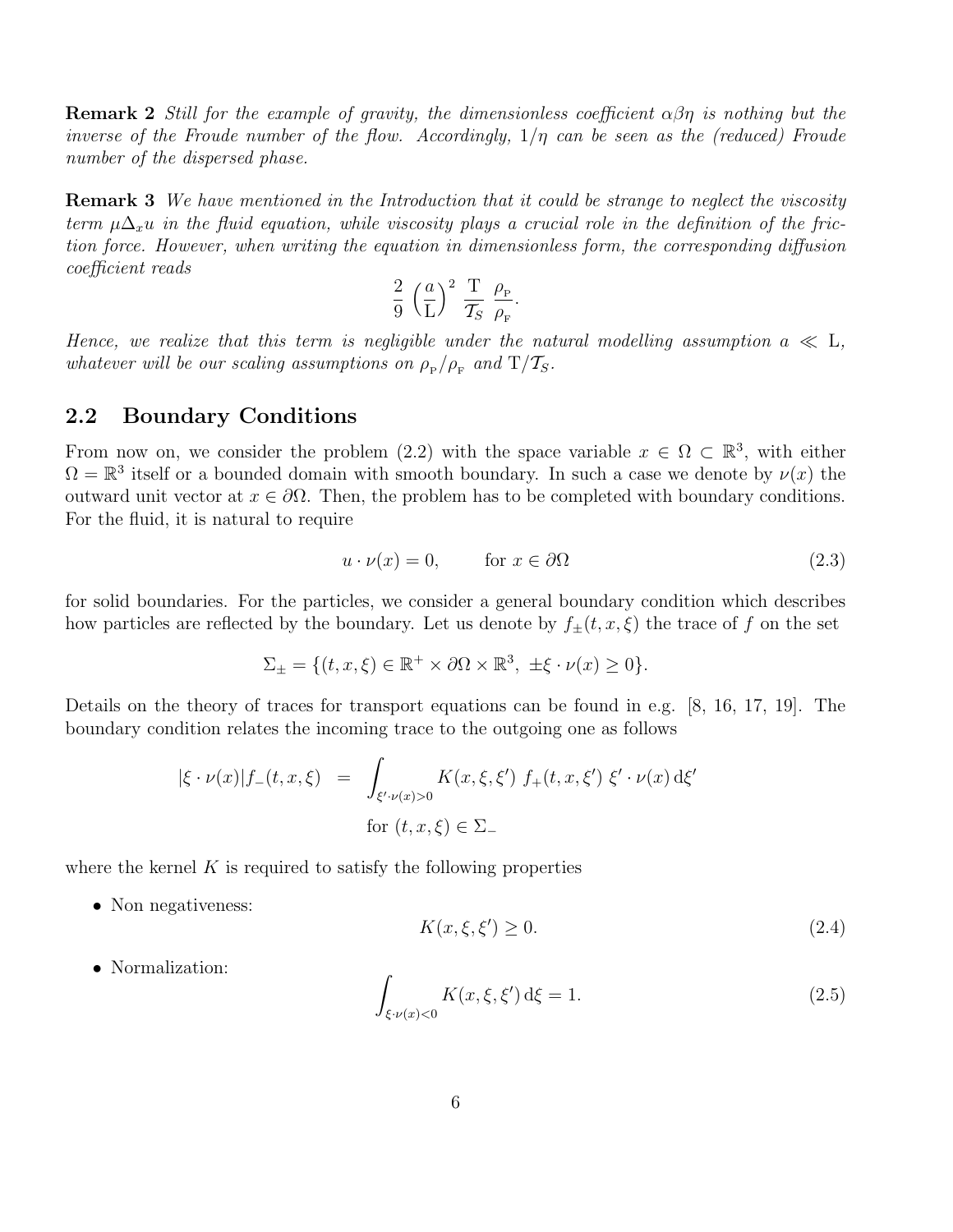• Preservation of equilibrium:

$$
|\xi \cdot \nu(x)|e^{-|\xi|^2/2} = \int_{\xi' \cdot \nu(x)>0} K(x,\xi,\xi') e^{-|\xi'|^2/2} \xi' \cdot \nu(x) d\xi'. \tag{2.6}
$$

The first condition preserves non negativeness of the solution; the second condition implies the mass conservation: boundaries are neither a source nor a sink of particles and we always have

$$
\frac{\mathrm{d}}{\mathrm{d}t} \int_{\Omega} \int_{\mathbb{R}^3} f \, \mathrm{d}\xi \, \mathrm{d}x = 0.
$$

The simplest example is given by the total accomodation reflexion law

$$
|\xi \cdot \nu(x)| f_{-}(t, x, \xi) = |\xi \cdot \nu(x)| e^{-|\xi|^2/2} \frac{1}{2\pi} \int_{\xi' \cdot \nu(x) > 0} f_{+}(t, x, \xi') \xi' \cdot \nu(x) d\xi',
$$

which means that particles are re-emitted by the wall according to a Gaussian law with a temperature coinciding with the temperature of the surrounding fluid (here 1 in dimensionless variables.)

In some particular cases, periodic boundary conditions are more physically reasonable in certain variables. For instance, in the gravity settling case we might consider the simplest situation of a box  $\Omega = [0, L]^2 \times [0, L_3]$  in which periodic boundary conditions are considered for both  $x_1, x_2$ directions and no-flux boundary conditions of the type described above are imposed in the boundaries on the vertical direction  $x_3$  since our given potential depends only on the  $x_3$ -variable. Again, with these boundary conditions, particles and fluid total masses are preserved and global boundary fluxes of interest are zero over the variables in which periodic boundary conditions are imposed.

## 3 Entropy Dissipation and Stability

As mentioned in the Introduction, the system enjoys a remarkable dissipation property. This needs a crucial relation between the scaling parameters, and in turn, it leads to stability properties.

### 3.1 H-Theorem

Let us assume the following hypotheses on the pressure function  $p$ :

(HP1)  $p : \mathbb{R}^+ \to \mathbb{R}^+$  is continuous, strictly increasing, satisfies  $p(0) = 0$  and is of class  $C^2$  on  $(0, +\infty)$ .

 $(HP2)$  The enthalpy function h, defined by

$$
h(n) := \int_1^n \frac{p'(s)}{s} ds, \quad n \in (0, \infty),
$$

belongs to  $L^1_{loc}(0, \infty)$ .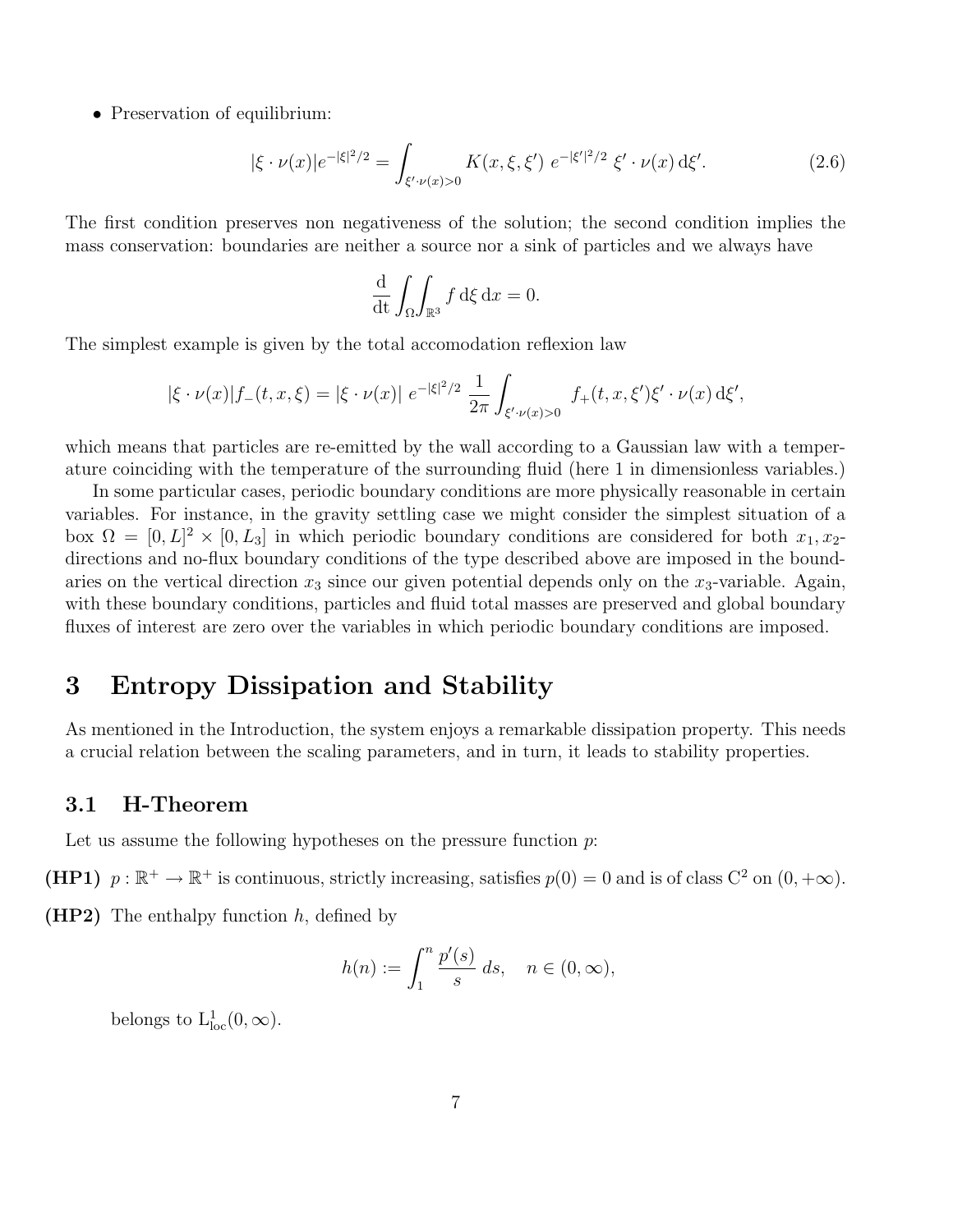These hypotheses allow us to introduce the internal energy function Π associated to the pressure function  $p$  by

$$
\Pi : [0, \infty) \to \mathbb{R}, \quad \Pi(n) = \int_0^n h(s) \, ds.
$$

It is well-defined due to (HP2), with  $\Pi'(n) = h(n)$  and  $n\Pi''(n) = p'(n)$  for all  $n \in \mathbb{R}^+$  and with  $\Pi(0) = \Pi'(1) = 0$ .

#### Remark 4

- Considering a power pressure law  $p(n) = n^{\gamma}, \gamma > 0$ , we have  $\Pi(n) = (n^{\gamma} \gamma n)/(\gamma 1)$ for  $\gamma \neq 1$  and  $\Pi(n) = n \ln(n) - n$  for  $\gamma = 1$ .
- Standard physical assumptions give pressure-laws functions with exponents  $\gamma > 1$ , and therefore they give rise to degenerate pressure functions at zero in the sense that  $p'(0) = 0$ . Nevertheless, we include here the most general case allowing atypical pressure functions. Let us mention that compressible Euler equations with a pressure function like  $p(n) = n^{\gamma}, 0 < \gamma < 1$ , were considered in hydrodynamic limits of granular media [9].

Proposition 1 Assuming the scaling

$$
\frac{\rho_{\rm P}}{\rho_{\rm F}} = \frac{1}{\beta^2}, \qquad \eta = \beta,
$$
\n(3.1)

let us define the free energies associated respectively to the particles and the fluid as follows:

$$
\mathcal{F}_{\mathbf{P}}(f) = \int_{\Omega} \int_{\mathbb{R}^3} \left( f \ln(f) + \frac{\xi^2}{2} f + \Phi f \right) d\xi \, dx,
$$
  

$$
\mathcal{F}_{\mathbf{P}}(n, u) = \int_{\Omega} \left( n \frac{|u|^2}{2} + \chi \Pi(n) + \alpha \beta \eta \Phi n \right) dx.
$$

Then the total free energy functional,  $\mathcal{F}(f,n,u) = \mathcal{F}_{p}(f) + \mathcal{F}_{F}(n,u)$ , is dissipated along the flow, precisely

$$
\frac{\mathrm{d}}{\mathrm{d}t}\Big(\mathcal{F}(f(t),n(t),u(t))\Big)+\frac{1}{\varepsilon}\int_{\Omega}\int_{\mathbb{R}^3}\left|(v-\beta^{-1}u)\sqrt{f}+2\nabla_{\xi}\sqrt{f}\right|^2\mathrm{d}\xi\,\mathrm{d}x\leq 0.\tag{3.2}
$$

Proof. In the proof below, we perform integration by parts reasoning in the whole space. The slight modifications when dealing with boundaries are detailed at the end. We compute successively the following time derivatives:

• Entropy and kinetic energy of the particles

$$
\frac{d}{dt} \int_{\mathbb{R}^3} \int_{\mathbb{R}^3} \left( f \ln(f) + \frac{\xi^2}{2} f \right) d\xi dx
$$
  
=  $-\frac{1}{\varepsilon} \int_{\mathbb{R}^3} \int_{\mathbb{R}^3} \left( (\xi - \beta^{-1} u) f + \nabla_{\xi} f \right) \cdot \left( \frac{\nabla_{\xi} f}{f} + \xi \right) d\xi dx$   
 $- \eta \int_{\mathbb{R}^3} \int_{\mathbb{R}^3} \nabla_x \Phi \cdot \xi f d\xi dx.$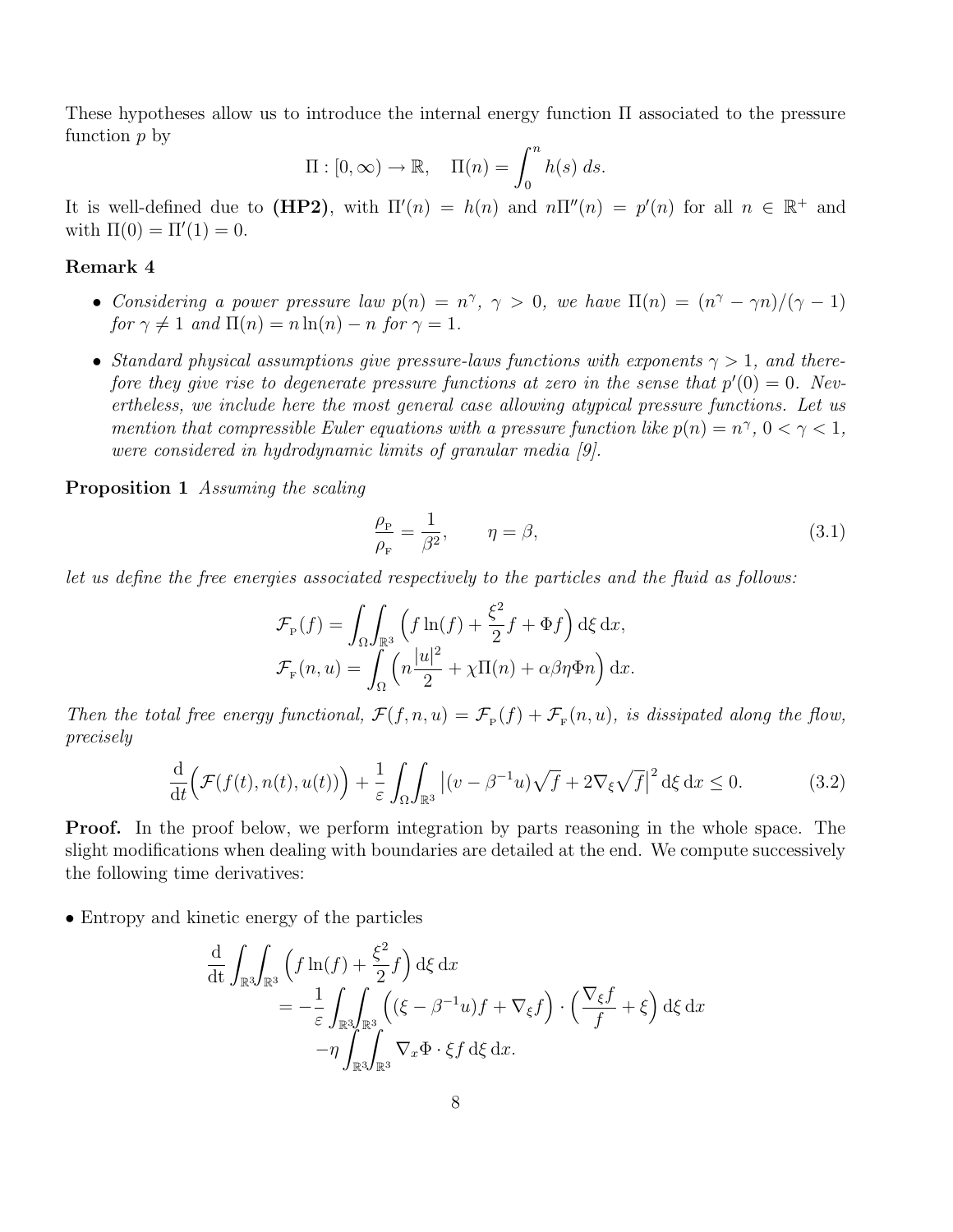• Potential energy of the particles

$$
\frac{\mathrm{d}}{\mathrm{d}t} \int_{\mathbb{R}^3} \int_{\mathbb{R}^3} \Phi f \, \mathrm{d}\xi \, \mathrm{d}x = \beta \int_{\mathbb{R}^3} \int_{\mathbb{R}^3} \nabla_x \Phi \cdot \xi f \, \mathrm{d}\xi \, \mathrm{d}x.
$$

• Kinetic energy of the fluid

$$
\frac{\mathrm{d}}{\mathrm{d}t} \int_{\mathbb{R}^3} n \frac{|u|^2}{2} dx = -\chi \int_{\mathbb{R}^3} u p'(n) \cdot \nabla_x n \, dx - \alpha \beta \eta \int_{\mathbb{R}^3} n u \cdot \nabla_x \Phi \, dx \n+ \frac{\beta}{\varepsilon} \frac{\rho_P}{\rho_F} \int_{\mathbb{R}^3} \int_{\mathbb{R}^3} (\xi - \beta^{-1} u) f \cdot u \, d\xi \, dx.
$$

• Entropy of the fluid

$$
\frac{\mathrm{d}}{\mathrm{d}t} \int_{\mathbb{R}^3} \Pi(n) \, \mathrm{d}x = - \int_{\mathbb{R}^3} \Pi'(n) \mathrm{div}_x(nu) \, \mathrm{d}x = \int_{\mathbb{R}^3} \Pi''(n) \nabla_x n \cdot nu \, \mathrm{d}x.
$$

• Potential energy of the fluid

$$
\frac{\mathrm{d}}{\mathrm{d}t} \int_{\mathbb{R}^3} n\Phi \, \mathrm{d}x = \int_{\mathbb{R}^3} n u \cdot \nabla_x \Phi \, \mathrm{d}x.
$$

Now, we sum these relations. Taking into account (3.1) and using the fact that  $\int_{\mathbb{R}^3} u \cdot \nabla_{\xi} f d\xi = 0$ , we arrive at

$$
\frac{\mathrm{d}}{\mathrm{d}t} \Big( \mathcal{F}(f(t), n(t), u(t)) \Big) = -\frac{1}{\varepsilon} \int_{\mathbb{R}^3} \int_{\mathbb{R}^3} \Big( (\xi - \beta^{-1} u)^2 f + \frac{|\nabla_{\xi} f|^2}{f} + (\xi - \beta^{-1} u) f \cdot \frac{\nabla_{\xi} f}{f} + \xi \cdot \nabla_{\xi} f - \beta^{-1} u \cdot \nabla_{\xi} f \Big) \, \mathrm{d}\xi \, \mathrm{d}x,
$$

which ends the proof in the whole space.

When considering boundary conditions, integration by parts yields an additional boundary term, which reads

$$
\int_{\partial\Omega} \int_{\mathbb{R}^3} \left( f \ln(f) + \frac{\xi^2}{2} + \Phi f \right) \xi \cdot \nu(x) \,d\xi \,d\sigma(x)
$$

with  $d\sigma(x)$  the Lebesgue measure on  $\partial\Omega$ . All boundary terms from the fluid equation vanish, by using the physical boundary condition (2.3). The mass conservation property (2.5) satisfied by the kernel  $K$  implies that

$$
\int_{\partial\Omega} \Phi(x) \left( \int_{\mathbb{R}^3} f\xi \cdot \nu(x) \,d\xi \right) d\sigma(x) = 0.
$$

Then, by combining the conditions (2.4), (2.5) and (2.6), we can check that the remainder term

$$
\int_{\mathbb{R}^3} \left( f \ln(f) + \frac{\xi^2}{2} \right) \xi \cdot \nu(x) \,d\xi = \int_{\mathbb{R}^3} f \ln \left( \frac{f}{e^{-\xi^2/2}} \right) \xi \cdot \nu(x) \,d\xi
$$

is non positive, as a consequence of the Jensen inequality, a property known as the Darrozes-Guiraud inequality [18, 16].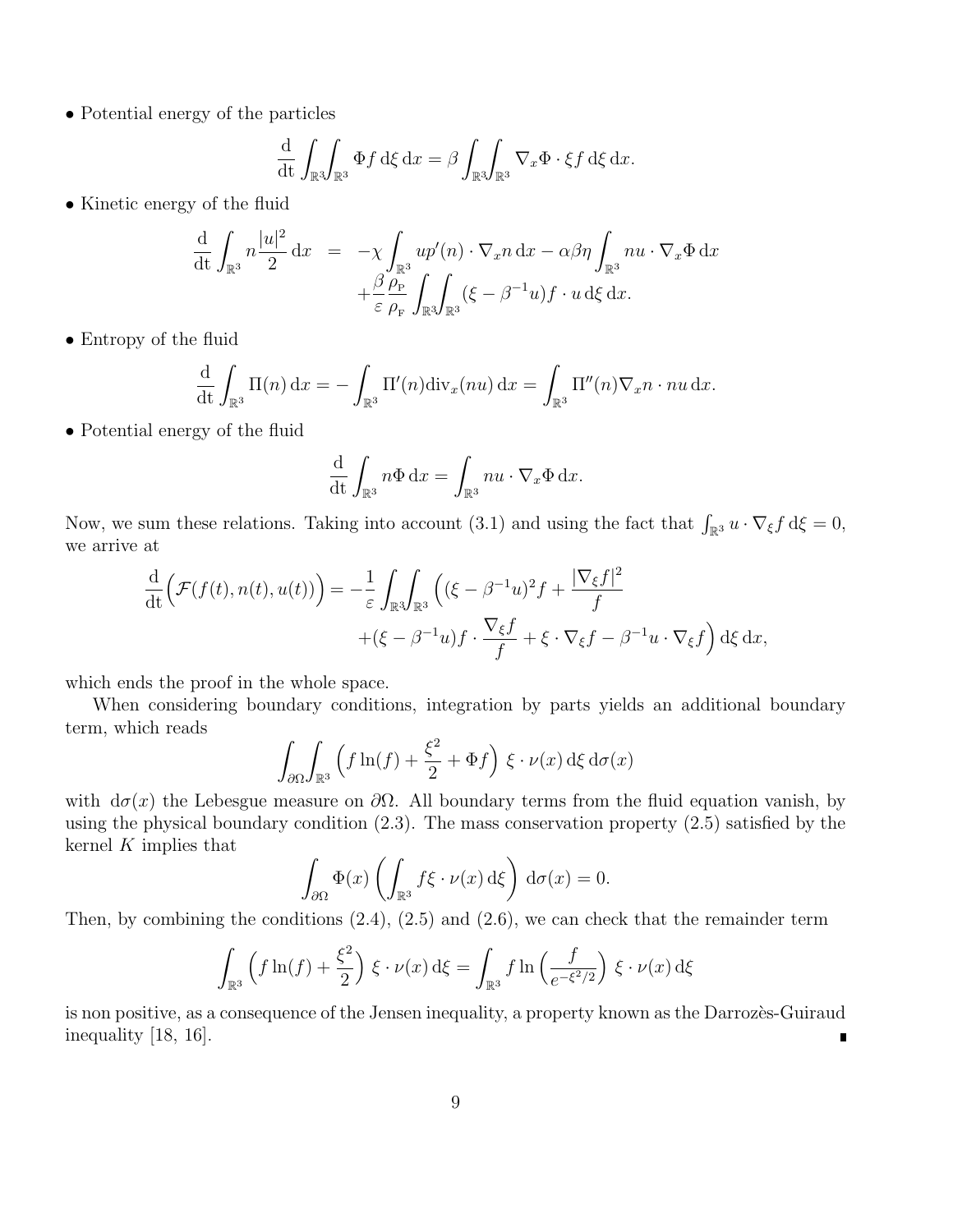## 3.2 Relative Entropy

The remarkable fact is that the dissipated quantity can be seen as a relative entropy, which evaluates how far the solution is from an equilibrium state. We refer to [21] for related problems in which similar properties were found. Indeed, let us start with the dispersed phase and set

$$
f_S(x,\xi) = Z_{\mathcal{M}_{\mathcal{P}}} e^{-\Phi(x)} M(\xi)
$$
\n(3.3)

with

$$
M(\xi) = \frac{e^{-\xi^2/2}}{(2\pi)^{3/2}},
$$

and the normalization condition

$$
Z_{\mathcal{M}_{\mathrm{P}}} = \frac{\mathcal{M}_{\mathrm{P}}}{\int_{\Omega} e^{-\Phi(x)} \,\mathrm{d}x}.
$$

Such a definition makes sense provided  $\Phi$  fulfils the confinement condition:

## $(HC1)$   $x \mapsto e^{-\Phi(x)} \in L^1(\Omega)$ .

Then,  $f<sub>S</sub>$  is a (non homogeneous) stationary solution of the kinetic equation in (2.2) with  $u = 0$ , since  $(\xi \cdot \nabla_x - \nabla_x \Phi \cdot \nabla_{\xi}) f_S = 0$  as well as  $\text{div}_{\xi} (\xi f_S + \nabla_{\xi} f_S) = 0$ . When taking into account no-flux boundary conditions, condition (2.6) ensures that  $f<sub>S</sub>$  is still a stationary solution. Since the kinetic equation preserves the total number of particles

$$
\frac{\mathrm{d}}{\mathrm{d}t} \int_{\Omega} \int_{\mathbb{R}^3} f \, \mathrm{d}\xi \, \mathrm{d}x = 0,
$$

we select the equilibrium state  $f<sub>S</sub>$  which has the same total particles mass as the solution of the evolution problem

$$
\mathcal{M}_{P} = \int_{\Omega} \int_{\mathbb{R}^{3}} f \, d\xi \, dx = \int_{\Omega} \int_{\mathbb{R}^{3}} f_{0} \, d\xi \, dx = \int_{\Omega} \int_{\mathbb{R}^{3}} f_{S} \, d\xi \, dx.
$$

Of course, our equilibrium should be of finite free energy and therefore, we further assume that  $\mathcal{F}_{\text{P}}(f_S) < \infty$ , which is equivalent to the following confinement condition:

(HC2) 
$$
x \mapsto \Phi(x)e^{-\Phi(x)} \in L^1(\Omega)
$$
.

Finally, we remark that

$$
\mathcal{F}_{\rm P}(f) = \int_{\Omega} \int_{\mathbb{R}^3} \left( f \ln \left( \frac{f}{f_S} \right) - f + f_S \right) \, d\xi \, dx + \ln \left( \frac{Z_{\mathcal{M}_{\rm P}}}{(2\pi)^{3/2}} \right) \mathcal{M}_{\rm P},
$$

and the first term is nonnegative and vanishes if and only if  $f = f<sub>S</sub>$ .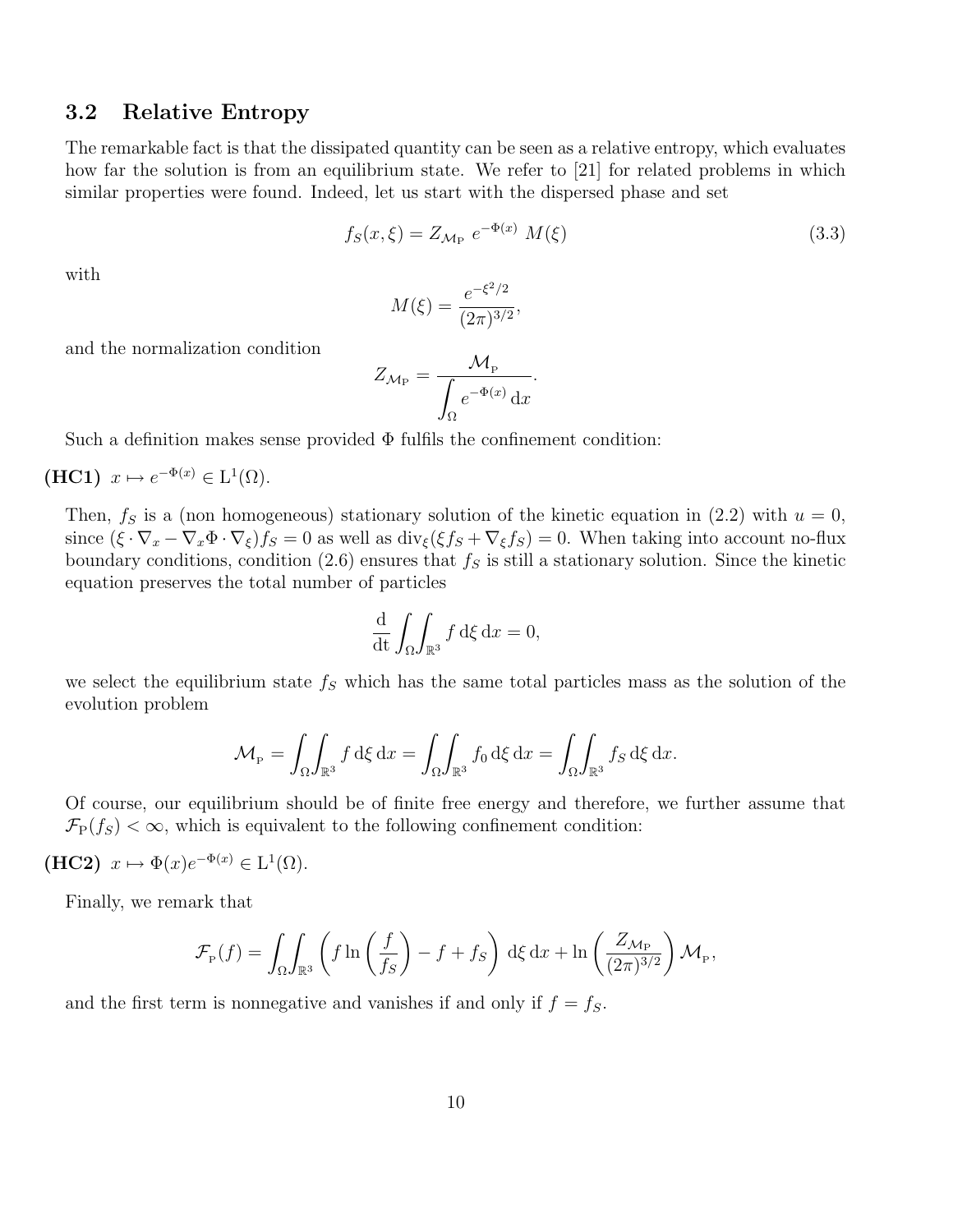More precisely, let us define the relative entropy functional with respect to  $f_s$  for the particles:  $RE_{\mathcal{P}}(\cdot | f_S) : L^1_+(\Omega \times \mathbb{R}^3) \to \mathbb{R} \cup {\infty}$  is given by

$$
RE_{\mathcal{P}}(f|f_S) = \begin{cases} \int_{\Omega} \int_{\mathbb{R}^3} \left( f \ln \left( \frac{f}{f_S} \right) - f + f_S \right) d\xi \, dx & \text{if } f \ln^{-} f \in \mathcal{L}^1(\Omega \times \mathbb{R}^3), \\ \infty & \text{else,} \end{cases}
$$

where  $L^1_+(\Omega \times \mathbb{R}^3) = \{f \in L^1(\Omega \times \mathbb{R}^3) : f \geq 0\}$ . Here, we follow the notation  $g^-(x) = -g(x)$ whenever  $g(x) \leq 0$  and zero otherwise, analogously for  $g^+$ .

Thus, the free energy of the particles is nothing but the relative entropy with respect to the equilibrium state  $f_S$  up to a constant, i.e.,

$$
\mathcal{F}_{\mathrm{P}}(f) = RE_{\mathrm{P}}(f|f_S) + \ln\left(\frac{Z_{\mathcal{M}_{\mathrm{P}}}}{(2\pi)^{3/2}}\right) \mathcal{M}_{\mathrm{P}}.
$$

Regarding the fluid part of the free energy, we define the functional  $E_{\rm F}: L^1_+(\Omega) \to \mathbb{R} \cup {\infty}$ 

$$
E_{\rm F}(n) = \begin{cases} \int_{\Omega} \left( \frac{\alpha \beta \eta}{\chi} n \Phi + \Pi^{+}(n) \right) dx - \int_{\Omega} \Pi^{-}(n) dx & \text{if } \Pi^{-}(n) \in L^{1}(\Omega) \\ \infty & \text{else,} \end{cases}
$$
(3.4)

where  $L^1_+(\Omega) = \{n \in L^1(\Omega) : n \geq 0\}$ . Restricting this functional to the set of  $L^1_+(\Omega)$  functions with total fluid mass

$$
\mathcal{M}_{\mathbf{F}} = \int_{\Omega} n \, \mathrm{d}x = \int_{\Omega} n_0 \, \mathrm{d}x,
$$

and including this restriction as a Lagrange multiplier for (3.4), we obtain the formal Euler-Lagrange condition, whenever  $n_S > 0$ :

$$
\Pi'(n_S(x)) + \frac{\alpha \beta \eta}{\chi} \Phi(x) = Z_{\mathcal{M}_{\mathcal{F}}} \in \mathbb{R}
$$
\n(3.5)

to be satisfied for a minimizer  $n_S$  of (3.4) in this set, where  $Z_{\mathcal{M}_F}$  is a normalization constant.

The assumptions  $(HP1)-(HP2)$  on the pressure function p allow us to define rigorously a stationary state out of the implicit definition (3.5). In fact,  $h = \Pi'$  is a diffeomorphism from  $(0, \infty)$ onto its range  $(h(0^+), h(\infty))$  and thus, one has to give sense to  $n<sub>S</sub>$  outside the range of h. This is done using the generalized inverse  $\sigma$  of h defined as

$$
\sigma : \mathbb{R} \to [0, \infty], \quad \sigma(s) = \begin{cases} 0 & \text{for} \quad s \le h(0+), \\ h^{-1}(s) & \text{for} \quad h(0+) < s < h(\infty), \\ \infty & \text{for} \quad h(\infty) \le s. \end{cases}
$$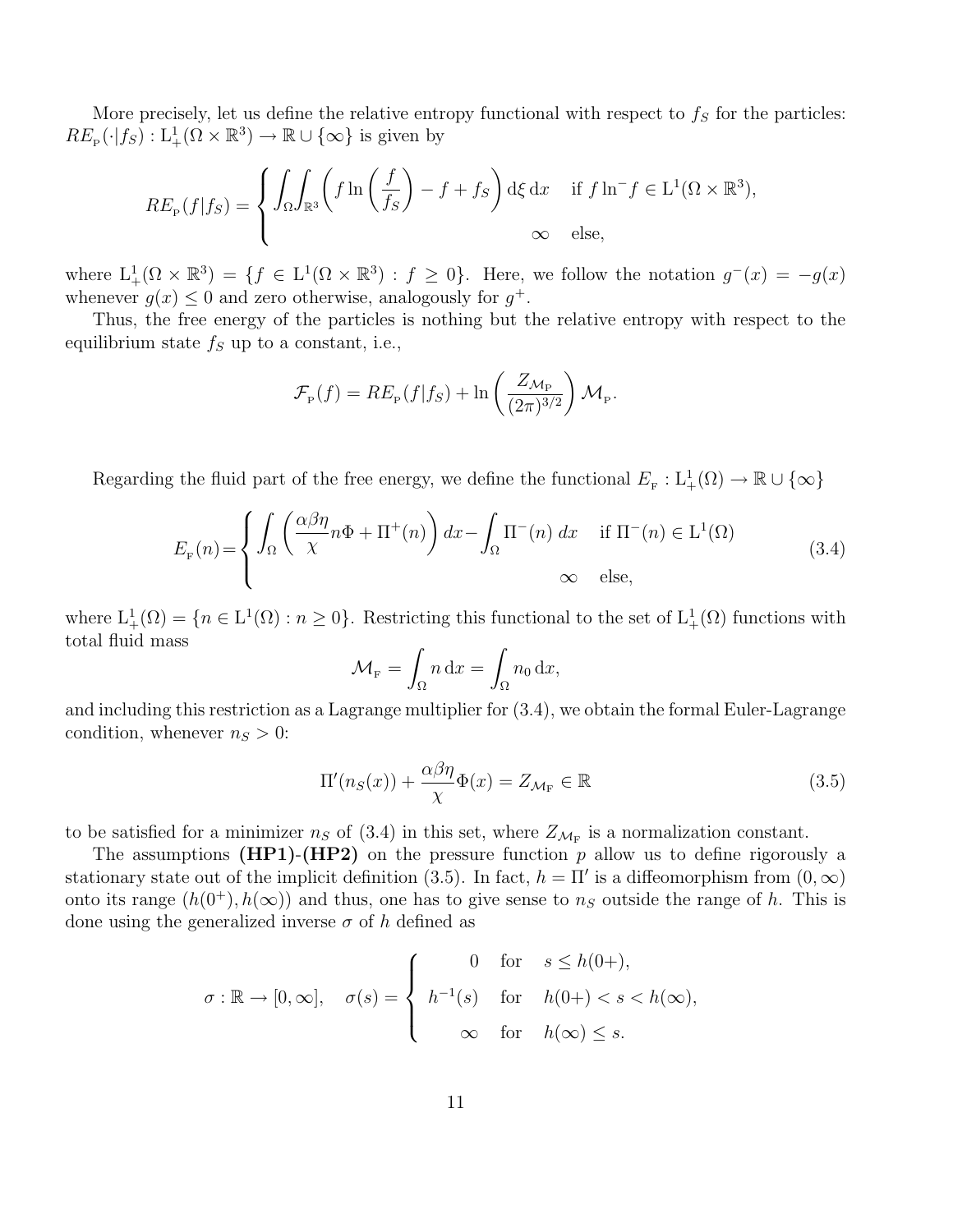Now, we can define our candidates to be minimizers of the functional  $E_{\rm F}(n)$  on the set of  $L^1_+(\Omega)$  functions with total fluid mass  $\mathcal{M}_F$  by

$$
n_S(x) = \sigma \left( Z_{\mathcal{M}_\mathrm{F}} - \frac{\alpha \beta \eta}{\chi} \Phi(x) \right),
$$

where  $Z_{\mathcal{M}_{\rm F}}$  is fixed by imposing the conservation of fluid mass, i.e.,  $Z_{\mathcal{M}_{\rm F}}$  is implicitly defined by

$$
\mathcal{M}_{F} = \int_{\Omega} n \, dx = \int_{\Omega} n_0 \, dx = \int_{\Omega} n_S \, dx.
$$

Under the generality of the pressure function (HP1)-(HP2), the fact that the candidate  $n<sub>S</sub>$  is integrable and that there exists a normalization constant  $Z_{\mathcal{M}_{\rm F}}$  achieving the total fluid mass  $\mathcal{M}_{\rm F}$ is not trivial. Therefore, additional confinement assumptions on the potential have to be done in order  $n<sub>S</sub>$  to become a suitable candidate for being a minimizer for  $E<sub>F</sub>(n)$ . These assumptions, the rigorous proof of the fact that  $n<sub>S</sub>$  is a minimizer and the connection of the functional  $E<sub>F</sub>(n)$  to a suitable notion of relative entropy towards the steady state  $n<sub>S</sub>$  have already been analyzed in complete detail in [14, Subsection 3.1] for general nonlinear diffusions based on ideas developed for the power-law pressure functions in [15]. We will summarize the main relevant results. One needs at least a basic regularity assumption on the potential:

(HP3)  $\Phi \in W^{1,1}(\Omega)$  if  $\Omega$  is bounded, or  $\Phi \in W^{1,1}_{loc}(\Omega)$  otherwise.

Further additional confinement conditions on the potential are:

- (HC3)  $\alpha\Phi$  is a bounded below function on  $\Omega$ , i.e., there exists a constant  $C \in \mathbb{R}$  such that  $\alpha\Phi(x) \geq C$ a.e.  $x \in \Omega$ .
- (HC4)  $\alpha\Phi$  is coercive on  $\Omega$ , i.e.,  $\forall A \in \mathbb{R}$ :  $\{x \in \Omega | \alpha\Phi(x) \leq A\}$  is bounded.

Due to (HC3) we can assume without loss of generality that the potential  $\alpha \Phi(x)$  has zero infimum over  $\Omega$  by adding a suitable constant to the potential, which is anyhow defined up to a constant.

Let us consider the one parameter family of functions

$$
n_Z(x) = \sigma \left( Z - \frac{\alpha \beta \eta}{\chi} \Phi(x) \right),\,
$$

with  $Z \in \mathbb{R}$  and be  $Z^* = \sup\{Z \in \mathbb{R} | n_Z \in L^1(\Omega)\}\$  which is well defined by assuming the additional confinement assumption:

(HC5) There exists  $Z \in \mathbb{R}$  such that  $n_Z \in L^1_+(\Omega)$ .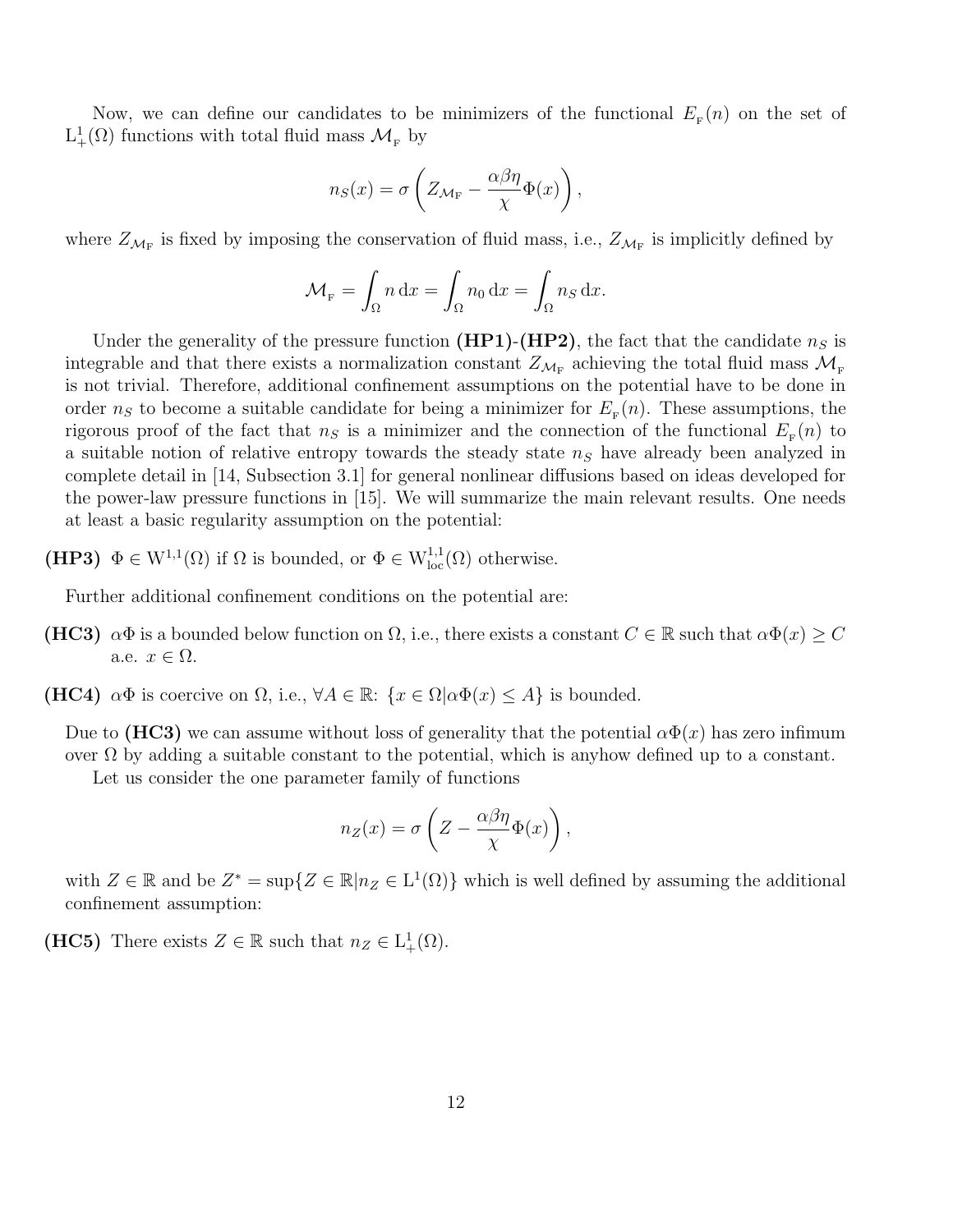Let us denote by  $TM(Z)$  the total mass of  $n_Z$  in  $\Omega$  defined on  $(-\infty, Z^*)$ . It is obvious that  $TM(Z)$ is strictly increasing, and thus, its limit as  $Z \nearrow Z^*$  is denoted by  $\mathcal{M}^*$ . We will assume that the total fluid mass is in the integrable range:

(HC6)  $\mathcal{M}_F \in (0, \mathcal{M}^*),$ 

or in other words, that there exists a unique normalization constant  $Z_{\mathcal{M}_{\rm F}}$  such that  $n_S$  is well defined. Finally, our candidate  $n<sub>S</sub>$  has to have finite free energy and thus, we further assume:

(HC7)  $E_{\rm F}(n_Z) < \infty$  and  $\Pi^-(n_Z) \in L^1(\Omega)$  for  $Z \in (-\infty, Z^*)$ .

#### Remark 5

• If  $h(0^+) > -\infty$  and  $h(\infty) = \infty$ , which is the case if  $p(n) = n^{\gamma}$ ,  $\gamma > 1$ , then hypotheses (HC5)-(HC7) are trivially satisfied with  $\mathcal{M}^* = \infty$ . Note also that for  $p(n) = n^{\gamma}$ , we have

$$
\sigma(s) = \left[ \left( \frac{\gamma - 1}{\gamma} s + 1 \right)^{+} \right]^{1/(\gamma - 1)}.
$$

- If  $h(0^+) = -\infty$  and  $h(\infty) = \infty$ , which is the case if  $p(n) = n$ , then  $\mathcal{M}^* = \infty$ . In case  $p(n) = n$ , hypotheses (HC5)-(HC7) are equivalent to hypotheses (HC1)-(HC2) and  $\sigma(s) = e^s$ .
- In case  $\Omega$  is bounded and  $\Phi$  is bounded the conditions (HC3)-(HC7) are trivially satisfied.

The following result is proven in [14, Proposition 5, Lemma 6]:

**Theorem 1** Assuming the conditions (HP1)-(HP3) on the pressure and the potential and the confinement conditions (HC1)-(HC7), then the functional  $E_{\rm F}(n)$  has a unique minimizer given by

$$
n_S(x) = \sigma \left( Z_{\mathcal{M}_{\mathcal{F}}} - \frac{\alpha \beta \eta}{\chi} \Phi(x) \right),\tag{3.6}
$$

in the set of  $L^1_+(\Omega)$  functions with total fluid mass  $\mathcal{M}_F$ . Moreover:

$$
E_{\rm F}(n) - E_{\rm F}(n_S) \ge \int_{\Omega} \left[ \Pi(n) - \Pi(n_S) - \Pi'(n_S) (n - n_S) \right](x) dx \tag{3.7}
$$

with equality if and only if

$$
\frac{\alpha\beta\eta}{\chi}\Phi(x) + h(n_S(x)) = Z_{\mathcal{M}_{\mathcal{F}}}, \quad \text{for almost all } x \in \Omega.
$$

Let us remark that the right-hand side of  $(3.7)$  is positive and equal to zero if and only if  $n = n<sub>S</sub>$ . Thus, previous theorem allows us to rewrite the fluid free energy functional as

$$
\mathcal{F}_{F}(n(t), u(t)) = \int_{\Omega} n \frac{|u|^2}{2} dx + \chi \left( E_{F}(n) - E_{F}(n_{S}) \right) + \chi E_{F}(n_{S})
$$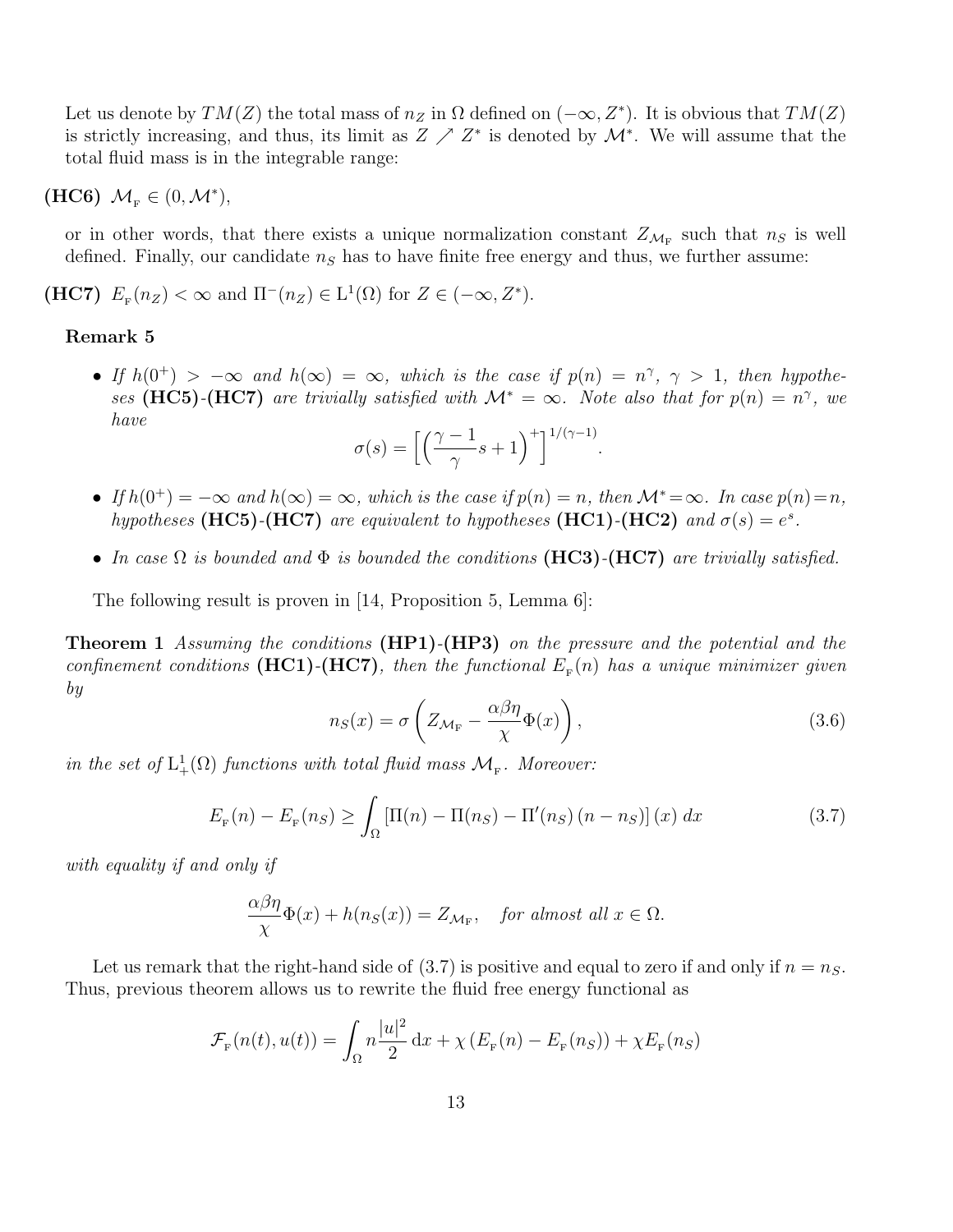and we observe due to (3.7) that again

$$
RE_{F}((n, u)|(n_S, u_S)) = \int_{\Omega} n \frac{|u|^2}{2} dx + \chi (E_{F}(n) - E_{F}(n_S))
$$

is a functional that controls the distance from the pair  $(n(t), u(t))$  to the equilibrium solution  $(n_S, u_S = 0).$ 

Therefore, the whole free energy functional  $\mathcal{F}(f, n, u)$  can be considered, up to a constant, a relative entropy functional towards the equilibrium solution  $(f_S, n_S, u_S = 0)$ , i.e., defining the relative entropy functional from  $(f, n, u)$  to  $(f_S, n_S, u_S = 0)$  as

$$
RE((f, n, u)|(f_S, n_S, u_S)) = RE_{\mathcal{F}}(f|f_S) + RE_{\mathcal{F}}((n, u)|(n_S, u_S)).
$$
\n(3.8)

Thus, we have

$$
RE((f, n, u)|(f_S, n_S, u_S)) = \mathcal{F}(f, n, u) - \ln\left(\frac{Z_{\mathcal{M}_{\mathcal{P}}}}{(2\pi)^{3/2}}\right) \mathcal{M}_{\mathcal{P}} - \chi E_{\mathcal{F}}(n_S) \ge 0,
$$

and this quantity vanishes if and only if  $f = f<sub>S</sub>$ ,  $n = n<sub>S</sub>$  and  $u = u<sub>S</sub> = 0$ .

#### Remark 6

- In the gravity settling case and as we discussed before, the physical boundary conditions of interest are periodic boundary conditions in the  $x_1,x_2$  directions and no-flux boundary conditions as  $(2.3)-(2.6)$  for the  $x_3$ -direction. All boundary terms in the periodic boundary conditions disappear while boundary terms in the  $x_3$ -direction are treated as above. All conclusions of the last subsections apply equally well to this case.
- For the gravity settling case, in the particular case of  $\alpha > 0$ , which means that gravity dominates over buoyancy force,  $f_S$  and  $n_S$  represent the typical sedimentation profiles of particles and fluid respectively. It is interesting to remark that the steady density of dispersed particles will be always positive according to  $(3.3)$  while the steady fluid density given by  $(3.6)$  might be compactly supported for pressure functions of the form  $p(n) = n^{\gamma}, \gamma > 1$ .
- Let us remark that  $(f_S, n_S, u_S = 0)$  is a stationary classical solution of (2.2) wherever  $n_S$  is regular.

### 3.3 Nonlinear Stability

It is now standard to obtain stability results from the non increasing character of the relative entropy as was done in [12, 21, 42] and references therein. In fact, everything is reduced to use the relative entropy functionals to control the distance in  $L^1$  or in  $L^p$  between the solution  $(f(t), n(t), u(t))$  of the system (2.2) and the equilibrium solution  $(f_S, n_S, u_S)$ . These inequalities called in the literature Csisz´ar-Kullback-Pinsker type inequalities are well-known in the linear case [4] and they are already available in the literature [14, Section 4] for the nonlinear case. As a consequence, we obtain directly the following non-linear stability result for the equilibrium solution  $(f_S, n_S, u_S)$ .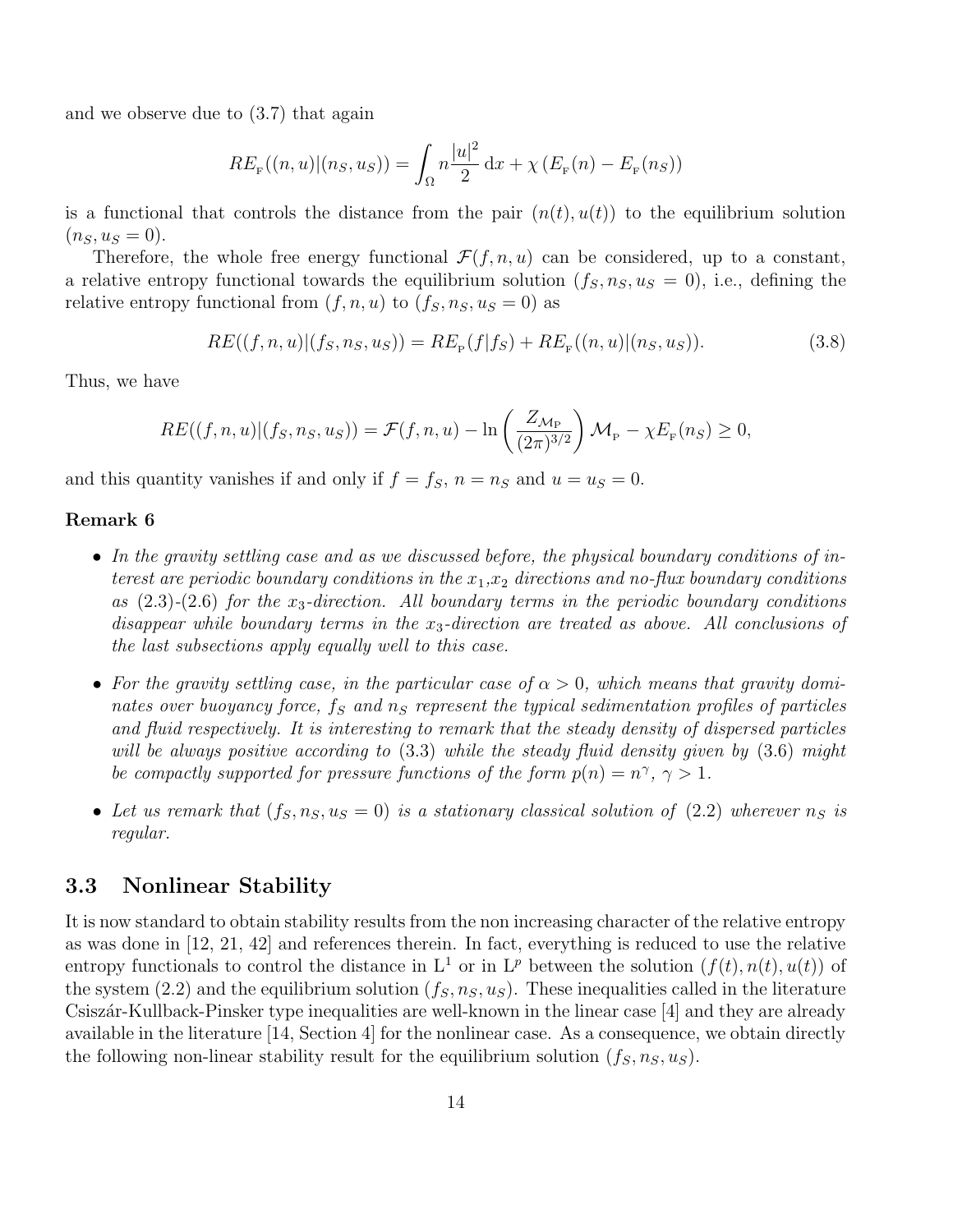**Theorem 2** Given  $(f(t), n(t), u(t))$  a solution to the Cauchy problem for the system (2.2) and  $(f_S, n_S, u_S = 0)$  with  $f_S$  and  $n_S$  given respectively by (3.3) and (3.6), such that

$$
\int_{\Omega} \int_{\mathbb{R}^3} f_0 \,d\xi \,dx = \int_{\Omega} \int_{\mathbb{R}^3} f_S \,d\xi \,dx \quad \text{and} \quad \int_{\Omega} n_0 \,dx = \int_{\Omega} n_S \,dx,
$$

then for any  $\epsilon > 0$ , there exists  $\delta > 0$  such that if

$$
RE((f_0,n_0,u_0)|(f_S,n_S,u_S)) \le \delta,
$$

we conclude the solution satisfies

$$
||f(t) - f_S||_{\mathcal{L}^1(\Omega \times \mathbb{R}^3)} \le \epsilon, ||n(t) - n_S||_{\mathcal{L}^1(\Omega)} \le \epsilon \text{ and } \int_{\Omega} n(t) \frac{|u(t)|^2}{2} dx \le \epsilon
$$

for all  $t \geq 0$ .

## 4 Asymptotic Analysis

### 4.1 A priori Estimates and Moments

We are interested in hydrodynamic limits for the problem (2.2), which means that the relaxation time  $\mathcal{T}_S$  is small compared to the observation time scale T, i.e., we deal with the singular perturbation problem  $\varepsilon \to 0$ . We expect that the limit can be described by macroscopic equations, with unknowns that do not depend on the variable  $\xi$ . Indeed, coming back to the entropy dissipation (3.2), we realize that the system then relaxes to

$$
f(t, x, \xi) \simeq \frac{\rho(t, x)}{(2\pi)^{3/2}} \exp\left(-\frac{|\xi - \beta^{-1}u(t, x)|^2}{2}\right).
$$
 (4.1)

Hence, of course, the limiting behavior highly depends on the behavior of the other scaling parameters.

Since we are interested in hydrodynamic limits, it is convenient to write the macroscopic equations satisfied by the moments of f. Integrating the kinetic equation in  $(2.2)$  with respect to  $\xi$  leads to  $\mathcal{L}^{\text{max}}$ 

$$
\begin{cases} \n\partial_t \rho + \text{div}_x J = 0, \\
\partial_t J + \beta^2 \text{Div}_x \mathbb{P} + \eta \beta \rho \nabla_x \Phi = -\frac{1}{\varepsilon} (J - \rho u). \n\end{cases} \tag{4.2}
$$

Before we specify the behavior of the parameters with respect to  $\varepsilon$ , let us emphasize the main features of the problem. First, the entropy dissipation can be used to establish useful a priori estimates.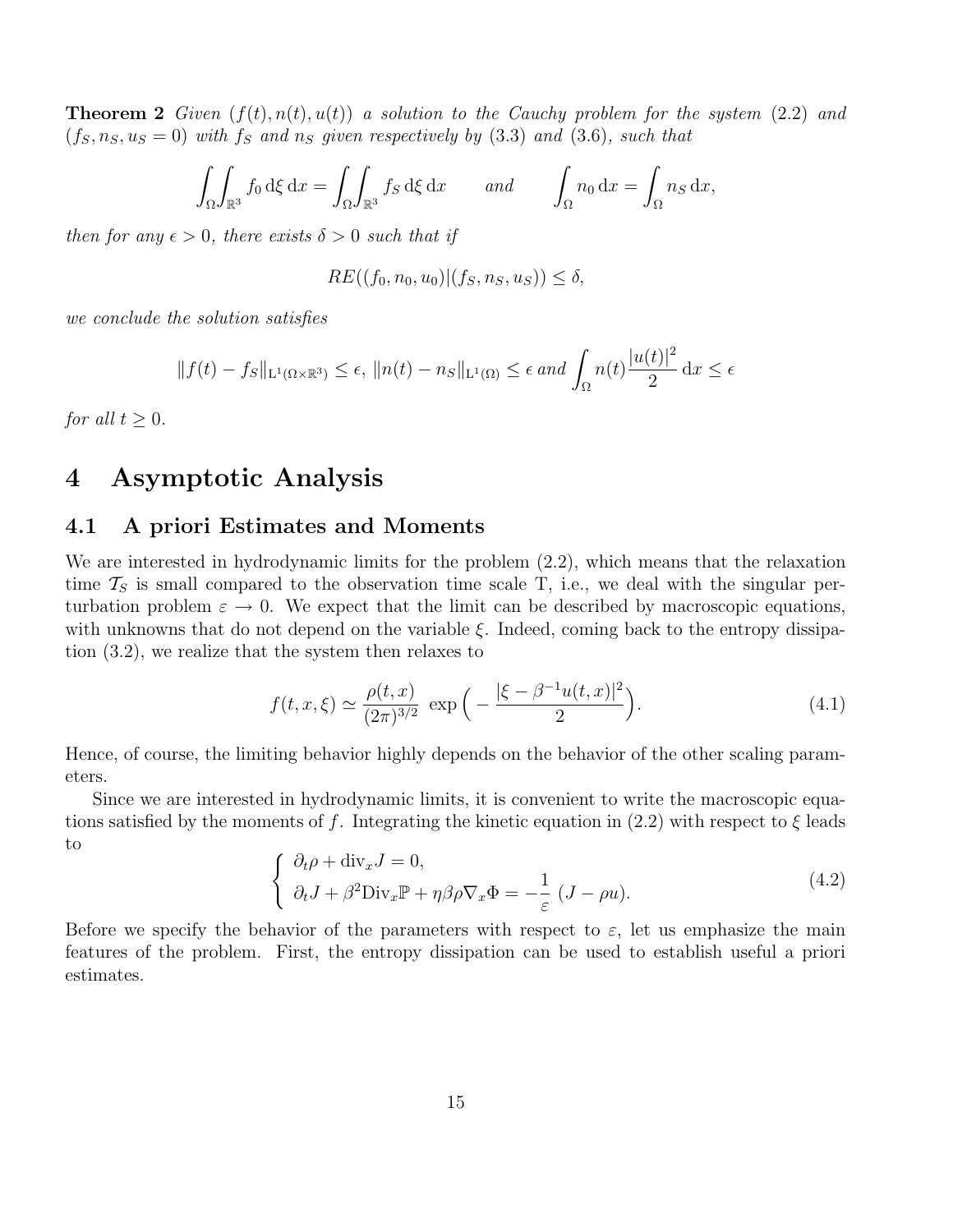Proposition 2 Assume that (3.1) holds and that the conditions (HP1)-(HP3) on the pressure and the potential and the confinement conditions  $(HC1)$ - $(HC7)$  are satisfied. Moreover, we assume further confinement conditions:

- (HC8)  $\Phi$  is a bounded below function on  $\Omega$ , i.e., there exists a constant  $C \in \mathbb{R}$  such that  $\Phi(x) \geq C$ a.e.  $x \in \Omega$ .
- (HC9)  $(1 + \Phi) \exp(-\nu \Phi(x)) \in L^1(\Omega)$ , for some positive constants  $C > 0$ , and  $0 < \nu < 1$ .
- (HC10) If  $h(0+) = -\infty$  we assume there exists  $0 < s_1 < 1$  such that

$$
\sup \left\{\frac{\Pi(n)}{nh(n)}, 0 < n < s_1\right\} < +\infty.
$$

We suppose that the initial data  $(f_0, n_0, u_0)$  satisfies  $f_0 \geq 0$ ,  $n_0 \geq 0$  and that the quantities

$$
\int_{\Omega} \int_{\mathbb{R}^3} f_0 \left( 1 + |\ln(f_0)| + \frac{\xi^2}{2} + |\Phi| \right) d\xi \, dx
$$

$$
\int_{\Omega} \left( n_0 + n_0 |u_0|^2 + |\Pi(n_0)| + n_0 \beta \eta | \alpha \Phi| \right) dx
$$

are finite and bounded uniformly with respect to all the parameters  $\varepsilon, \beta, \eta, \alpha, \rho_{\rm p}/\rho_{\rm F}$ . Then, we have

- (i)  $f(1+\xi^2+|\Phi|+|\ln(f)|)$  is bounded in  $L^{\infty}(\mathbb{R}^+;\mathrm{L}^1(\Omega\times\mathbb{R}^3)).$
- (ii) n,  $|\Pi(n)|$  and  $\beta\eta|\alpha\Phi|n$  are bounded in  $L^{\infty}(\mathbb{R}^+;\mathrm{L}^1(\Omega)).$
- (iii)  $\sqrt{n}$  u is bounded in  $L^{\infty}(\mathbb{R}^+;\mathcal{L}^2(\Omega)).$
- $(iv) \frac{1}{\sqrt{2}}$  $\frac{1}{\varepsilon}\left((\xi-\beta^{-1}u)\sqrt{f}+2\nabla_{\xi}\sqrt{f}\right)=\frac{D}{\sqrt{\varepsilon}}$  $\frac{1}{\epsilon}$  is bounded in  $L^2(\mathbb{R}^+ \times \Omega \times \mathbb{R}^3)$ .

In this statement "bounded" means "bounded uniformly with respect to all the parameters  $\varepsilon, \beta, \eta, \alpha$ ,  $\rho_{_{\rm P}}/\rho_{_{\rm F}}$ ".

Deducing these estimates from the relative entropy is somehow classical. We will give some details of the proof. To this end, we need the following claim.

**Lemma 1** Let  $\Omega$  be a subset of  $\mathbb{R}^D$ , possibly  $\mathbb{R}^D$  itself. Let  $U : \Omega \to \mathbb{R}^+$  such that  $(1+U)e^{-\nu U} \in$  $L^1(\Omega)$  for some  $0 < \nu < 1$ . Let  $g : \Omega \to \mathbb{R}^+$ . Then, we have

$$
0 \le \int_{\Omega} g \ln^{-}(g) dy \le \nu \int Ug dy + \int_{\Omega} (1 + \nu U)e^{-\nu U} dy.
$$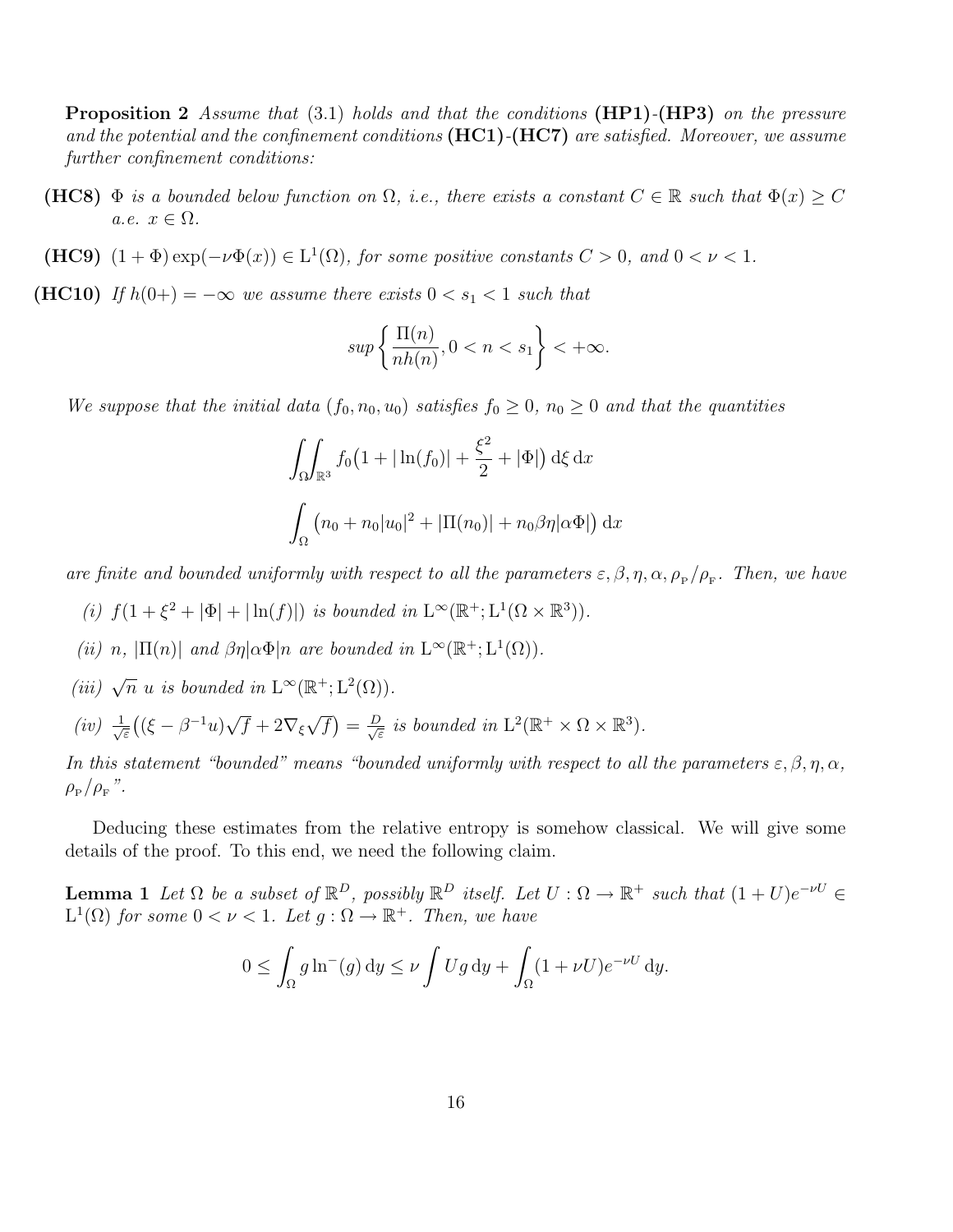**Proof.** We follow arguments in [20]. We split

$$
\int_{0 \le g \le 1} g(-\ln(g)) dy = \int_{0 \le g \le e^{-\nu U}} g(-\ln(g)) dy + \int_{e^{-\nu U} \le g \le 1} g(-\ln(g)) dy
$$
  

$$
\le e \int_{0 \le g \le e^{-\nu U}} \frac{g}{e} \left(-\ln\left(\frac{g}{e}\right)\right) dy - \int_{0 \le g \le e^{-\nu U}} g \ln(e) dy
$$
  

$$
+ \nu \int_{\nu U \ge -\ln(g) \ge 0} U g dy.
$$

Then, since  $s \mapsto s(-\ln(s))$  is non decreasing on  $(0, 1/e)$ , we can dominate

$$
e\int_{0\le g\le e^{-\nu U}}\frac{g}{e}\Big(-\ln\big(\frac{g}{e}\big)\Big)\,\mathrm{d}y\le \int_{0\le g\le e^{-\nu U}}e^{-\nu U}\big(-\ln\big(e^{-\nu U}\big)+\ln(e)\big)\,\mathrm{d}y.
$$

Hence, since  $g \geq 0$ , we obtain

$$
\int_{0 \le g \le 1} g(-\ln(g)) dy \le \int_{\Omega} e^{-\nu U} (\nu U + 1) dy + \nu \int_{\Omega} Ug dy.
$$

 $\blacksquare$ 

Proof of Proposition 2. Integration of  $(3.2)$  yields

$$
\mathcal{F}_{\mathcal{P}}(f(t)) + \mathcal{F}_{\mathcal{F}}(n(t), u(t)) + \int_0^t \int_{\Omega} \int_{\mathbb{R}^3} \frac{D^2}{\varepsilon} d\xi \, dx \, ds \le C_0,
$$

where  $C_0$  depends on the initial data. In order to obtain all the conclusions of the claim it suffices to control the negative terms in the free energy functional by the positive terms and prove that all positive terms are uniformly bounded.

By hypotheses (HC3) and (HC8) we can replace  $\Phi$  (resp.  $\alpha\beta\eta\Phi$ ) by  $\Phi + C_1$  (resp.  $\alpha\beta\eta\Phi + C_2$ ) and thus, we can assume that the contribution of the potential energies is non negative.

To control the negative term coming from the particles free energy functional, we apply Lemma 1 using (HC9) with  $y = (x, v), g(y) = f(x, v)$  and  $U(y) = \xi^2/2 + \Phi(x)$ . We obtain

$$
\int_{\Omega} \int_{\mathbb{R}^3} f \ln^+(f) \, d\xi \, dx + (1 - \nu) \int_{\Omega} \int_{\mathbb{R}^3} f(\xi^2/2 + \Phi) \, d\xi \, dx + \mathcal{F}_{\mathbb{F}}(n(t), u(t))
$$
  
\n
$$
\leq C_0 + \int_{\Omega} \int_{\mathbb{R}^3} (\nu \xi^2/2 + \nu \Phi(x) + 1) e^{-\nu(\xi^2/2 + \Phi(x))} \, d\xi \, dx.
$$

Now, we need to control from below the negative term coming from the fluid free energy functional, i.e.,

$$
-\int_{\Omega} \Pi^{-}(n) \, \mathrm{d}x.
$$

This control is quite similar to what it has already been done for the particles free energy. Let us distinguish three cases: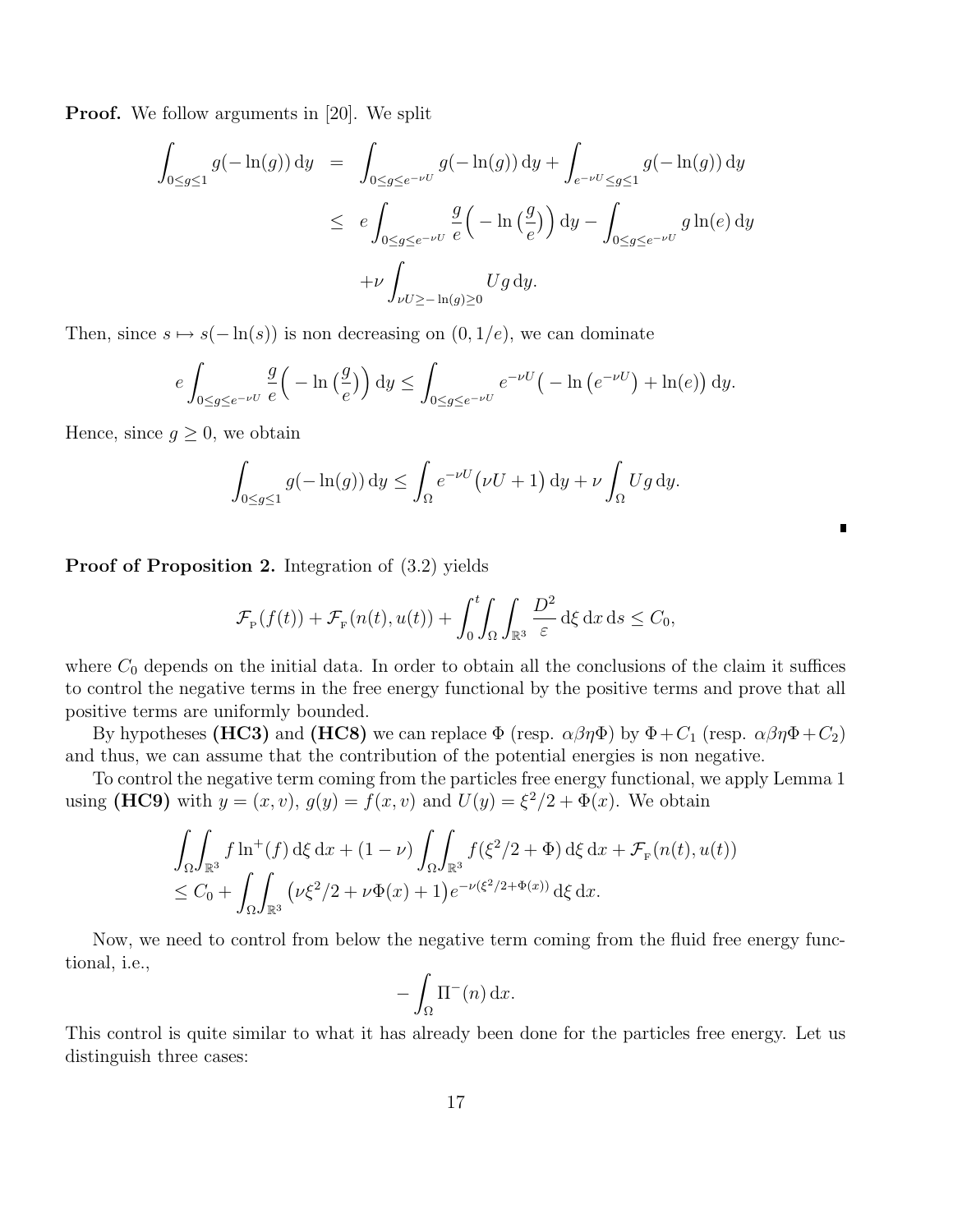• If  $h(0^+) > -\infty$ , then  $\Pi(n) = \tilde{\Pi}(n) - h(0^+)n$  with  $\tilde{\Pi}(n) \geq 0$  and thus,

$$
\int_{\Omega} \Pi^-(n) \, \mathrm{d}x \le h(0^+) \mathcal{M}_{\mathrm{F}}.
$$

• If  $p(n) = n$ , one can use exactly the same argument as for the particles. In fact, Lemma 1 using (HC9) with  $y = x$ ,  $g(y) = n(x)$  and  $U(y) = \Phi(x)$  gives

$$
\int_{\Omega} n \ln^{+}(n) dx + (1 - \nu) \int_{\Omega} n \Phi dx + \int_{\Omega} n \frac{|u|^2}{2} dx
$$
  

$$
\leq \mathcal{F}_{\mathcal{F}}(n(t), u(t)) + \int_{\Omega} (\nu \Phi(x) + 1) e^{-\nu \Phi(x)} dx.
$$

• In the general case when  $h(0^+) = -\infty$ , one proceeds in a similar way to the above arguments using assumptions  $(HC7)$  and  $(HC10)$ . These arguments correspond exactly to [14, Theorem 18, Step 7] and we refer to it for details. As a conclusion, assumptions (HC7) and (HC10) gives us again an estimate of the type

$$
\int_{\Omega} \Pi^-(n) \, \mathrm{d}x \le B + \nu \int_{\Omega} n \Phi \, \mathrm{d}x
$$

with  $B \in \mathbb{R}$ .

As a consequence of the estimates in each case, one is always able to prove that

$$
\int_{\Omega} \Pi^+(n) \, dx + (1 - \nu) \int_{\Omega} n \Phi \, dx + \int_{\Omega} n \frac{|u|^2}{2} \, dx \leq \mathcal{F}_{F}(n(t), u(t)) + C_1
$$

with  $C_1 \in \mathbb{R}$ .

Putting together the estimates for the particle and the fluid free energies, one deduces that the positive integrals

$$
\int_{\Omega} \int_{\mathbb{R}^3} f \ln^+(f) \,d\xi \,dx, \quad \int_{\Omega} \int_{\mathbb{R}^3} f(\xi^2/2 + \Phi) \,d\xi \,dx, \qquad \qquad \int_0^t \int_{\Omega} \int_{\mathbb{R}^3} \frac{D^2}{\varepsilon} \,d\xi \,dx \,ds
$$

$$
\int_{\Omega} n \frac{|u|^2}{2} \,dx, \qquad \int_{\Omega} \Pi^+(n) \,dx \qquad \text{and} \qquad \int_{\Omega} n \Phi \,dx
$$

are uniformly bounded. Coming back to the estimate given by Lemma 1 yields the bound on  $f \ln^{-1}(f)$ . Analogously for the estimate on  $\Pi^-(n)$  coming back to the estimate listed in each of the above cases.

Let us turn to macroscopic quantities.

Corollary 1 We have the following expansions

$$
J = \rho u + \beta \sqrt{\varepsilon} K, \qquad \mathbb{P} = \rho I\!\!I + \frac{1}{\beta^2} J \otimes u + \sqrt{\varepsilon} \mathbb{K}
$$

where the components of the vector K and of the matrix K are bounded in  $L^2(\mathbb{R}^+;\mathrm{L}^1(\Omega))$ .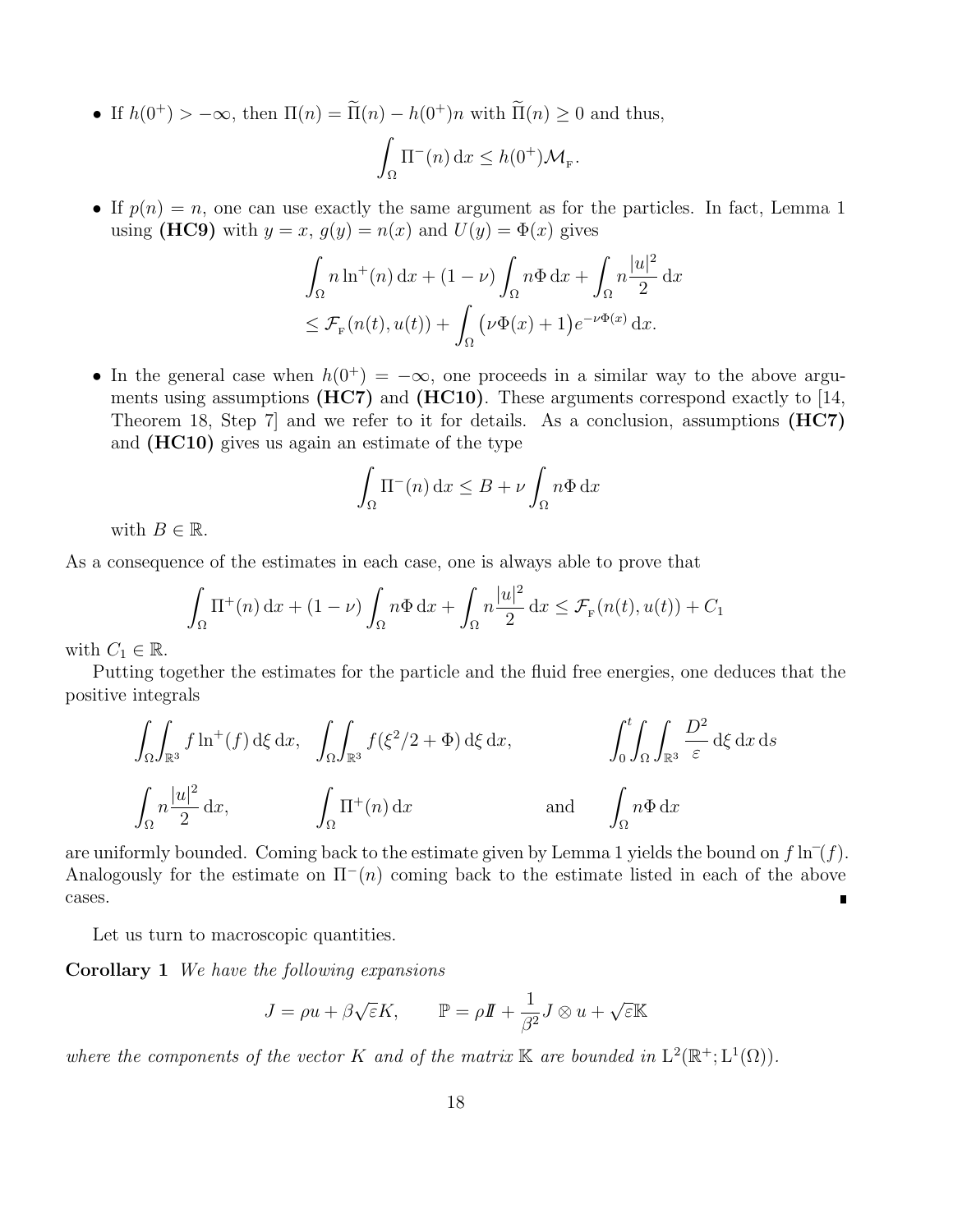**Proof.** We write J and  $\mathbb{P}$  by introducing the entropy dissipation as follows

$$
J = \int_{\mathbb{R}^3} u f \, d\xi + \beta \sqrt{\varepsilon} \int_{\mathbb{R}^3} \frac{D}{\sqrt{\varepsilon}} \sqrt{f} \, d\xi,
$$

and

$$
\mathbb{P} = \sqrt{\varepsilon} \int_{\mathbb{R}^3} \xi \sqrt{f} \otimes \frac{D}{\sqrt{\varepsilon}} d\xi + \frac{1}{\beta^2} \int_{\mathbb{R}^3} \beta \xi \sqrt{f} \otimes u \sqrt{f} d\xi - \int_{\mathbb{R}^3} \xi \sqrt{f} \otimes 2\nabla_{\xi} \sqrt{f} d\xi.
$$

Then, the conclusion follows from an application of the Cauchy-Schwarz inequality, and remarking that  $\int_{\mathbb{R}^3} \xi \sqrt{f} \otimes 2\nabla_{\xi} \sqrt{f} d\xi = -\int_{\mathbb{R}^3} f \mathbf{I} d\xi$ , by integrating by parts.  $\blacksquare$ 

In what follows, we distinguish two different scalings.

## 4.2 Flowing Regime

We suppose

$$
\frac{\rho_{\rm p}}{\rho_{\rm F}} = \frac{1}{\beta^2}, \qquad \eta = \beta \quad \text{a fixed positive constant},
$$

(i.e.,  $\beta$  does not depend on the small parameter  $\varepsilon$ ; actually this can be slightly relaxed, assuming that  $\beta$  tends to some  $0 < \beta_{\infty} < \infty$ ). Coming back to the physical quantities, this scaling assumption means

$$
\mathcal{V}_S \ll U = \mathcal{V}_{th},
$$

while  $\rho_{\rm P}$  and  $\rho_{\rm F}$  have the same order. We suppose that  $\alpha$  is also a fixed quantity. Note that the ratio  $\rho_{\rm p}/\rho_{\rm F}$  as well as  $\alpha$  can take *any* fixed value; we only suppose that they remain large compared to  $\varepsilon \to 0$ . Therefore, we are concerned with the behavior as  $\varepsilon \to 0$  of

$$
\begin{cases}\n\partial_t f_{\varepsilon} + \beta \Big( \xi \cdot \nabla_x f_{\varepsilon} - \nabla_x \Phi \cdot \nabla_{\xi} f_{\varepsilon} \Big) = \frac{1}{\varepsilon} \operatorname{div}_{\xi} \Big( \big( \xi - \frac{1}{\beta} u_{\varepsilon} \big) f + \nabla_{\xi} f_{\varepsilon} \Big), \\
\partial_t (n_{\varepsilon}) + \operatorname{div}_x (n_{\varepsilon} u_{\varepsilon}) = 0, \\
\partial_t (n_{\varepsilon} u_{\varepsilon}) + \operatorname{Div}_x (n_{\varepsilon} u_{\varepsilon} \otimes u_{\varepsilon}) + \chi \nabla_x p(n_{\varepsilon}) + \alpha \beta^2 n_{\varepsilon} \nabla_x \Phi = \frac{1}{\varepsilon \beta^2} (J_{\varepsilon} - \rho_{\varepsilon} u_{\varepsilon}),\n\end{cases} (4.3)
$$

with

$$
\begin{pmatrix}\n\rho_{\varepsilon} \\
J_{\varepsilon} \\
\mathbb{P}_{\varepsilon}\n\end{pmatrix}(t,x) = \int_{\mathbb{R}^3} \begin{pmatrix}\n1 \\
\beta \xi \\
\xi \otimes \xi\n\end{pmatrix} f_{\varepsilon}(t,x,\xi) d\xi.
$$

The macroscopic quantities satisfy the following moment system

$$
\begin{cases}\n\partial_t \rho_{\varepsilon} + \text{div}_x J_{\varepsilon} = 0, \\
\frac{1}{\beta^2} \partial_t J_{\varepsilon} + \text{Div}_x \mathbb{P}_{\varepsilon} + \rho_{\varepsilon} \nabla_x \Phi = -\frac{1}{\varepsilon \beta^2} \left( J_{\varepsilon} - \rho_{\varepsilon} u_{\varepsilon} \right).\n\end{cases} (4.4)
$$

Using the fluid momentum equation, we are led to

$$
\partial_t (n_{\varepsilon} u_{\varepsilon} + \beta^{-2} J_{\varepsilon}) + \text{Div}_x (n_{\varepsilon} u_{\varepsilon} \otimes u_{\varepsilon} + \mathbb{P}_{\varepsilon}) + \chi \nabla_x p(n_{\varepsilon}) + (\alpha \beta^2 n_{\varepsilon} + \rho_{\varepsilon}) \nabla_x \Phi = 0. \tag{4.5}
$$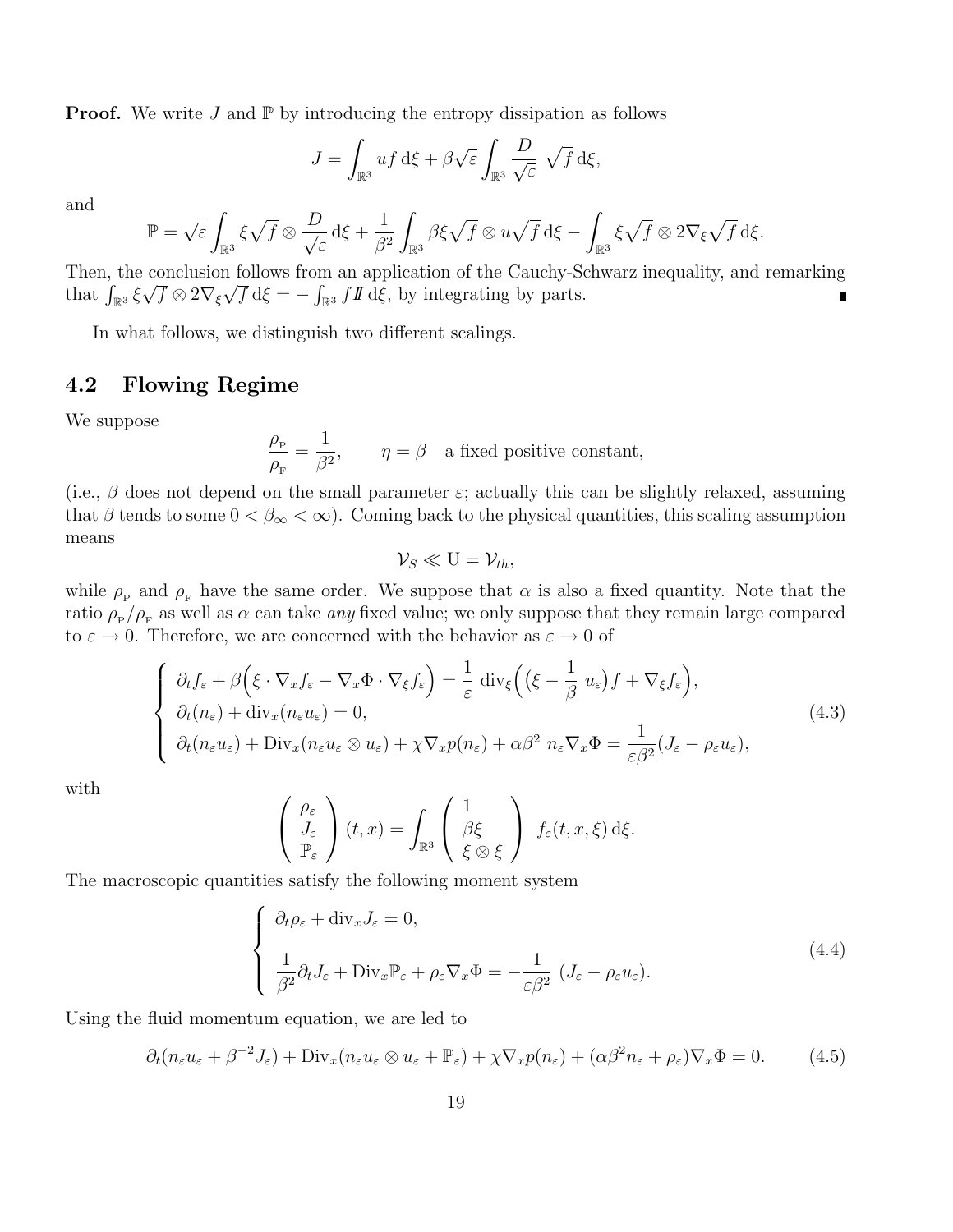Now, coming back to (4.1), it is tempting to infer

$$
J_{\varepsilon} \simeq \rho_{\varepsilon} u_{\varepsilon}, \qquad \mathbb{P}_{\varepsilon} \simeq \rho_{\varepsilon} I\!\!I + \beta^{-2} \rho_{\varepsilon} u_{\varepsilon} \otimes u_{\varepsilon},
$$

which is made more precise in Corollary 1.

**Theorem 3** Let  $f_{\varepsilon}, n_{\varepsilon}, u_{\varepsilon}$  be a family of solutions of (4.3). Let us suppose that, as  $\varepsilon \to 0$ ,

 $\rho_{\varepsilon} \to \rho, \qquad n_{\varepsilon} \to n, \qquad u_{\varepsilon} \to u$ 

in the sense of distributions. Suppose also that the non linear terms pass to the limit

 $\rho_{\varepsilon}u_{\varepsilon} \to \rho u, \qquad \rho_{\varepsilon}u_{\varepsilon} \otimes u_{\varepsilon} \to \rho u \otimes u, \qquad n_{\varepsilon}u_{\varepsilon} \otimes u_{\varepsilon} \to nu \otimes u, \qquad p(n_{\varepsilon}) \to p(n)$ 

in  $\mathcal{D}'(\mathbb{R}^+ \times \Omega)$ . Then,  $(\rho, n, u)$  satisfy the following system

$$
\begin{cases}\n\partial_t \rho + \text{div}_x(\rho u) = 0, \\
\partial_t n + \text{div}_x(nu) = 0, \\
\partial_t ((n + \beta^{-2}\rho)u) + \text{Div}_x((n + \beta^{-2}\rho)u \otimes u) \\
+ \nabla_x (\rho + \chi p(n)) + (\alpha \beta^2 n + \rho) \nabla_x \Phi = 0.\n\end{cases}
$$
\n(4.6)

## 4.3 Bubbling Regime

In this case, we assume

$$
\frac{\rho_{\rm P}}{\rho_{\rm F}} = \frac{1}{\beta^2}, \qquad \eta = \beta, \qquad \beta = \frac{1}{\sqrt{\varepsilon}},
$$

and thus, according to (3.1), we also have

$$
\frac{\rho_{\rm P}}{\rho_{\rm F}} = \varepsilon, \qquad \eta = \frac{1}{\sqrt{\varepsilon}}.
$$

(This can be slightly modified to  $\beta - \beta_{\infty}/\sqrt{\varepsilon} \to 0$  with  $0 < \beta_{\infty} < \infty$ .) Coming back to the physical quantities, it means that

$$
\mathcal{V}_S = \mathbf{U} \ll \mathcal{V}_{th}.
$$

Finally, we assume that  $\alpha = \text{sign}(\alpha) \varepsilon$  with  $\text{sign}(\alpha) = \pm 1$ . Therefore, we are concerned with the behavior as  $\varepsilon \to 0$  of

$$
\begin{cases}\n\partial_t f_{\varepsilon} + \frac{1}{\sqrt{\varepsilon}} \Big( \xi \cdot \nabla_x f_{\varepsilon} - \nabla_x \Phi \cdot \nabla_{\xi} f_{\varepsilon} \Big) = \frac{1}{\varepsilon} \operatorname{div}_{\xi} \Big( \big( \xi - \sqrt{\varepsilon} u_{\varepsilon} \big) f + \nabla_{\xi} f_{\varepsilon} \Big), \\
\partial_t n_{\varepsilon} + \operatorname{div}_x (n_{\varepsilon} u_{\varepsilon}) = 0, \\
\partial_t (n_{\varepsilon} u_{\varepsilon}) + \operatorname{Div}_x (n_{\varepsilon} u_{\varepsilon} \otimes u_{\varepsilon}) + \chi \nabla_x p(n_{\varepsilon}) + \operatorname{sign}(\alpha) n_{\varepsilon} \nabla_x \Phi = (J_{\varepsilon} - \rho_{\varepsilon} u_{\varepsilon}),\n\end{cases} \tag{4.7}
$$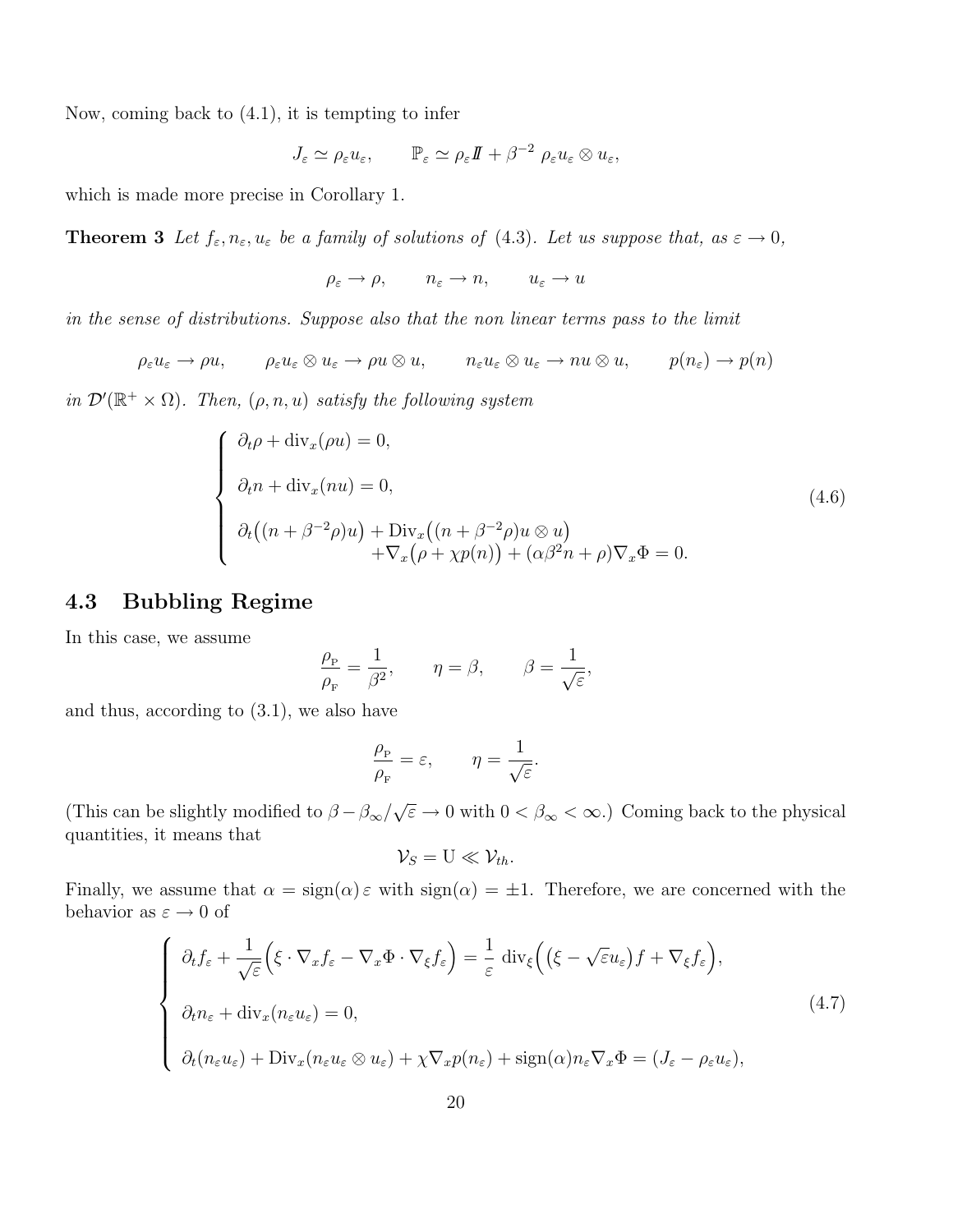with

$$
\rho_{\varepsilon}(t,x) = \int_{\mathbb{R}^3} f_{\varepsilon}(t,x,\xi) \,d\xi, \qquad J_{\varepsilon}(t,x) = \int_{\mathbb{R}^3} \frac{1}{\sqrt{\varepsilon}} \xi \, f_{\varepsilon}(t,x,\xi) \,d\xi.
$$

We still denote

$$
\mathbb{P}_{\varepsilon}(t,x) = \int_{\mathbb{R}^3} \xi \otimes \xi \, f_{\varepsilon}(t,x,\xi) \,d\xi.
$$

Then, we obtain the following moment equations

$$
\begin{cases} \partial_t \rho_{\varepsilon} + \text{div}_x J_{\varepsilon} = 0, \\ \varepsilon \partial_t J_{\varepsilon} + \text{Div}_x \mathbb{P}_{\varepsilon} + \rho_{\varepsilon} \nabla_x \Phi = -(J_{\varepsilon} - \rho_{\varepsilon} u_{\varepsilon}). \end{cases} (4.8)
$$

Using the formal ansatz (4.1), and Corollary 1, the distribution function can be approximated as  $f_{\varepsilon} \simeq \frac{\rho_{\varepsilon}}{(2\pi)^3}$  $\frac{\rho_{\varepsilon}}{(2\pi)^{3/2}} e^{-\xi^2/2}$ , and  $\mathbb{P}_{\varepsilon} \simeq \rho_{\varepsilon}I\!I$ , but it remains to describe the behavior of  $J_{\varepsilon}$ . Letting  $\varepsilon$  go to 0 in the first order moment equation yields

$$
\nabla_x \rho + \rho \nabla_x \Phi = -J + \rho u.
$$

Inserting this result in the continuity equation, and passing to the limit in the fluid equation, we are led to the following claim.

**Theorem 4** Let  $f_{\varepsilon}, n_{\varepsilon}, u_{\varepsilon}$  be a family of solutions of (4.7). Let us suppose that

$$
\rho_{\varepsilon} \to \rho, \qquad J_{\varepsilon} \to J, \qquad n_{\varepsilon} \to n, \qquad u_{\varepsilon} \to u
$$

in the sense of distributions. Suppose also that the non linear terms pass to the limit

$$
\rho_{\varepsilon} u_{\varepsilon} \to \rho u, \qquad \sqrt{\varepsilon} \, J_{\varepsilon} \otimes u_{\varepsilon} \to 0, \qquad n_{\varepsilon} u_{\varepsilon} \otimes u_{\varepsilon} \to nu \otimes u, \qquad p(n_{\varepsilon}) \to p(n)
$$

in  $\mathcal{D}'(\mathbb{R}^+\times\Omega)$ . Then,  $J=\rho(u-\nabla_x\Phi)-\nabla_x\rho$ , and  $(\rho,n,u)$  satisfy the following system

$$
\begin{cases}\n\partial_t \rho + \operatorname{div}_x \left( \rho(u - \nabla_x \Phi) - \nabla_x \rho \right) = 0, \\
\partial_t n + \operatorname{div}_x(nu) = 0, \\
\partial_t (nu) + \operatorname{Div}_x(nu \otimes u) + \nabla_x(\chi p(n) + \rho) + (\operatorname{sign}(\alpha)n + \rho) \nabla_x \Phi = 0.\n\end{cases}
$$
\n(4.9)

**Remark 7** The continuity equation for the particle density  $\rho$  in (4.9) is often referred as the Smoluchowski equation. Note that in the limit equations (4.9), the behavior of the fluid remains dependent on the evolution of the particles, even in absence of external forces, through the  $\nabla_x \rho$ . It is worth pointing out the difference with incompressible models, as studied in [28], where this term disappears due to the incompressibility constraint.

Remark 8 For both the flowing and the bubbling regimes, the scaling assumption on the parameter  $\alpha$ , which measures the ratio of the effect of the external force on the fluid and on the particles, is particularly clear when looking at the example of gravity force. Indeed, we have seen that  $\alpha$  is a simple function of  $\rho_{\rm p}/\rho_{\rm F}$  which then imposes the scaling behavior.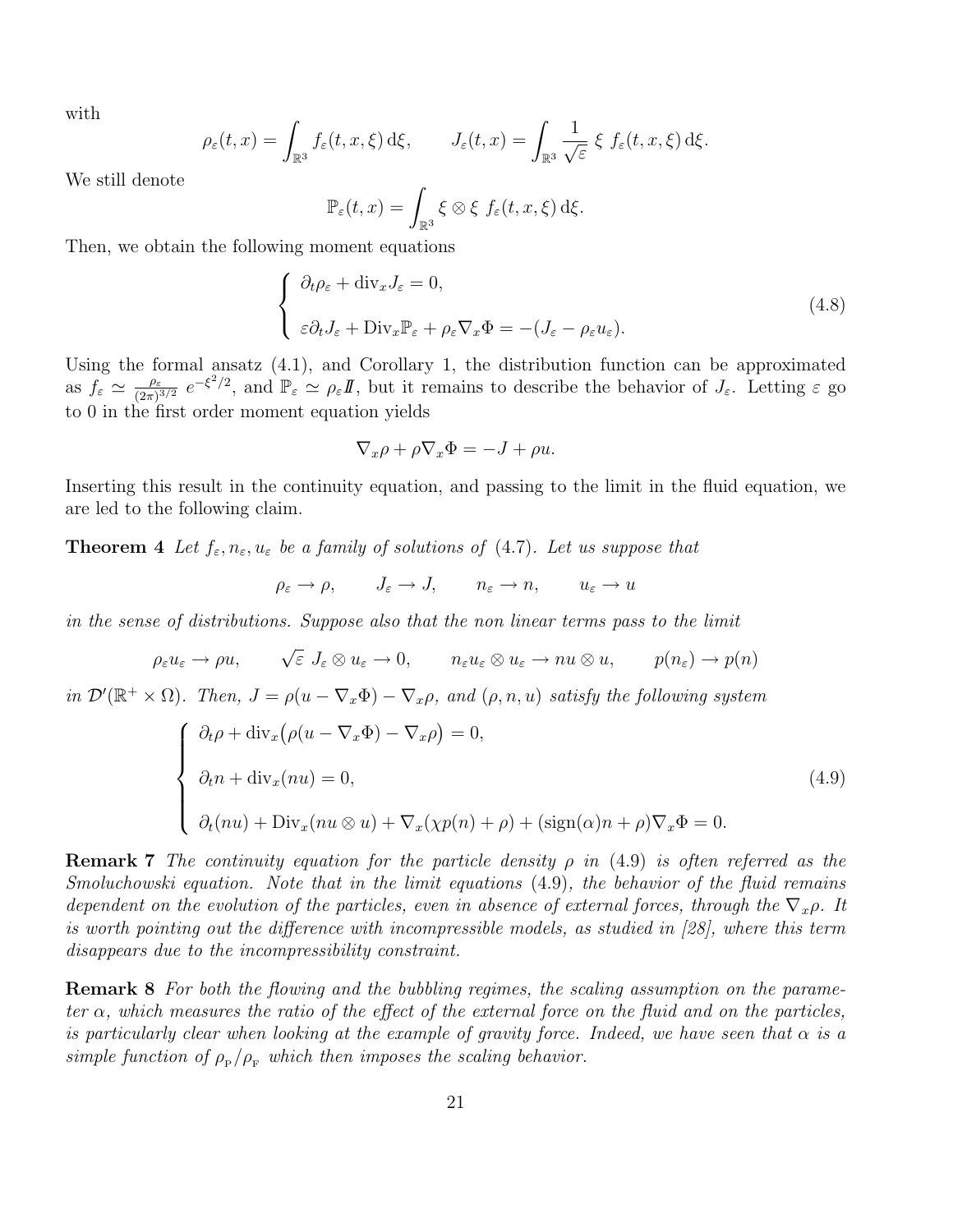Remark 9 For both regimes, the available bounds, provided by the entropy dissipation, leads to some weak compactness properties on the sequences  $f_{\varepsilon}$ ,  $\rho_{\varepsilon}$ ,  $n_{\varepsilon}$  and  $\sqrt{n_{\varepsilon}} u_{\varepsilon}$ . However, we do not have any estimate on the product  $\rho_{\varepsilon}u_{\varepsilon}$ , and thus on  $J_{\varepsilon}$ . Therefore, this is certainly a great mathematical difficulty when dealing with a rigorous proof of convergence. When Navier-Stokes equation is considered, one obtains an additional  $H^1$  estimate. Then, in dimension two, this combines with the L ln L estimate on  $\rho$ , so that  $\rho_{\varepsilon}u_{\varepsilon}$  is a bounded sequence of integrable functions which passes to the limit, see [28]. We refer to [40] for an attempt dealing with a relative entropy approach.

Remark 10 When considering the problem in a bounded domain, boundary conditions have also to be discussed for the limit equations. For the flowing regime the physical boundary condition  $u \cdot \nu(x) = 0$  on  $\partial \Omega$ , preserved by the asymptotic procedure, is enough since  $\rho$  and n satisfy the same transport equation with velocity u. For the bubbling regime, the limit equation for the particles density is a convection-diffusion equation. While the boundary condition for the equation in n is still the physical boundary condition  $u \cdot \nu(x) = 0$  on  $\partial\Omega$ , the boundary condition for the equation in  $\rho$ , which comes from the asymptotic analysis, is the no-flux boundary condition

$$
\rho(\nabla_x \Phi - u) \cdot \nu(x) + \partial_\nu \rho = \rho \nabla_x \Phi \cdot \nu(x) + \partial_\nu \rho = 0
$$

on  $\partial\Omega$ . We refer to [39, 7] for similar considerations and rigorous proofs in a different physical context.

## 5 Properties of the Limit Systems

We will show that both limit systems (4.6) and (4.9) have first order terms with a hyperbolic structure while keeping the main qualitative property of the original Vlasov-Euler system, that is, the nonlinear stability of steady states.

## 5.1 Hyperbolicity

Consider the equivalent flowing regime system to (4.6) given by

$$
\begin{cases}\n\partial_t \rho + \text{div}_x(\rho u) = 0, \\
\partial_t r + \text{div}_x(ru) = 0, \\
\partial_t (ru) + \text{Div}_x(ru \otimes u) + \nabla_x (\rho + \chi p(n)) + \alpha \beta^2 r \nabla_x \Phi = 0,\n\end{cases}
$$
\n(5.1)

with  $r = n + \beta^{-2}\rho$ . Therefore, the first order term has a flux function  $F_{fr}: \mathbb{R}^5 \longrightarrow M_{5\times 3}(\mathbb{R})$  given by:

$$
F_{fr}(U) = \left(\frac{j\rho}{r}, j, \frac{j \otimes j}{r} + (\chi p(r - \beta^{-2}\rho) + \rho) \mathbf{I}\right)
$$

with  $U = (\rho, r, j)$  and  $j = ru$ . Taking the component in the  $x_1$ -direction given by

$$
F_{fr}^1(U) = \left(\frac{j_1 \rho}{r}, j_1, \frac{j_1^2}{r} + \chi p(r - \beta^{-2}\rho) + \rho, \frac{j_1 j_2}{r}, \frac{j_1 j_3}{r}\right),\,
$$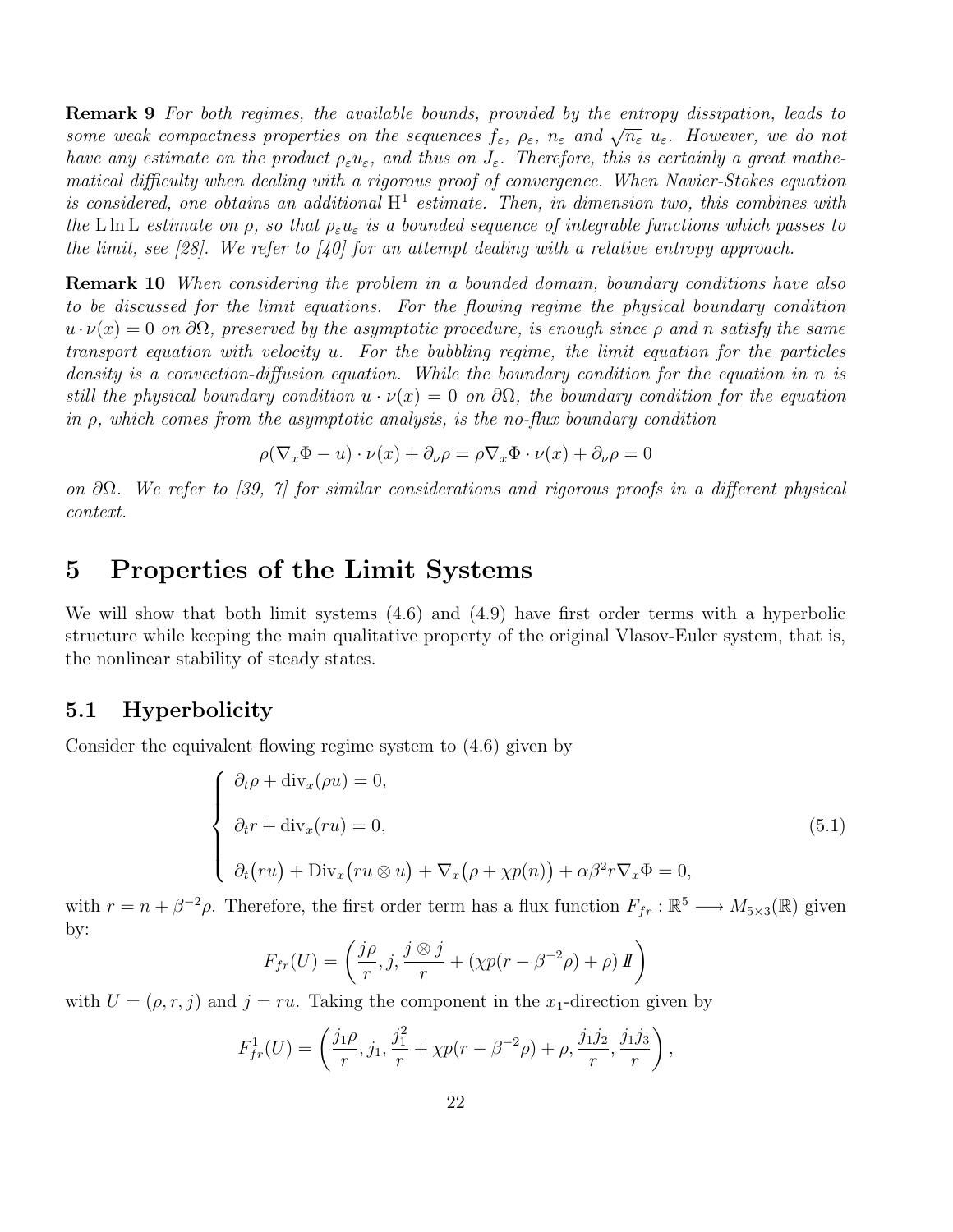it is easy to check that its jacobian matrix has real eigenvalues given by  $\frac{j_1}{r}$  $\frac{n}{r}$  (triple) and two simple eigenvalues  $\frac{j_1}{r} \pm \sqrt{\frac{\rho}{r} + \chi p'(n) \frac{n}{r}}$  $\frac{n}{r}$ . Therefore, the system (5.1) is hyperbolic.

Regarding the bubbling regime system (4.9), we see that this system consists in a drift-diffusion equation for the particle density  $\rho$  coupled with a system on  $(n, j = nu)$  which is clearly hyperbolic. Alternatively, one can write an equivalent system to (4.9) by the standard change of variable  $r = \rho e^{\Phi}$ obtaining:

$$
\begin{cases}\n\partial_t r + \operatorname{div}_x (ru) = r(u \cdot \nabla_x \Phi) + e^{\Phi} \operatorname{div}_x (e^{-\Phi} \nabla_x r), \\
\partial_t n + \operatorname{div}_x (nu) = 0, \\
\partial_t (nu) + \operatorname{Div}_x (nu \otimes u) + \nabla_x (\chi p(n) + r e^{-\Phi}) + (\operatorname{sign}(\alpha) n + r e^{-\Phi}) \nabla_x \Phi = 0,\n\end{cases}
$$

for which the first order term gives a hyperbolic system.

## 5.2 Nonlinear Stability

Both limit systems: the flowing and the bubbling regime systems, keep the remarkable property of the original Vlasov-Euler system. Both systems have a natural entropy which implies the nonlinear stability of the corresponding steady states.

Following the ideas of Section 3, it is easy to guess the following free energy functional:

$$
\mathcal{F}_{fr}(\rho, n, u) = \int_{\Omega} \left[ (n + \beta^{-2} \rho) \frac{|u|^2}{2} + \chi \Pi(n) + \rho \ln \rho + (\alpha \beta^2 n + \rho) \Phi \right] dx, \tag{5.2}
$$

for the flowing regime system (4.6). It can be checked easily that:

$$
\frac{\mathrm{d}}{\mathrm{d}t} \mathcal{F}_{fr}(\rho(t), n(t), u(t)) = 0 \tag{5.3}
$$

since we have the following identities:

• Entropy of the particles

$$
\frac{\mathrm{d}}{\mathrm{d}t} \int_{\Omega} \rho \ln \rho \, \mathrm{d}x = \int_{\Omega} u \cdot \nabla_x \rho \, \mathrm{d}x.
$$

• Entropy of the fluid

$$
\frac{\mathrm{d}}{\mathrm{d}t} \int_{\Omega} \Pi(n) \, \mathrm{d}x = \int_{\Omega} u \cdot \nabla_x p(n) \, \mathrm{d}x.
$$

• Potential energy of the particles and fluid

$$
\frac{\mathrm{d}}{\mathrm{d}t} \int_{\Omega} (\alpha \beta^2 n + \rho) \Phi \, \mathrm{d}x = \int_{\Omega} (\alpha \beta^2 n + \rho) u \cdot \nabla_x \Phi \, \mathrm{d}x.
$$

• Kinetic energy of the particles and fluid

$$
\frac{\mathrm{d}}{\mathrm{d}t} \int_{\Omega} (n + \beta^{-2} \rho) \frac{|u|^2}{2} dx = - \int_{\Omega} u \cdot \nabla_x (\chi p(n) + \rho) dx \n- \int_{\Omega} (\alpha \beta^2 n + \rho) u \cdot \nabla_x \Phi dx.
$$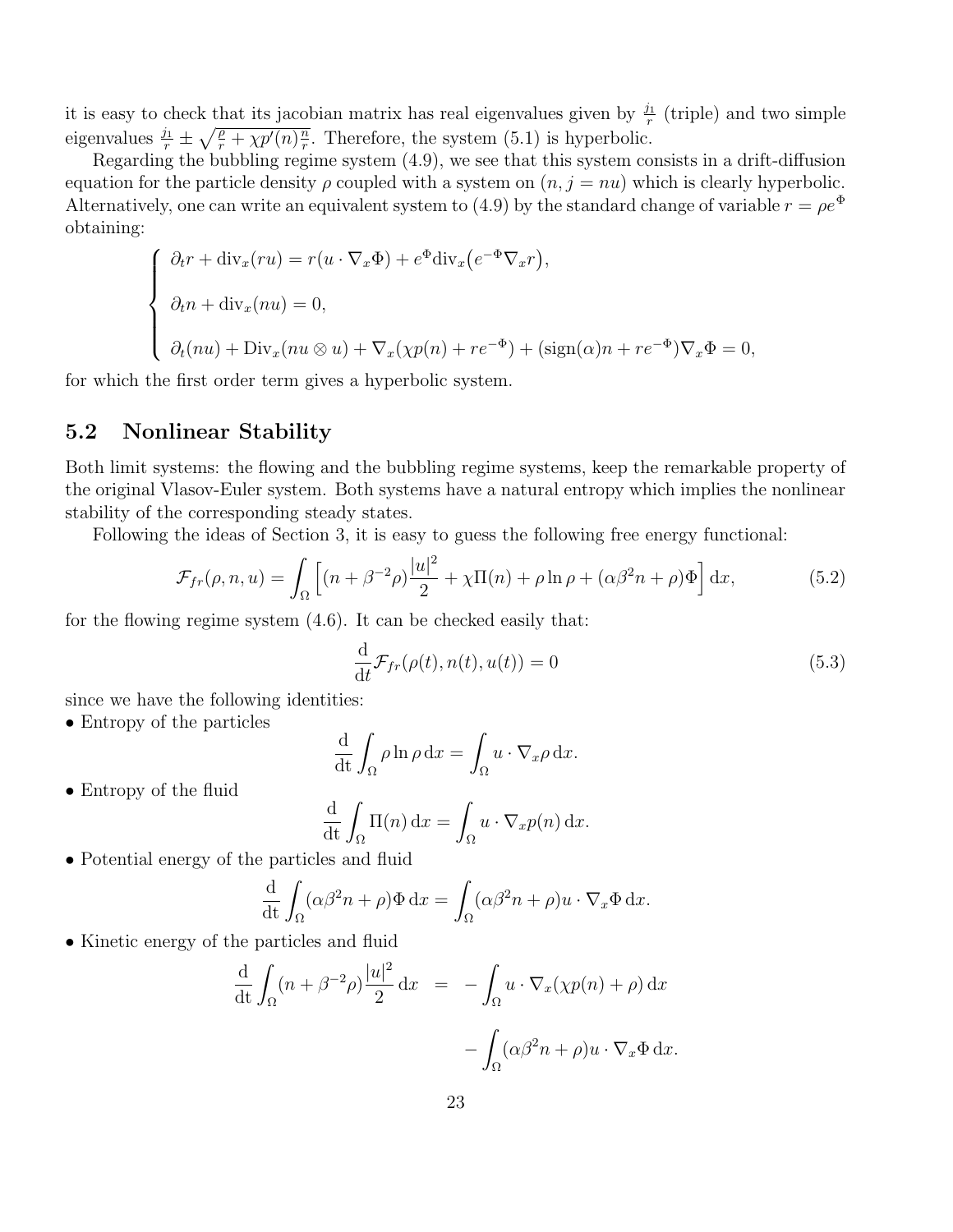Therefore, analogously to Section 3, one considers the free energy functional  $\mathcal{F}_{fr}(\rho, n, u)$  that has a unique minimizer in  $L^1_+(\Omega) \times L^1_+(\Omega) \times L^2(\Omega, \mathbb{R}^3)$  with total particles and fluid masses equal to  $\mathcal{M}_{P}$  and  $\mathcal{M}_{F}$  respectively. This minimizer by Theorem 1 is given by  $(\rho_S, n_S, u_S = 0)$  where  $\rho_S$ is given by

$$
\rho_S(x) = \int_{\mathbb{R}^3} f_S \, d\xi = \mathcal{M}_P \frac{e^{-\Phi(x)}}{\int_{\Omega} e^{-\Phi(x)} \, dx} = Z_{\mathcal{M}_P}^{\rho} e^{-\Phi(x)} \tag{5.4}
$$

and  $n<sub>S</sub>$  given by (3.6) where  $\eta = \beta$ . We can define the relative entropy in the flowing regime case as

$$
RE_{fr}((\rho, n, u)|(\rho_S, n_S, u_S)) = \mathcal{F}_{fr}(\rho, n, u) - \ln\left(Z_{\mathcal{M}_{\mathcal{P}}}^{\rho}\right) \mathcal{M}_{\mathcal{P}} - \chi E_{\mathcal{F}}(n_S) \ge 0,
$$

and again, this relative entropy functional

$$
RE_{fr}((\rho, n, u) | (\rho_S, n_S, u_S)) = \int_{\Omega} \left( \rho \ln \left( \frac{\rho}{\rho_S} \right) - \rho + \rho_S \right) dx
$$

$$
+ \int_{\Omega} n \frac{|u|^2}{2} dx + \chi \left( E_{F}(n) - E_{F}(n_S) \right)
$$

vanishes if and only if  $\rho = \rho_S$ ,  $n = n_S$  and  $u = u_S = 0$ . Moreover, we easily obtain the following non-linear stability result.

**Theorem 5** Given  $(\rho(t), n(t), u(t))$  a solution to the Cauchy problem for the system (4.6) and  $(\rho_S, n_S, u_S = 0)$  as above, such that

$$
\int_{\Omega} \rho_0 \, dx = \int_{\Omega} \rho_S \, dx \quad \text{and} \quad \int_{\Omega} n_0 \, dx = \int_{\Omega} n_S \, dx,
$$

then for any  $\epsilon > 0$ , there exists  $\delta > 0$  such that if

$$
RE_{fr}((\rho_0, n_0, u_0) | (\rho_S, n_S, u_S)) \le \delta,
$$

we conclude the solution satisfies

$$
\|\rho(t) - \rho_S\|_{\mathcal{L}^1(\Omega \times \mathbb{R}^3)} \le \epsilon, \|n(t) - n_S\|_{\mathcal{L}^1(\Omega)} \le \epsilon \text{ and } \int_{\Omega} n(t) \frac{|u(t)|^2}{2} dx \le \epsilon
$$

for all  $t \geq 0$ .

For the bubbling regime system (4.9), we can proceed analogously, and find the following free energy functional

$$
\mathcal{F}_{br}(\rho, n, u) = \int_{\Omega} \left[ n \frac{|u|^2}{2} + \chi \Pi(n) + \rho \ln \rho + (\text{sign}(\alpha)n + \rho) \Phi \right] dx,
$$

which in this case is dissipated along the flow, i.e.,

$$
\frac{\mathrm{d}}{\mathrm{d}t} \mathcal{F}_{br}(\rho(t), n(t), u(t)) = -\int_{\Omega} \rho |\nabla_x \Phi + \nabla_x \ln \rho|^2 \, \mathrm{d}x \le 0.
$$

A completely analogous non-linear stability result to Theorem 5 can be written in the bubbling regime case, being the stationary state  $(\rho_S, n_S, u_S = 0)$  with  $\rho_S$  given by (5.4) and  $n_S$  given by (3.6) where the constant  $\alpha\beta\eta$  is substituted by sign( $\alpha$ ).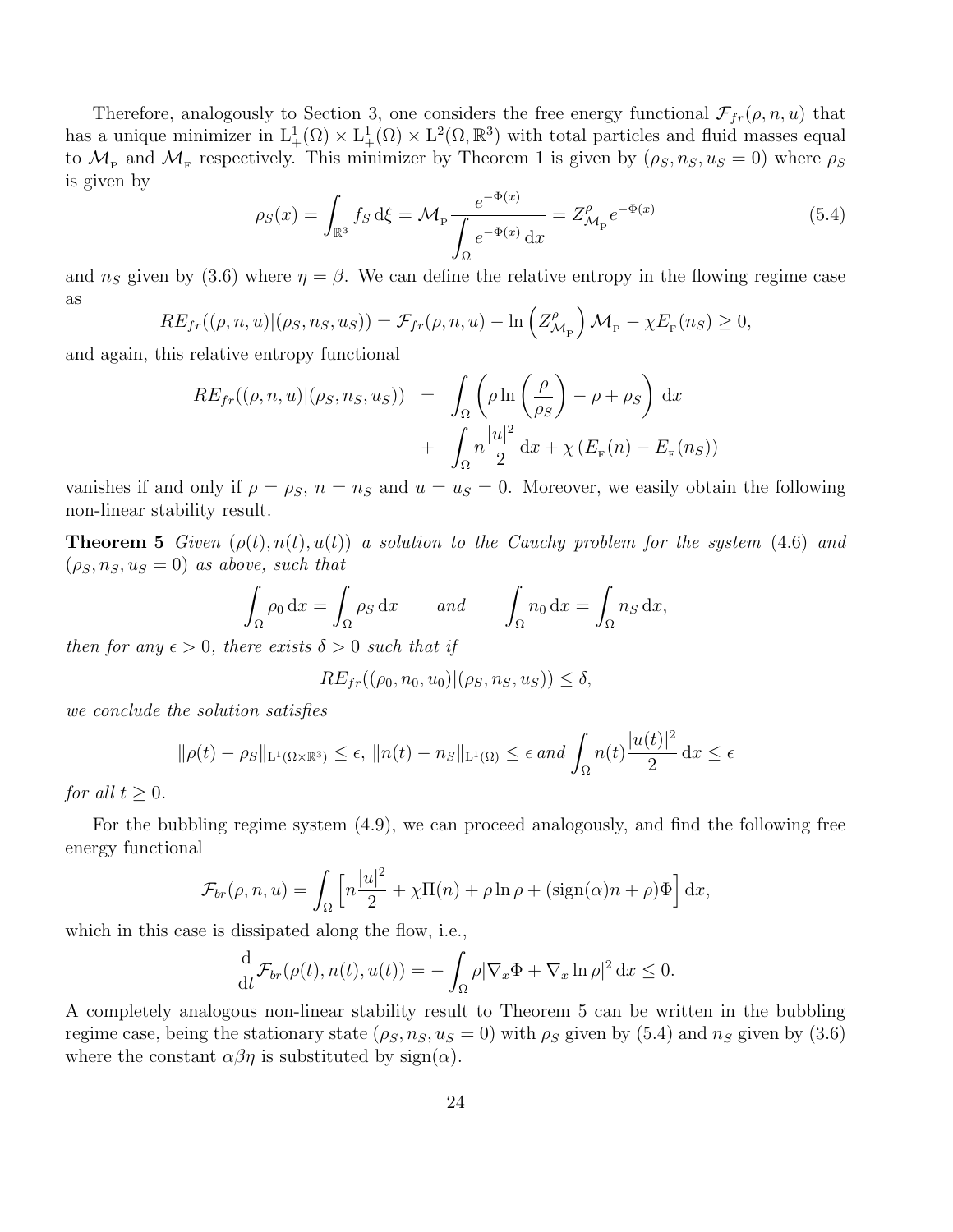## 6 Asymptotic Analysis of the Linearized Problem

It is certainly difficult to rigorously justify the asymptotics described in Section 4. However, we can validate our approach by the analysis of the linearized version of the problem. To this end, let us go back to (2.2), and expand the solution as follows

$$
\begin{cases}\nf(t, x, \xi) = M(\xi) + \sigma_{\mathbf{P}} \widetilde{f}(t, x, \xi), \\
n(t, x) = \overline{n} + \sigma_{\mathbf{P}} \widetilde{n}(t, x), \qquad u(t, x) = \sigma_{\mathbf{P}} \widetilde{u}(t, x),\n\end{cases}
$$

where  $M(\xi) = (2\pi)^{-3/2} e^{-\xi^2/2}$  and  $\overline{n}$  is a given positive constant. We shall discuss the choice of the parameters  $\sigma_{P,F}$  by means of the other dimensionless coefficients. Inserting the ansatz in (2.2) and dropping all terms with high power of the  $\sigma_{P,F}$ 's, we get

$$
\begin{cases}\n\partial_t \widetilde{f} + \beta \xi \cdot \nabla_x \widetilde{f} - \eta \nabla_x \Phi \cdot \nabla_{\xi} \widetilde{f} \\
= \frac{1}{\varepsilon} \operatorname{div}_{\xi} \left( \xi \widetilde{f} + \nabla_{\xi} \widetilde{f} \right) + \left( \frac{\eta}{\sigma_{\rm p}} \nabla_x \Phi - \frac{\sigma_{\rm r}}{\varepsilon \beta \sigma_{\rm p}} \widetilde{u} \right) \cdot \nabla_{\xi} M, \\
\partial_t \widetilde{n} + \overline{n} \operatorname{div}_x \widetilde{u} = 0, \\
\overline{n} \partial_t \widetilde{u} + p'(\overline{n}) \nabla_x \widetilde{n} + \alpha \frac{\beta \eta}{\sigma_{\rm r}} \overline{n} \nabla_x \Phi = \frac{1}{\varepsilon} \frac{\rho_{\rm p}}{\rho_{\rm r}} \left( \frac{\sigma_{\rm p}}{\sigma_{\rm r}} \widetilde{f} - \widetilde{u} \right),\n\end{cases} \tag{6.1}
$$

where

$$
\widetilde{\rho}(t,x) = \int_{\mathbb{R}^3} \widetilde{f}(t,x,\xi) \,d\xi, \qquad \widetilde{J}(t,x) = \beta \int_{\mathbb{R}^3} \xi \widetilde{f}(t,x,\xi) \,d\xi.
$$

We expect that the Fokker-Planck operator is the leading term in the equation, and that both force terms associated with the Maxwellian have the same order, a step higher than  $\nabla_x \Phi \cdot \nabla_{\xi} \tilde{f}$ :

$$
\frac{\eta}{\sigma_{\rm\scriptscriptstyle P}} = \frac{\sigma_{\rm\scriptscriptstyle F}}{\varepsilon\beta\sigma_{\rm\scriptscriptstyle P}} = \frac{1}{\sqrt{\varepsilon}}, \qquad \eta = 1.
$$

Furthermore, the moment equations now read

$$
\partial_t \widetilde{\rho} + \text{div}_x J = 0,
$$
  

$$
\partial_t \widetilde{J} + \beta^2 \text{Div}_x \left( \int \xi \otimes \xi \widetilde{f} d\xi \right) + \beta \eta \widetilde{\rho} \nabla_x \Phi = -\frac{1}{\varepsilon} \widetilde{J} + \frac{\beta}{\sqrt{\varepsilon}} (\widetilde{u} - \nabla_x \Phi).
$$

We require that the terms in the right hand side contribute at the same order, which gives  $\beta = 1/\sqrt{\varepsilon}$ . In turn, we get  $\sigma_{\rm p} = \sigma_{\rm F} = \sqrt{\varepsilon}$ . Eventually, we assume that all force terms in the fluid momentum equation are of order  $\mathcal{O}(1)$ ; which motivates  $\rho_{\rm p}/\rho_{\rm F} = \varepsilon$ , and  $\alpha = \text{sign}(\alpha)\varepsilon$ . This still agrees with the formula of  $\alpha$  for the gravity force.

Coming back to the physical interpretation, we linearize around a constant state, with zero bulk velocity, at order  $\sqrt{\varepsilon}$  and we assume

$$
\mathcal{V}_S \ll U \ll \mathcal{V}_{th}, \qquad \rho_P \ll \rho_F, \qquad \alpha \ll 1.
$$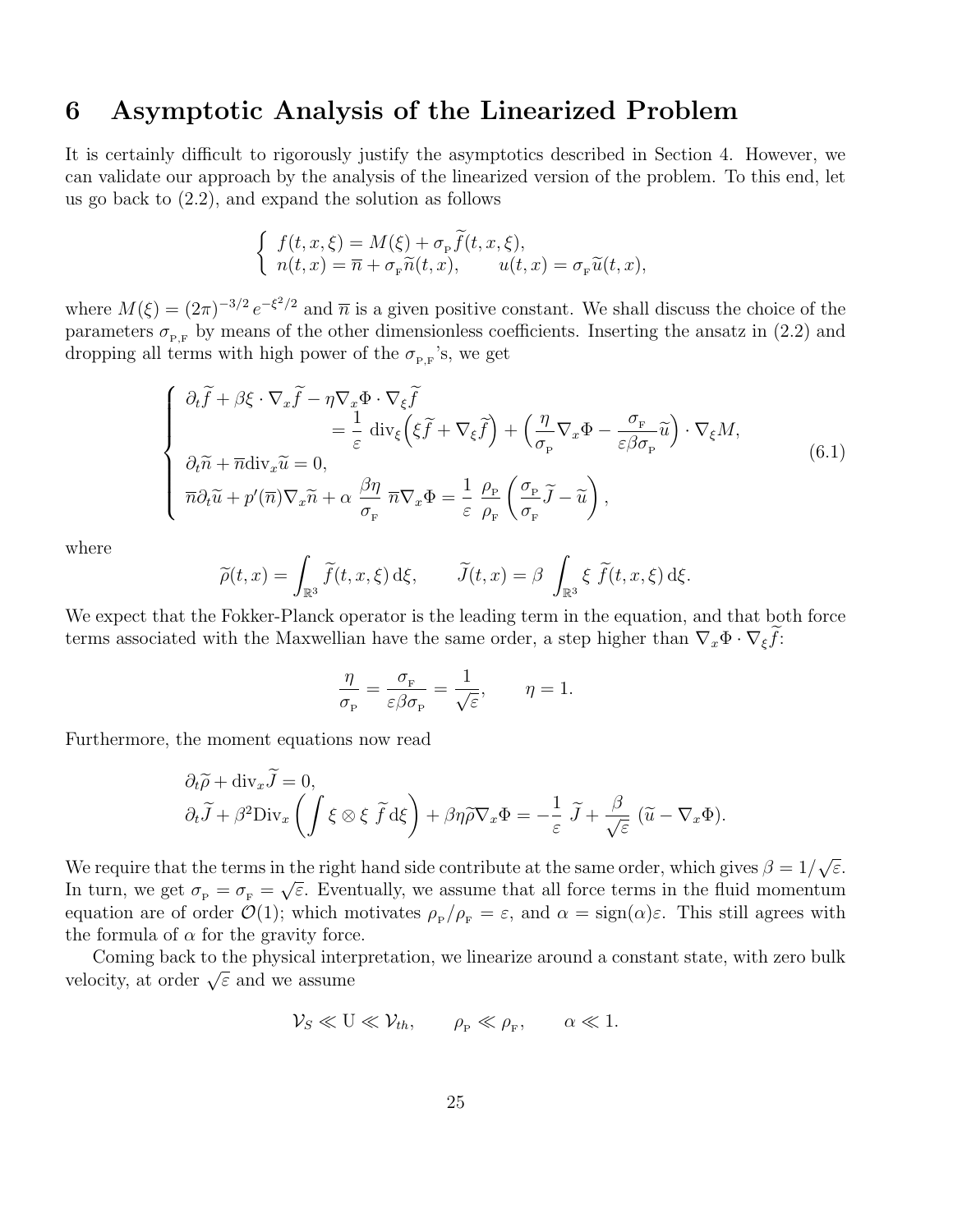Summarizing, we wish to investigate the asymptotic behavior  $\varepsilon \to 0$  of the following problem

$$
\begin{cases}\n\partial_t f_{\varepsilon} + \frac{1}{\sqrt{\varepsilon}} \xi \cdot \nabla_x f_{\varepsilon} - \nabla_x \Phi \cdot \nabla_{\xi} f_{\varepsilon} \\
= \frac{1}{\varepsilon} \text{div}_{\xi} (\xi f_{\varepsilon} + \nabla_{\xi} f_{\varepsilon}) + \frac{1}{\sqrt{\varepsilon}} (u_{\varepsilon} - \nabla_x \Phi) \cdot \xi M(\xi), \\
\partial_t n_{\varepsilon} + \overline{n} \text{div}_x u_{\varepsilon} = 0, \\
\overline{n} \partial_t u_{\varepsilon} + p'(\overline{n}) \nabla_x n_{\varepsilon} + \text{sign}(\alpha) \overline{n} \nabla_x \Phi = \frac{1}{\sqrt{\varepsilon}} \int_{\mathbb{R}^3} \xi f_{\varepsilon} d\xi - u_{\varepsilon} = J_{\varepsilon} - u_{\varepsilon},\n\end{cases} \tag{6.2}
$$

with  $J_{\varepsilon}(t,x) = \frac{1}{\sqrt{2}}$  $\frac{1}{\varepsilon} \int_{\mathbb{R}^3} \xi f_{\varepsilon} \, \mathrm{d}\xi.$ 

Some straightforward manipulations leads to the following entropy relation

$$
\frac{\mathrm{d}}{\mathrm{d}t} \left( \frac{1}{2} \int_{\mathbb{R}^3} \int_{\mathbb{R}^3} \frac{|f_{\varepsilon}|^2}{M(\xi)} \, \mathrm{d}\xi \, \mathrm{d}x + \int_{\mathbb{R}^3} \int_{\mathbb{R}^3} f_{\varepsilon} \, \Phi \, \mathrm{d}\xi \, \mathrm{d}x \n+ \overline{n} \int_{\mathbb{R}^3} \frac{|u_{\varepsilon}|^2}{2} \, \mathrm{d}x + p'(\overline{n}) \int_{\mathbb{R}^3} \frac{|n_{\varepsilon}|^2}{2} \, \mathrm{d}x + \text{sign}(\alpha) \int_{\mathbb{R}^3} n_{\varepsilon} \Phi \, \mathrm{d}x \right) \n+ \frac{1}{\varepsilon} \int_{\mathbb{R}^3} \int_{\mathbb{R}^3} \frac{|\xi f_{\varepsilon} - \sqrt{\varepsilon} u_{\varepsilon} M(\xi) + \nabla_{\xi} f_{\varepsilon}|^2}{M(\xi)} \, \mathrm{d}\xi \, \mathrm{d}x \n= - \int_{\mathbb{R}^3} \int_{\mathbb{R}^3} \nabla_x \Phi f \cdot \nabla_{\xi} \left( \frac{f}{M} \right) \mathrm{d}\xi \, \mathrm{d}x.
$$
\n(6.3)

Using Cauchy-Schwarz and Young inequalities, the right hand side can be evaluated by

$$
\frac{1}{2\varepsilon} \int_{\mathbb{R}^3} \int_{\mathbb{R}^3} \frac{\left|\xi f_{\varepsilon} - \sqrt{\varepsilon} u_{\varepsilon} M(\xi) + \nabla_{\xi} f_{\varepsilon}\right|^2}{M(\xi)} d\xi dx \n+ \left(\frac{1}{2} + \frac{\varepsilon}{2} \|\nabla_x \Phi\|_{\mathcal{L}^{\infty}(\mathbb{R}^3)}^2\right) \int_{\mathbb{R}^3} \int_{\mathbb{R}^3} \frac{\left|f_{\varepsilon}\right|^2}{M(\xi)} d\xi dx + \frac{1}{2} \int_{\mathbb{R}^3} \left|u_{\varepsilon}\right|^2 dx.
$$

Using the Gronwall lemma, we deduce the following a priori estimates.

**Lemma 2** Let  $f_{\varepsilon}, n_{\varepsilon}, u_{\varepsilon}$  be a family of solutions of (6.2) associated to initial data  $f_{\varepsilon,0} \ge 0$ ,  $n_{\varepsilon,0} \ge 0$  $0, u_{\varepsilon,0}$  such that

$$
\sup_{\varepsilon>0} \left\{ \int_{\mathbb{R}^3} \int_{\mathbb{R}^3} \left( f_{\varepsilon,0} + \frac{|f_{\varepsilon,0}|^2}{M(\xi)} + f_{\varepsilon,0} | \Phi| \right) d\xi \, dx + \int_{\mathbb{R}^3} \left( n_{\varepsilon,0} + \frac{|n_{\varepsilon,0}|^2}{2} + \frac{|u_{\varepsilon,0}|^2}{2} + n_{\varepsilon,0} | \Phi| \right) dx \right\} < \infty.
$$

We also suppose that  $\nabla_x \Phi \in L^{\infty}(\mathbb{R}^3)$  and

$$
either sign(\alpha) = 1 and \Phi(x) \ge C a.e. x \in \Omega,
$$
  
or sign(\alpha) = -1 and  $\Phi \in L^{\infty}(\mathbb{R}^{3}).$  (6.4)

Let  $0 < T < \infty$ ,  $0 < \varepsilon < 1$ . Then, the following properties hold: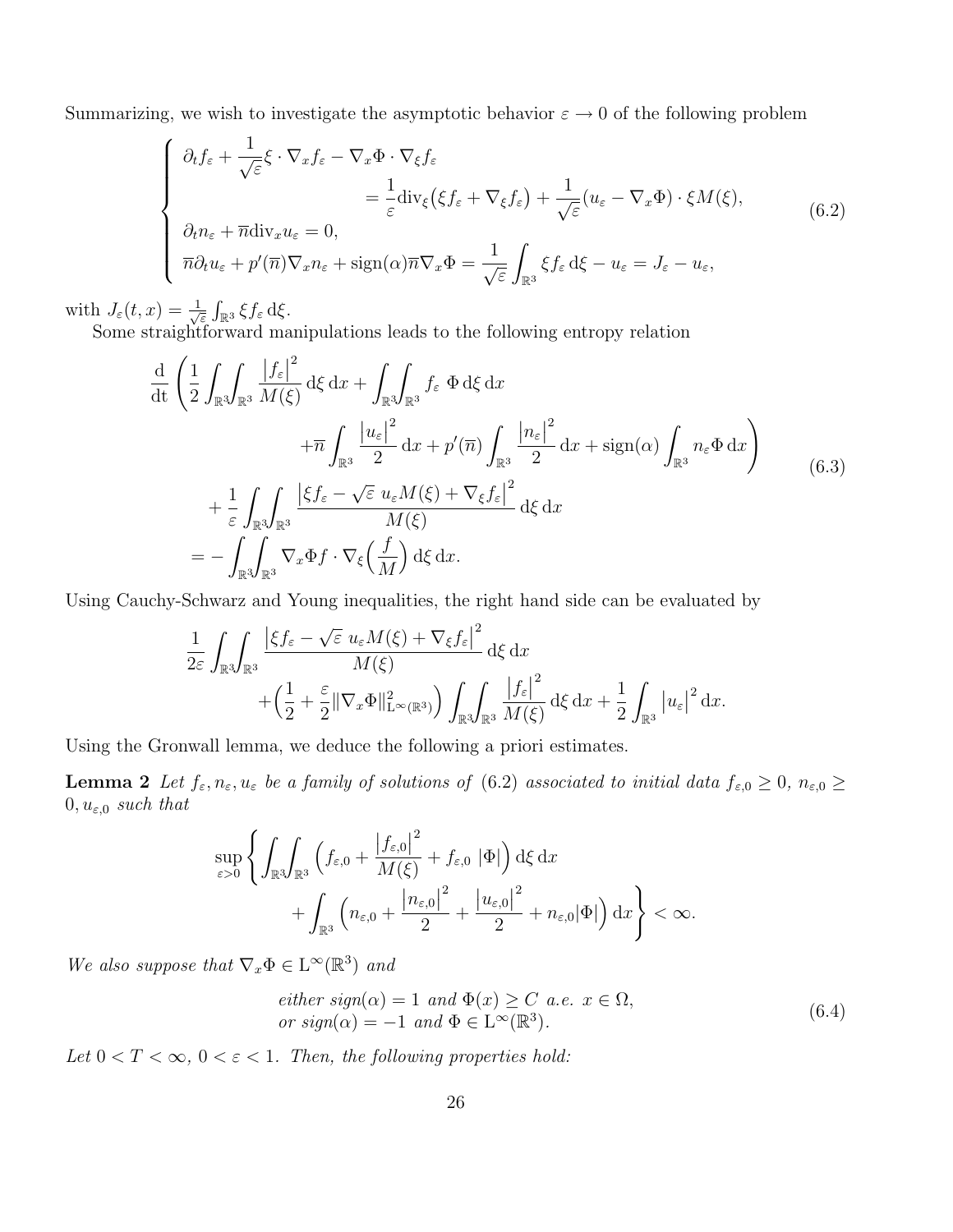- (i)  $(f_{\varepsilon})_{\varepsilon>0}$  is bounded in  $L^{\infty}(\mathbb{R}^+;\mathcal{L}^1(\mathbb{R}^3\times\mathbb{R}^3))$ ,  $(\Phi f_{\varepsilon})_{\varepsilon>0}$  is bounded in  $L^{\infty}(0,T;\mathcal{L}^1(\mathbb{R}^3\times\mathbb{R}^3))$ , and moreover  $(f_{\varepsilon}/\sqrt{M(\xi)})_{\varepsilon>0}$  is bounded in  $L^{\infty}(0,T;L^{2}(\mathbb{R}^{3}\times\mathbb{R}^{3}))$ .
- $(ii)$   $\left(\frac{1}{\sqrt{\varepsilon\lambda}}\right)$  $\frac{1}{\varepsilon M(\xi)} |\xi f_{\varepsilon} - \sqrt{u_{\varepsilon}} M(\xi) + \nabla_{\xi} f_{\varepsilon}| = \frac{1}{\sqrt{\varepsilon}} D_{\varepsilon} \varepsilon_{\varepsilon,0}$  is bounded in  $\mathrm{L}^2((0,T) \times \mathbb{R}^3 \times \mathbb{R}^3)$ .
- (iii)  $(\rho_{\varepsilon})_{\varepsilon>0}$  is bounded in  $L^{\infty}(0,T;L^{2}(\mathbb{R}^{3})) \cap L^{\infty}(\mathbb{R}^{+};L^{1}(\mathbb{R}^{3})),$
- (iv)  $(J_{\varepsilon})_{\varepsilon>0}$  is bounded in  $\mathrm{L}^2((0,T)\times\mathbb{R}^3)$ .
- (v)  $\mathbb{P}_{\varepsilon} = \rho_{\varepsilon}I\!I + \sqrt{\varepsilon} \mathbb{R}_{\varepsilon}$ , with  $(\mathbb{R}_{\varepsilon})_{\varepsilon > 0}$  bounded in  $\mathrm{L}^2((0,T) \times \mathbb{R}^3)$ .
- (vi)  $(n_{\varepsilon})_{\varepsilon>0}$  and  $(u_{\varepsilon})_{\varepsilon>0}$  are bounded in  $L^{\infty}(0,T;L^{2}(\mathbb{R}^{3}))$ .

Proof. Obviously, the mass conservation

$$
\frac{\mathrm{d}}{\mathrm{d}t} \int_{\mathbb{R}^3} \int_{\mathbb{R}^3} f_{\varepsilon} \, \mathrm{d}\xi \, \mathrm{d}x = 0, \qquad \int_{\mathbb{R}^3} n_{\varepsilon} \, \mathrm{d}\xi \, \mathrm{d}x = 0
$$

hold. Then, by using  $(6.4)$ , the potential energy contribution is bounded from below. Thus, we deduce readily (i), (ii) and (vi) from (6.3). Next, the Cauchy-Schwarz inequality implies the following estimates

$$
|\rho_{\varepsilon}(t,x)|^2 \leq \int_{\mathbb{R}^3} M \,d\xi \int_{\mathbb{R}^3} \frac{|f_{\varepsilon}|^2}{M} \,d\xi,
$$

and

$$
|J_{\varepsilon}(t,x)|^2 = \left| \int_{\mathbb{R}^3} \frac{D_{\varepsilon}}{\sqrt{\varepsilon}} \sqrt{M} \, d\xi + u_{\varepsilon} \int_{\mathbb{R}^3} M \, d\xi \right|^2
$$
  

$$
\leq 2 \left( \int_{\mathbb{R}^3} \frac{|D_{\varepsilon}|^2}{\varepsilon} \, d\xi + |u_{\varepsilon}|^2 \right),
$$

which proves (iii) and (iv). Finally, we write

$$
\mathbb{P}_{\varepsilon}(t,x) = \sqrt{\varepsilon} \int_{\mathbb{R}^3} \xi \sqrt{M} \otimes \frac{D_{\varepsilon}}{\sqrt{\varepsilon}} d\xi + \int_{\mathbb{R}^3} \left( \sqrt{\varepsilon} \xi \otimes u_{\varepsilon} M - \xi \otimes \nabla_{\xi} f_{\varepsilon} \right) d\xi.
$$

The last integral is equal to  $\rho_{\varepsilon}\mathbb{I}$ , by using an integration by parts. An application of the Cauchy-Schwarz inequality proves that the first integral reads  $\sqrt{\varepsilon} \mathbb{R}_{\varepsilon}(t,x)$ , with  $\mathbb{R}_{\varepsilon}$  bounded in  $L^2((0,T) \times$  $\mathbb{R}^3$ ).

Hence, for any  $0 < T < \infty$ , we can assume that  $\rho_{\varepsilon}$ ,  $J_{\varepsilon}$ ,  $n_{\varepsilon}$  and  $u_{\varepsilon}$  converge weakly in  $L^2((0,T) \times$  $\mathbb{R}^3$  to  $\rho$ , J, n and u respectively. The moment equations read

$$
\begin{cases}\n\partial_t \rho_{\varepsilon} + \text{div}_x J_{\varepsilon} = 0, \\
\varepsilon \partial_t J_{\varepsilon} + \text{Div}_x \mathbb{P}_{\varepsilon} + \sqrt{\varepsilon} \rho_{\varepsilon} \nabla_x \Phi = -J_{\varepsilon} + u_{\varepsilon} - \nabla_x \Phi \\
= \sqrt{\varepsilon} \left( \sqrt{\varepsilon} \partial_t J_{\varepsilon} + \text{Div}_x \mathbb{R}_{\varepsilon} + \rho_{\varepsilon} \nabla_x \Phi \right) + \nabla_x \rho_{\varepsilon}.\n\end{cases} \tag{6.5}
$$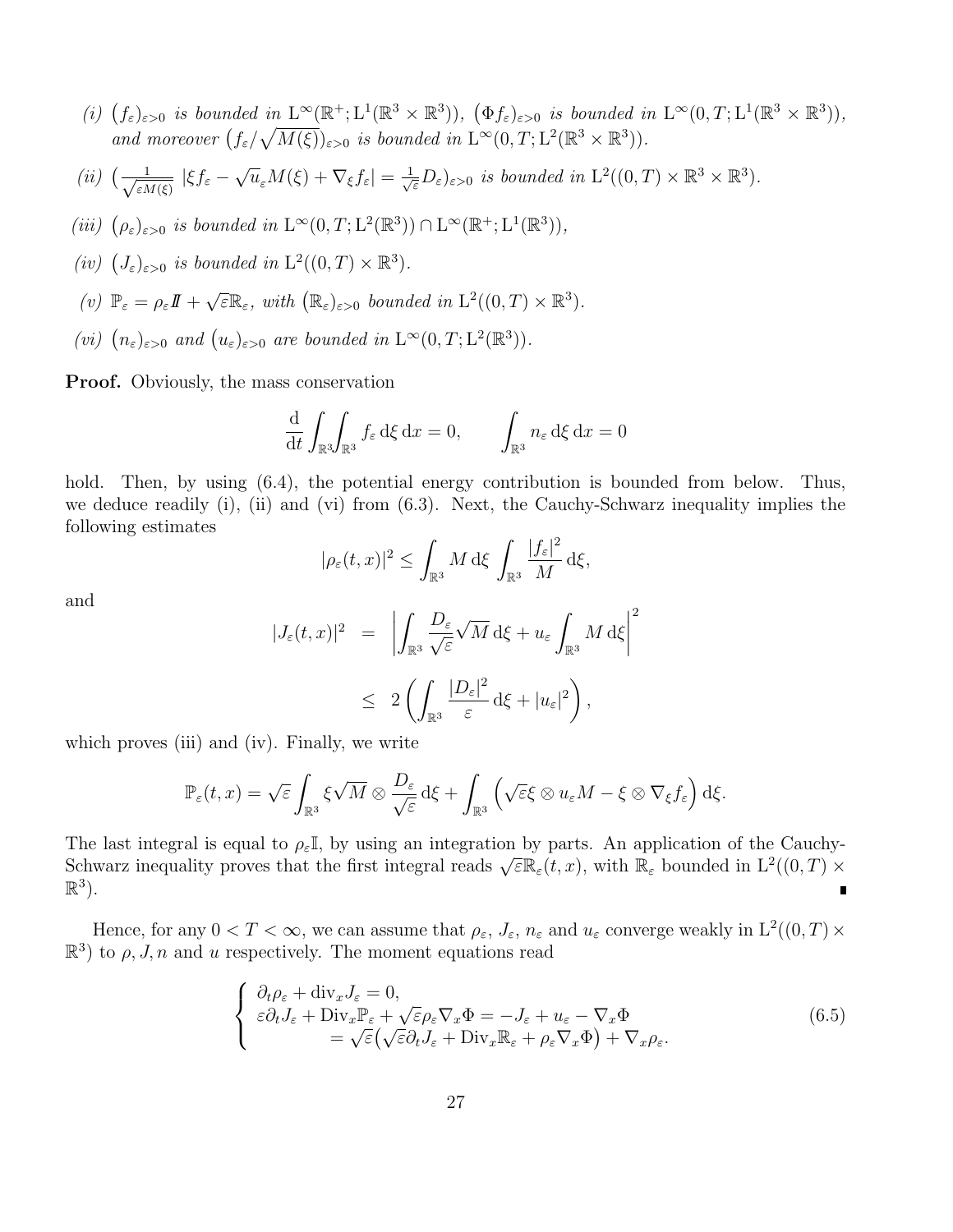Hence, letting  $\varepsilon \to 0$  yields

$$
-J + u - \nabla_x \Phi = \nabla_x \rho.
$$

Accordingly, we deduce that the limit satisfies  $\nabla_x \rho + \nabla_x \Phi \in L^2((0,T) \times \mathbb{R}^3)$ . Furthermore, the equations for  $\partial_t \rho_{\varepsilon}$ ,  $\partial_t n_{\varepsilon}$  and  $\partial_t u_{\varepsilon}$  provide compactness in  $C_w([0,T], L^2(\mathbb{R}^3))$ .

**Theorem 6** Let the assumptions of Lemma 2 be fulfilled. Then, up to a subsequence,  $\rho_{\varepsilon}$ ,  $n_{\varepsilon}$ ,  $u_{\varepsilon}$ converge in  $C_w([0,T], L^2(\mathbb{R}^3))$  to  $\rho$ , n, u respectively, where the limits satisfy

$$
\begin{cases}\n\partial_t \rho + \text{div}_x (u - \nabla_x \Phi) - \Delta_x \rho = 0, \\
\partial_t n + \overline{n} \text{div}_x u = 0, \\
\overline{n} \partial_t u + p'(\overline{n}) \nabla_x n + (1 + \alpha' \overline{n}) \nabla_x \Phi + \nabla_x \rho = 0,\n\end{cases}
$$
\n(6.6)

with initial data  $(\rho, n, u)_{t=0} = \lim_{\varepsilon \to 0} (\rho_{\varepsilon, 0}, n_{\varepsilon, 0}, u_{\varepsilon, 0})$  weakly in  $\mathcal{L}^2(\mathbb{R}^3)$ .

**Corollary 2** Under the same assumptions,  $\rho_{\varepsilon}$  converges to  $\rho$  strongly in  $L^2_{loc}(\mathbb{R}^+ \times \mathbb{R}^3)$ . When  $sign(\alpha) = +1$ , assuming that

$$
\lim_{|x| \to \infty} \Phi(x) = +\infty,\tag{6.7}
$$

then  $\rho_{\varepsilon}$  converges to  $\rho$  strongly in  $L^p((0,T) \times \mathbb{R}^3)$ , for  $1 \leq p < 2$ . Furthermore, we have

$$
\lim_{\varepsilon \to 0} \int_0^T \!\! \int_{\omega} \!\! \int_{\mathbb{R}^3} \left| f_{\varepsilon} - \rho M(\xi) \right| d\xi \, \mathrm{d}x \, \mathrm{d}t = 0,
$$

where  $\omega$  is any bounded set or  $\omega = \mathbb{R}^3$  when  $sign(\alpha) = +1$  and (6.7) holds.

**Proof.** We obtain the strong convergence of the macroscopic density by using a compensated compactness argument. This argument first appeared for diffusion asymptotics of hyperbolic problems in [38]; then, it has been applied in the framework of kinetic equations [37, 30]. First, we write (6.5) as  $\text{div}_{t,x}(\rho_{\varepsilon}, J_{\varepsilon}) = 0$ , and

$$
\nabla_x \rho_{\varepsilon} = \sqrt{\varepsilon} \big( - \sqrt{\varepsilon} \partial_t J_{\varepsilon} - \text{Div}_x \mathbb{R}_{\varepsilon} \big) + u_{\varepsilon} - J_{\varepsilon},
$$

respectively. Therefore, the curl (with respect to  $(t, x)$  variables) of the vector field  $(\rho_{\varepsilon}, 0, 0, 0) \in \mathbb{R}^4$ belongs to a compact set of  $H^{-1}((0,T) \times B(0,R))$  for any  $0 < T, R < \infty$ . Then a direct application of the Div-Curl lemma [44] tells us that  $(\rho_{\varepsilon}, J_{\varepsilon}) \cdot (\rho_{\varepsilon}, 0) = \rho_{\varepsilon}^2 \to (\rho, J) \cdot (\rho, 0) = \rho^2$  in  $\mathcal{D}'(\mathbb{R}^+ \times \mathbb{R}^3)$ . This proves the strong convergence of  $\rho_{\varepsilon}$  to  $\rho$  in  $L^2_{loc}(\mathbb{R}^+ \times \mathbb{R}^3)$ . When (6.7) holds, we have furthermore

$$
\lim_{A \to \infty} \left( \sup_{\varepsilon > 0, t \in (0,T)} \left\{ \int_{|x| \ge R} \rho_{\varepsilon}(t,x) \, dx + \int_{|x| \ge A} \rho(t,x) \, dx \right\} \right) = 0.
$$

This allows to obtain the strong convergence globally in  $L^1((0,T)\times\mathbb{R}^3)$ , and then in  $L^p((0,T)\times\mathbb{R}^3)$ ,  $1 \le p < 2$ .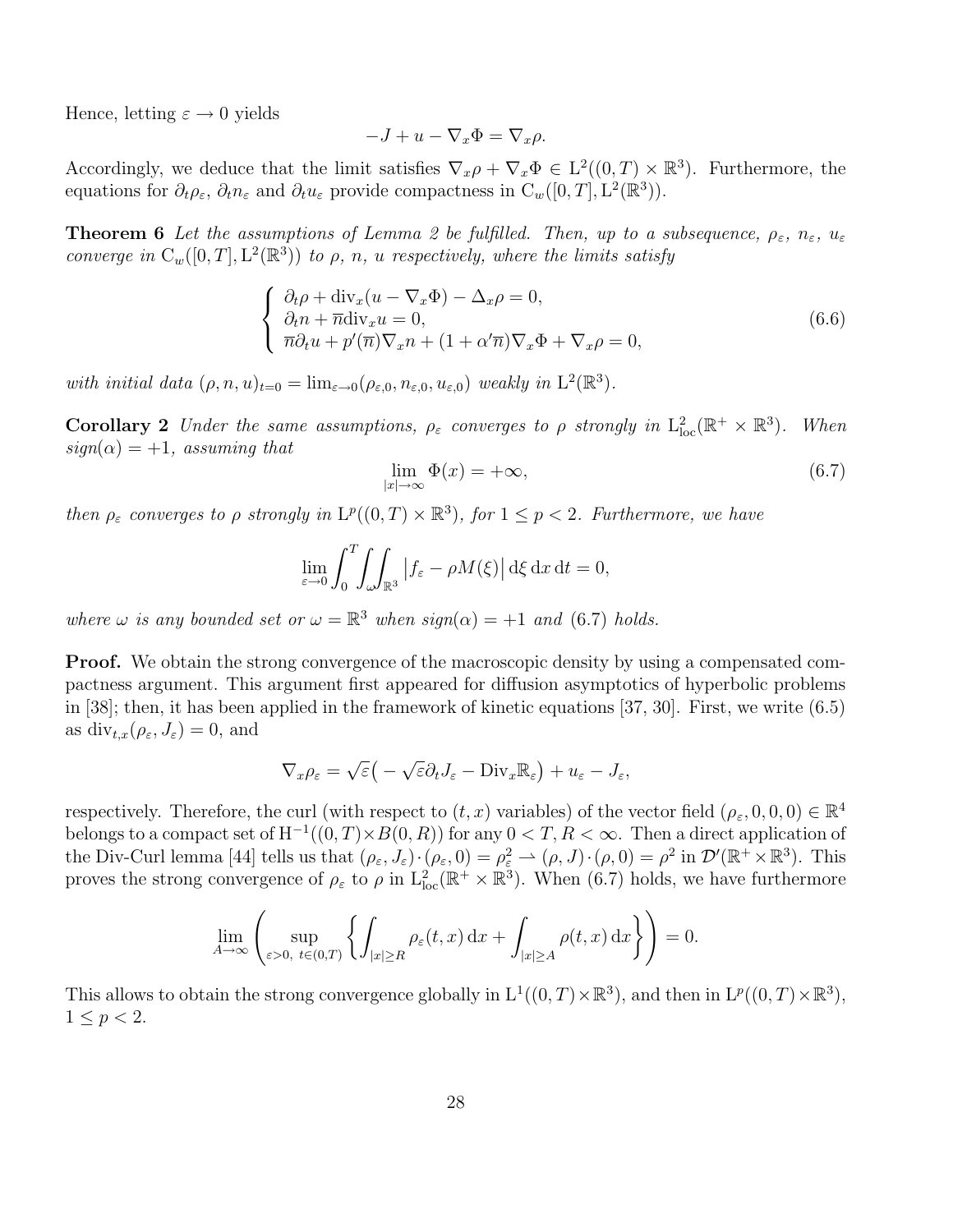Eventually, we split as follows

$$
\int_0^T \int_{\omega} \int_{\mathbb{R}^3} |f_{\varepsilon} - \rho M(\xi)| d\xi dx dt
$$
  
\n
$$
\leq \int_0^T \int_{\omega} \int_{\mathbb{R}^3} |f_{\varepsilon} - \rho_{\varepsilon} M(\xi)| d\xi dx dt + \int_0^T \int_{\omega} |\rho - \rho_{\varepsilon}| dx dt.
$$

We have just shown that the second integral in the right hand side tends to 0 as  $\varepsilon \to 0$ . Then, in the case  $\omega = \mathbb{R}^3$ , (6.7) together with Lemma 2 imply that

$$
\lim_{A \to \infty} \left( \sup_{\varepsilon > 0} \int_0^T \int_{|x| > A} \int_{\mathbb{R}^3} \left( f_{\varepsilon} + \rho_{\varepsilon} M(\xi) \right) d\xi \, dx \, dt \right) = 0.
$$

Therefore, it only remains to study the integral over the bounded set  $\omega = B(0, A)$ . By using the Sobolev inequality [3, Corollary 2.18] we obtain for some  $\Lambda > 0$ 

$$
\int_{\mathbb{R}^3} |f_{\varepsilon} - \rho_{\varepsilon} M(\xi)| d\xi \leq \left( \int_{\mathbb{R}^3} |f_{\varepsilon} - \rho_{\varepsilon} M(\xi)|^2 \frac{1}{M(\xi)} d\xi \right)^{1/2} \leq \rho_{\varepsilon} \left( \int_{\mathbb{R}^3} \left| \frac{f_{\varepsilon}}{\rho_{\varepsilon} M(\xi)} - 1 \right|^2 M(\xi) d\xi \right)^{1/2} \leq \rho_{\varepsilon} \Lambda \left( \int_{\mathbb{R}^3} \left| \nabla_{\xi} \left( \frac{f_{\varepsilon}}{\rho_{\varepsilon} M(\xi)} \right) \right|^2 M(\xi) d\xi \right)^{1/2} \leq \Lambda \left( \int_{\mathbb{R}^3} \left| \nabla_{\xi} \left( \frac{f_{\varepsilon}}{M(\xi)} \right) \right|^2 M(\xi) d\xi \right)^{1/2}.
$$

The integral of the right hand side over  $(0, T) \times \omega$  is dominated by

$$
\sqrt{T|\omega|} \left( \int_0^T \int_{\mathbb{R}^3} \int_{\mathbb{R}^3} \left| \nabla_{\xi} \left( \frac{f_{\varepsilon}}{M(\xi)} \right) \right|^2 M(\xi) d\xi dx dt \right)^{1/2}
$$
  
\n
$$
\leq \sqrt{2T|\omega|} \left( \int_0^T \int_{\mathbb{R}^3} \int_{\mathbb{R}^3} (|D_{\varepsilon}|^2 + \varepsilon |u_{\varepsilon}|^2 M(\xi)) d\xi dx dt \right)^{1/2}
$$
  
\n
$$
\leq C \sqrt{\varepsilon}.
$$

This ends the proof.

Remark 11 By uniqueness of the solution of the limit system, if the initial data converge, then, the statement holds for the entire sequence.

 $\blacksquare$ 

# References

[1] AMSDEN A. A., Kiva-3V Release 2, Improvements to Kiva-3V, Tech. Rep., Los Alamos National Laboratory (1999).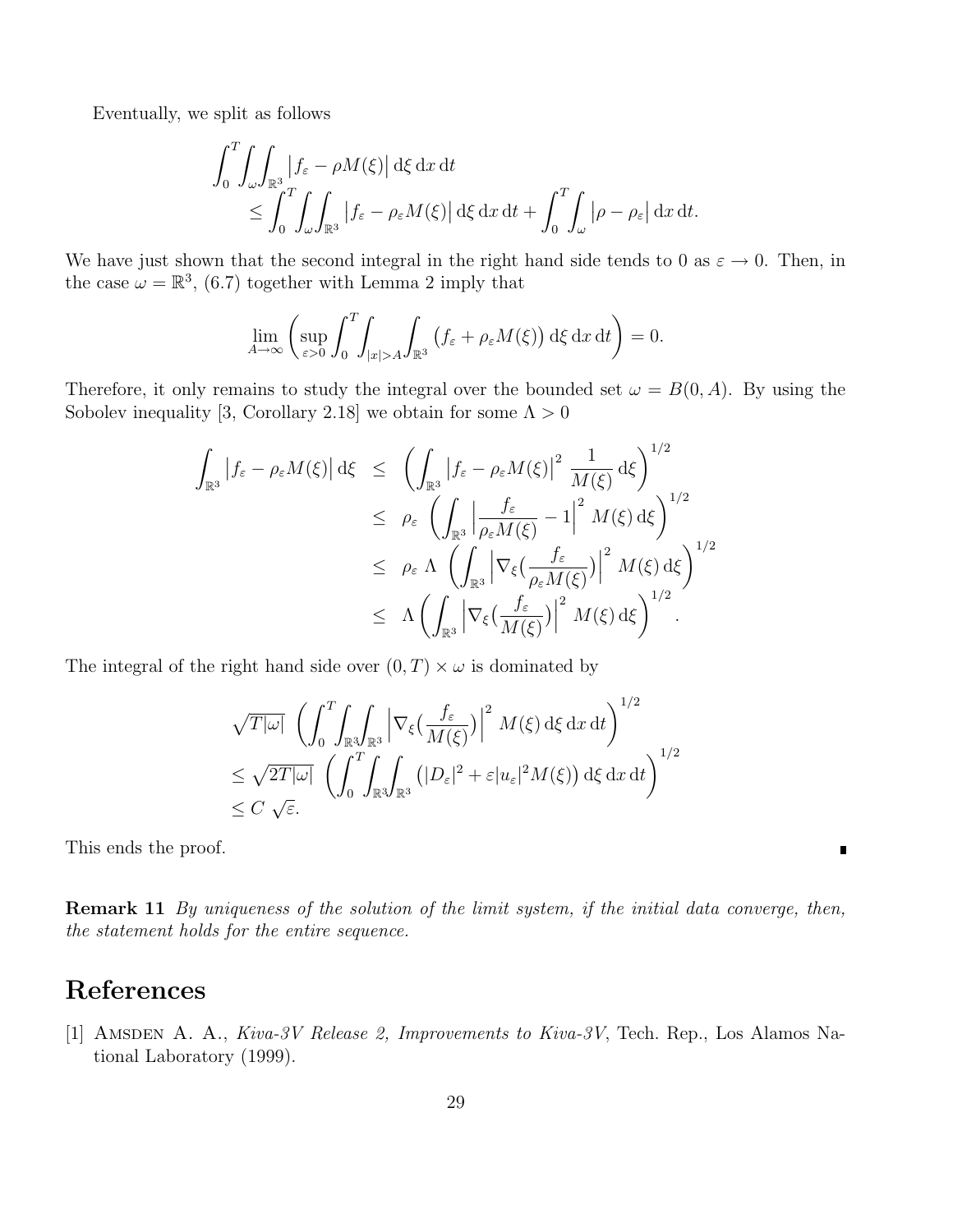- [2] AMSDEN A. A., O'ROURKE P. J., BUTLER T. D., Kiva-2, a computer program for chemical reactive flows with sprays, Tech. Rep., Los Alamos National Laboratory (1989).
- [3] ARNOLD A., MARKOWICH P., TOSCANI G., UNTERREITER A., On convex Sobolev inequalities and the rate of convergence to equilibrium for Fokker-Planck type equations, Comm. Partial Differential Equations 26 (2001) 43–100.
- [4] ARNOLD A., MARKOWICH P., TOSCANI G., UNTERREITER A., On generalized Csiszr-Kullback inequalities, Monatshefte für Mathematik 131, No.3,  $(2000)$  235–253.
- [5] BARANGER C., Modélisation, étude mathématique et simulation des collisions dans les fluides complexes, Thèse ENS Cachan, Juin 2004.
- [6] BARANGER C., BAUDIN G., BOUDIN L., DESPRÉS B., LAGOUTIÈRE F., LAPÉBIE E., TAKAhashi T., Liquid jet generation and break-up, in Numerical Methods for Hyperbolic and Kinetic Equations, S. Cordier, Th. Goudon, M. Gutnic, E. Sonnendrucker Eds., IRMA Lectures in Mathematics and Theoretical Physics (EMS Publ. House) to appear.
- [7] Bardos C., Santos R., Sentis R., Diffusion approximation and computation of the critical size, Trans. Amer. Math. Soc. 284 (1984) 617–649.
- [8] Beals R., Protopopescu V., Abstract time-dependent transport equations, J. Math. Anal. Appl. 121 (1987) 370–405.
- [9] BENEDETTO D., CAGLIOTI E., GOLSE F., PULVIRENTI M., A hydrodynamic model arising in the context of granular media, Comput. Math. Appl. 38 (1999) 121–131.
- $[10]$  BERTHONNAUD P., Limites fluides pour des modèles cinétiques de brouillards de gouttes monodispersés, C. R. Acad. Sci., 331 (2000) 651–654.
- $[11]$  BERRES S., BÜRGER R., KARLSEN K. H., TORY E. M., Strongly degenerate parabolichyperbolic systems modeling polydisperse sedimentation with compression, SIAM J. Appl. Math. 64 (2003) 41–80.
- [12] CÁCERES M. J., CARRILLO J. A., DOLBEAULT J., Nonlinear stability in  $L^p$  for a confined system of charged particles, SIAM J. Math. Anal. 34 (2002) 478–494.
- [13] CAFLISCH R., PAPANICOLAOU G., Dynamic theory of suspensions with Brownian effects, SIAM J. Appl. Math. 43 (1983) 885–906.
- [14] CARRILLO J. A., JÜNGEL A., MARKOWICH P. A., TOSCANI G., UNTERREITER A.,  $En$ tropy dissipation methods for degenerate parabolic systems and generalized Sobolev inequalities, Monatshefte für Mathematik 133  $(2001)$  1–82.
- [15] CARRILLO, J. A., TOSCANI, G., Asymptotic  $L^1$ -decay of solutions of the porous medium equation to self-similarity, Indiana Univ. Math. J. 49 (2000) 113–141.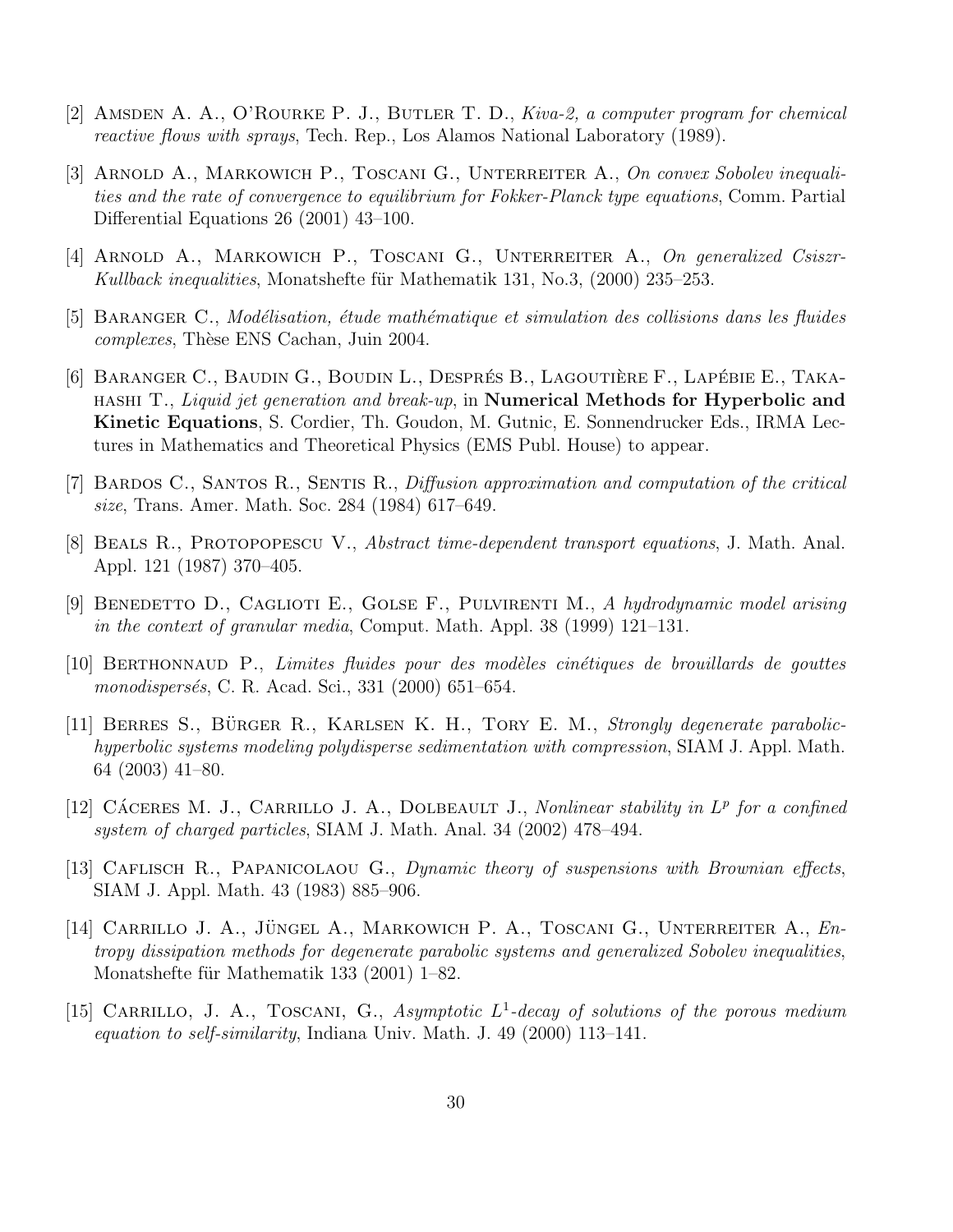- [16] Cercignani C., The Boltzmann equation and its applications, Applied Mathematical Sciences, 67 (Springer-Verlag, 1988).
- [17] CESSENAT M., Théorèmes de trace  $L^p$  pour des espaces de fonctions de la neutronique, C. R. Acad. Sci. Paris Sér. I Math. 299 (1984) 831–834 and C. R. Acad. Sci. Paris Sér. I Math. 300 (1985) 89–92.
- [18] DARROZES J.-S., GUIRAUD J.-P., *Généralisation formelle du théorème H en présence de* parois, C. R. Acad. Sci. Paris, 262 (1966) 369–371.
- $[19]$  DAUTRAY R., LIONS J.-L., Analyse mathématique et calcul numérique pour les sciences et les techniques, Tome 3, Collection du Commissariat à l'Energie Atomique: Série Scientifique (Masson, 1985).
- [20] DOLBEAULT J., Free energy and solutions of the Vlasov-Poisson-Fokker-Planck system: external potential and confinement (large time behavior and steady states), J. Math. Pures Appl. (9) 78 (1999) 121–157.
- [21] DOLBEAULT J., REIN G., Time-dependent rescalings and Lyapunov functionals for the Vlasov-Poisson and Euler-Poisson systems, and for related models of kinetic equations, fluid dynamics and quantum physics, Math. Models Methods Appl. Sci. 11 (2001) 407–432.
- [22] Domelevo K., Well-posedness of a kinetic model of dispersed two-phase flow with pointparticles and stability of travelling waves, Discrete Contin. Dyn. Syst. Ser. B 2 (2002) 591–607.
- [23] DOMELEVO K., ROQUEJOFFRE J. M., *Existence and stability of traveling wave solutions in* a kinetic model of two-phase flows, Comm. PDE 24 (1999) 61–108.
- [24] DOMELEVO K., VIGNAL M.-H., Limites visqueuses pour des systèmes de type Fokker-Planck-Burgers unidimensionnels, C. R. Acad. Sci. 332 (2001) 863–868.
- [25] Einstein A., On the motion of small particles suspended in liquids at rest required by the molecular-kinetic theory of heat, Annalen der Physik 17 (1905) 549–560.
- [26] Gavrilyuck S., Teshukhov V., Kinetic model for the motion of compressible bubbles in a perfect fluid, Eur. J. Mech. B/Fluids 21 (2002) 469–491.
- [27] Goudon T., Asymptotic problems for a kinetic model of two-phase flow, Proc. Royal Soc. Edimburgh. 131 (2001) 1371–1384.
- [28] GOUDON T., JABIN P.-E., VASSEUR A., *Hydrodynamic limits for the Vlasov-Navier-Stokes* equations: Light particles regime, Indiana University Math. J. 53 (2004) 1495–1516.
- [29] GOUDON T., JABIN P.-E., VASSEUR A., Hydrodynamic limits for the Vlasov-Navier-Stokes equations: Fine particles regime, Indiana University Math. J. 53 (2004) 1517–1536.
- [30] GOUDON T., POUPAUD F., Approximation by homogeneization and diffusion of kinetic equations, Comm. PDE. 26 (2001) 537–569.